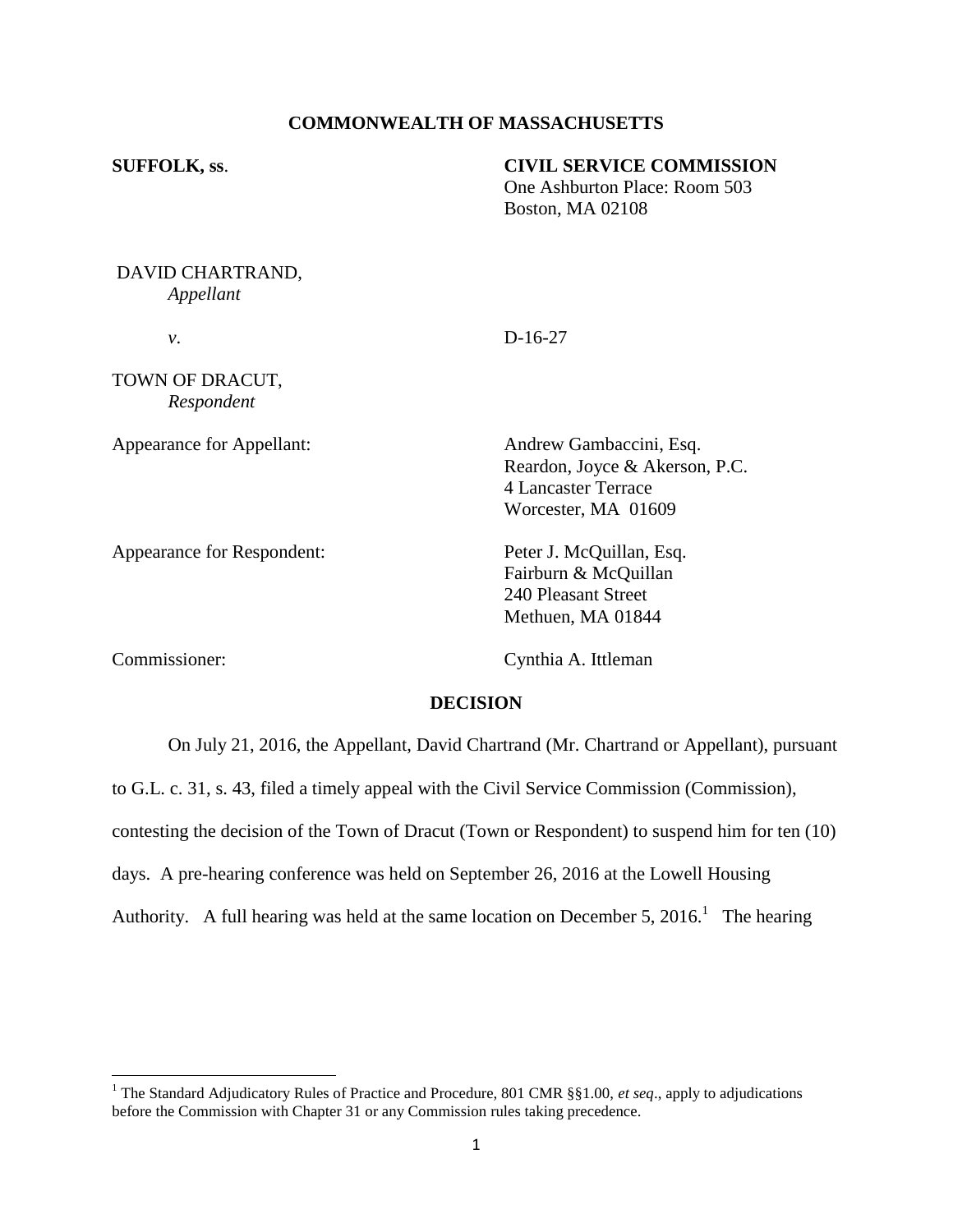was digitally recorded and both parties were provided with a CD of the hearing<sup>2</sup>. The parties submitted post-hearing briefs on January 30, 2017.

Prior to submitting post-hearing briefs, on December 21, 2016, the Respondent submitted a response to my request at the hearing regarding Appellant's Exhibit (App.Ex.) 58, which included limited information pertaining to the Town's performance evaluation of the Town Manager, part of which had been published by an online publication, "Your Dracut Today". App.Ex. 58 also contains documents on which the Appellant relies to allege that the entire evaluation is public record.<sup>3</sup> The Respondent's December 21, 2016 submission offers its explanation of the events related to App.Ex. 58. Therefore, the December 21, 2016 submission is marked and entered into the record as Respondent Exhibit (R.Ex.) 58A. As indicated at the hearing, given the limited connection, if any, of App.Ex. 58 to this appeal, I give it little weight.

At the outset of the hearing, counsel for the Appellant averred that the Respondent wrongfully leaked information to The Lowell Sun (The Sun) about the Respondent's civil service hearing on the charges against the Appellant and his subsequent suspension, given the proximity in time between the supposed leak and news articles published by The Sun (App.Exs. 51 and 52). Counsel for the Respondent believed, but was not certain, that it provided information to the newspaper in response to a public record request. I directed the Respondent to

l

 $2<sup>2</sup>$  If there is a judicial appeal of this decision, the plaintiff in the judicial appeal would be obligated to supply the court with a transcript of this hearing to the extent that he/she wishes to challenge the decision as unsupported by the substantial evidence, arbitrary and capricious, or an abuse of discretion. In such cases, this CD should be used by the plaintiff in the judicial appeal to transcribe the recording into a written transcript.

 $3$  On October 13, 2016, "Your Dracut Today" emailed a public record request to the BOS secretary. The secretary contacted Town Counsel James Hall, who informed the secretary that the Town would (and did) provide the averages score sheet of the Town Manager's evaluation (on October 14, 2016). Your Dracut Today published an article online on October 17, 2016 related to the Town Manager's evaluation, providing a link to the averages score sheet. On November 9, 2016, Appellant's counsel sent a public records request to the Town Manager, requesting a "full and complete copy of the performance evaluations .…", without referencing the prior publication online by "Your Dracut Today" of the Town Manager's averages score sheet. (App.Ex. 58) The Town Manager referred this request to Attorney McQuillan, who apparently was not informed that "Your Dracut Today" had submitted a similar public record request to the BOS secretary and that Attorney Hall had authorized release of the score sheet. On November 15, 2016, Attorney McQuillan denied the Appellant's public record request regarding the Town Manager's public record request. As I indicated at the hearing, I find such tactics to be unfortunate.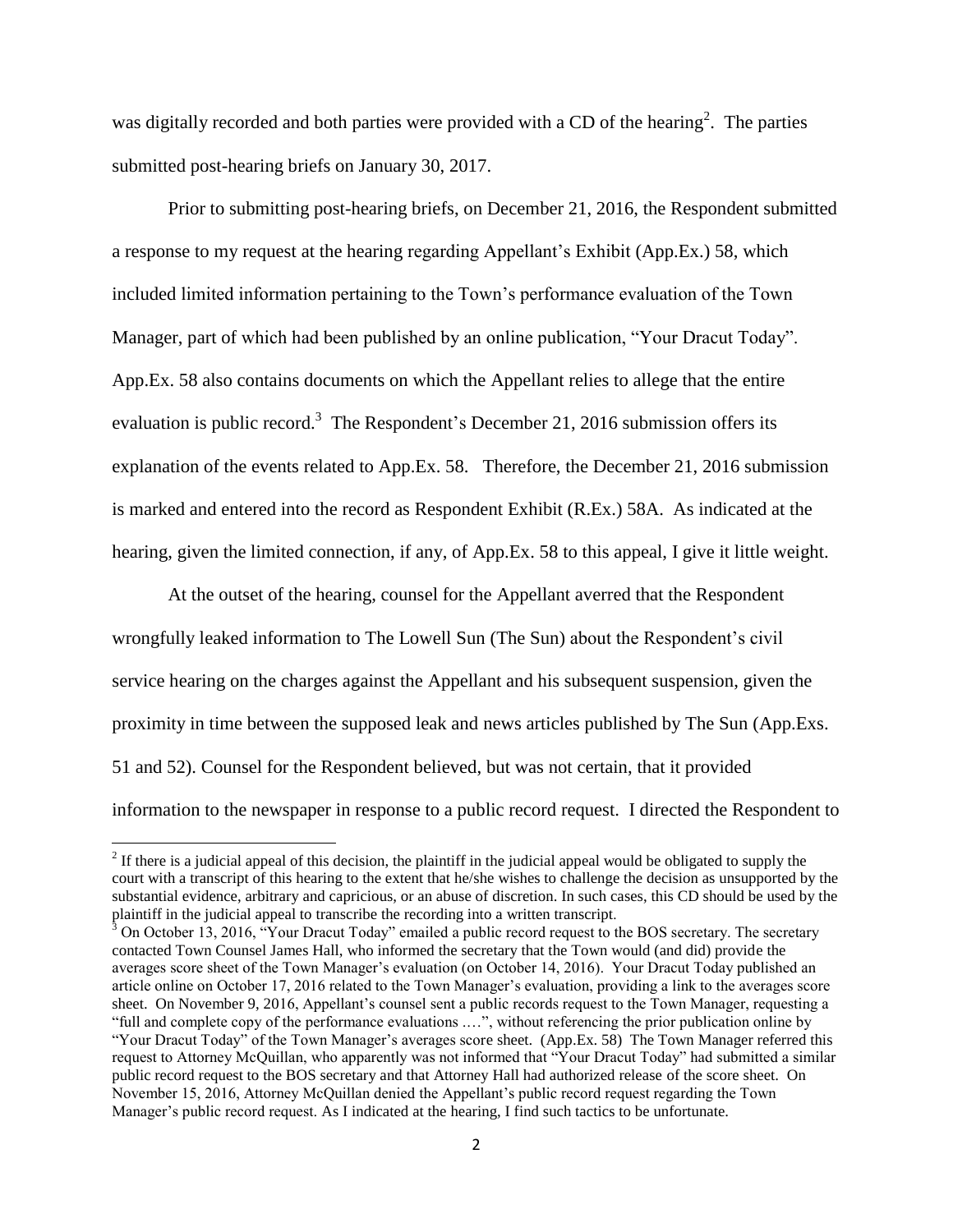look into the matter after the hearing and to produce the pertinent public record request and the Respondent's response, indicating that the request and response would be entered into the record. On February 2, 2017, the Respondent filed a Motion to Re-Open the Record (Motion). On February 8, 2017, the Appellant filed an Opposition to the Motion arguing, in part, that the Respondent should have produced the documents offered in response to the Appellant's discovery requests in these regards and is not newly discovered. In addition, the Opposition speculates what The Sun knew when, implying that the Respondent leaked information that was not a public record in order to undermine the Appellant's position. The Appellant denies releasing the letters to The Sun.

With respect to re-opening of the record, 801 CMR 1.01(7)(k) provides,

At any time after the close of a hearing and prior to a decision being rendered, a Party may move to reopen the record if there is new evidence to be introduced. New evidence consists of newly discovered evidence which by due diligence could not have been discovered at the time of the hearing by the Party seeking to offer it. A motion to reopen shall describe the new evidence which the Party wishes to introduce. (Id.)

The Motion is allowed as follows. In the Motion, responding to my direction at the hearing, Respondent's counsel stated, *inter alia*, that "no such documents directly related to the article were either requested or existed", he accepted responsibility for not reporting this sooner, and he attached email messages between The Sun and Town Manager Duggan regarding The Sun's prior records request for Lt. Fleury's two (2) Step 2 grievances and Mr. Duggan's decisions with respect to each grievance. As these two (2) documents are part of the Respondent's response to my direction and they are the email messages to which documents already in the record were attached, these email messages are marked and entered into the record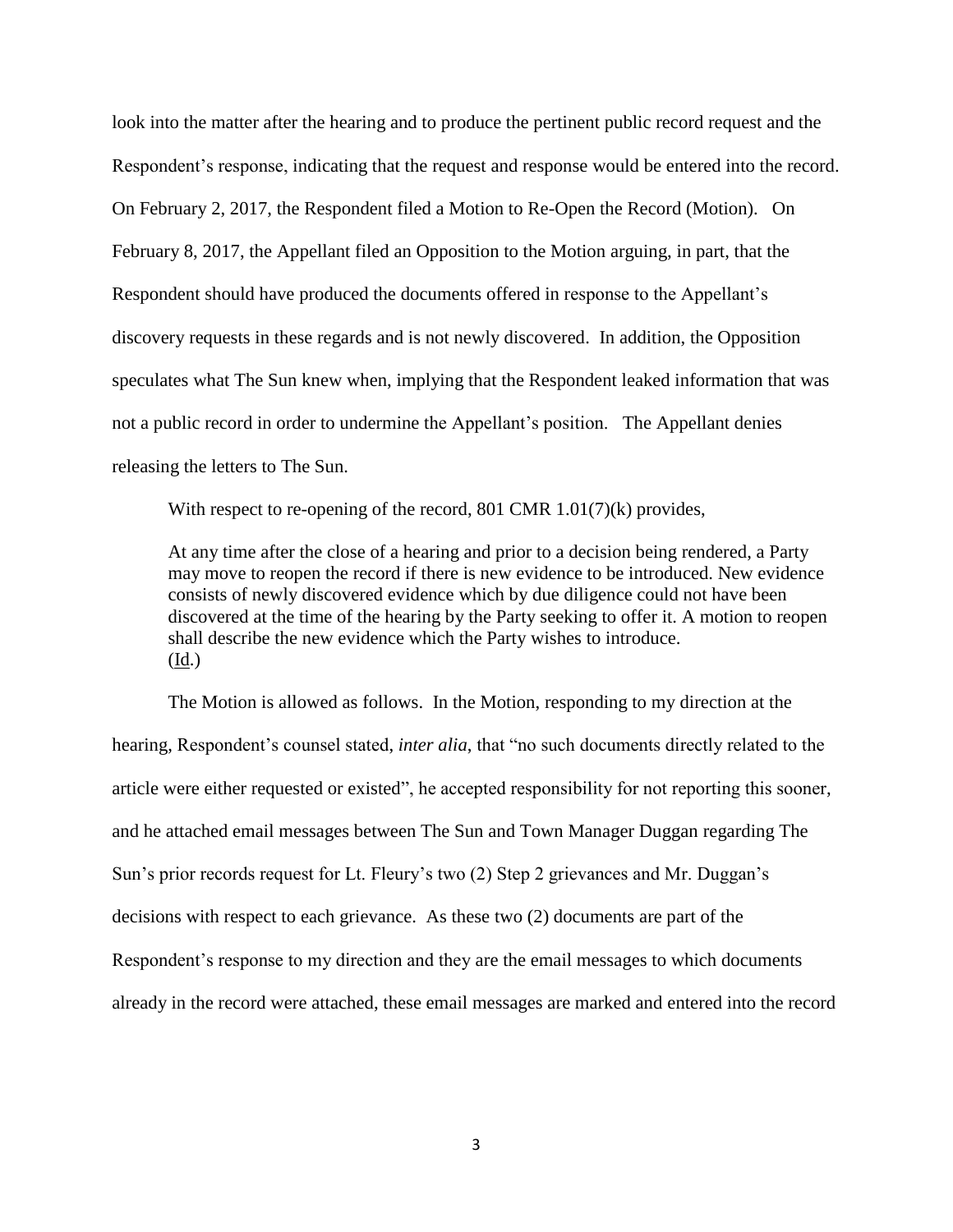as R.Ex.  $64^4$ . The Motion also indicates that The Sun sent Mr. Duggan a later public records request regarding Lt. Fleury's grievances. This later request sought, "[a]ll communications from June 1 [2016] until the date this request is processed between the attorney(s) representing Dracut police Lt. Michael Fleury in his union grievance matters and the town of Dracut. …" the Town, through counsel, denied the request. Town counsel has been forthcoming in his explanation about his apparent confusion regarding the pertinent public record requests and responses and I detect no attempted subterfuge on the part of the Town in this regard. Moreover, given the Appellant's concerns about the public record requests and the Town's responses thereto related to his suspension and appeal, the record is re-opened to admit them such that this later public record request is marked and entered as R.Ex. 65 and the Town's denial thereof is marked and entered as R.Ex. 66. As with all evidence, these exhibits will be given the weight they are due.

More recently, the Appellant sought to re-open the record, alleging that Lt. Fleury told a named Selectman that he has evidence that the town Manager said that the discipline of the Appellant was a "bullet to get rid of Chartrand", which, he asserts, was requested by discovery and not produced. The Respondent opposed the request. Since the assertion involves multiples levels of hearsay and there is no indication when such statements were allegedly made, the request to re-open the record is denied.

## **FINDINGS OF FACT:**

 $\overline{\phantom{a}}$ 

Exhibits 1 through 63 were entered into evidence at the hearing.<sup>5</sup> In connection with my requests at the hearing, the Respondent subsequently produced documents marked and entered as

 $4$  Jt.Ex. 63 is the transcript of the Town's civil service hearing for the Appellant. Jt.Exs. 36, 39, 49 and 50 are the grievances and decisions thereon.

 $\frac{5}{5}$  The exhibits were marked and entered as follows: Jt.Exs. 1 through 18, App.Exs. 19 through 24, Jt.Exs. 25 through 50, App.Exs. 51 and 52, and Jt.Exs. 53 through 63.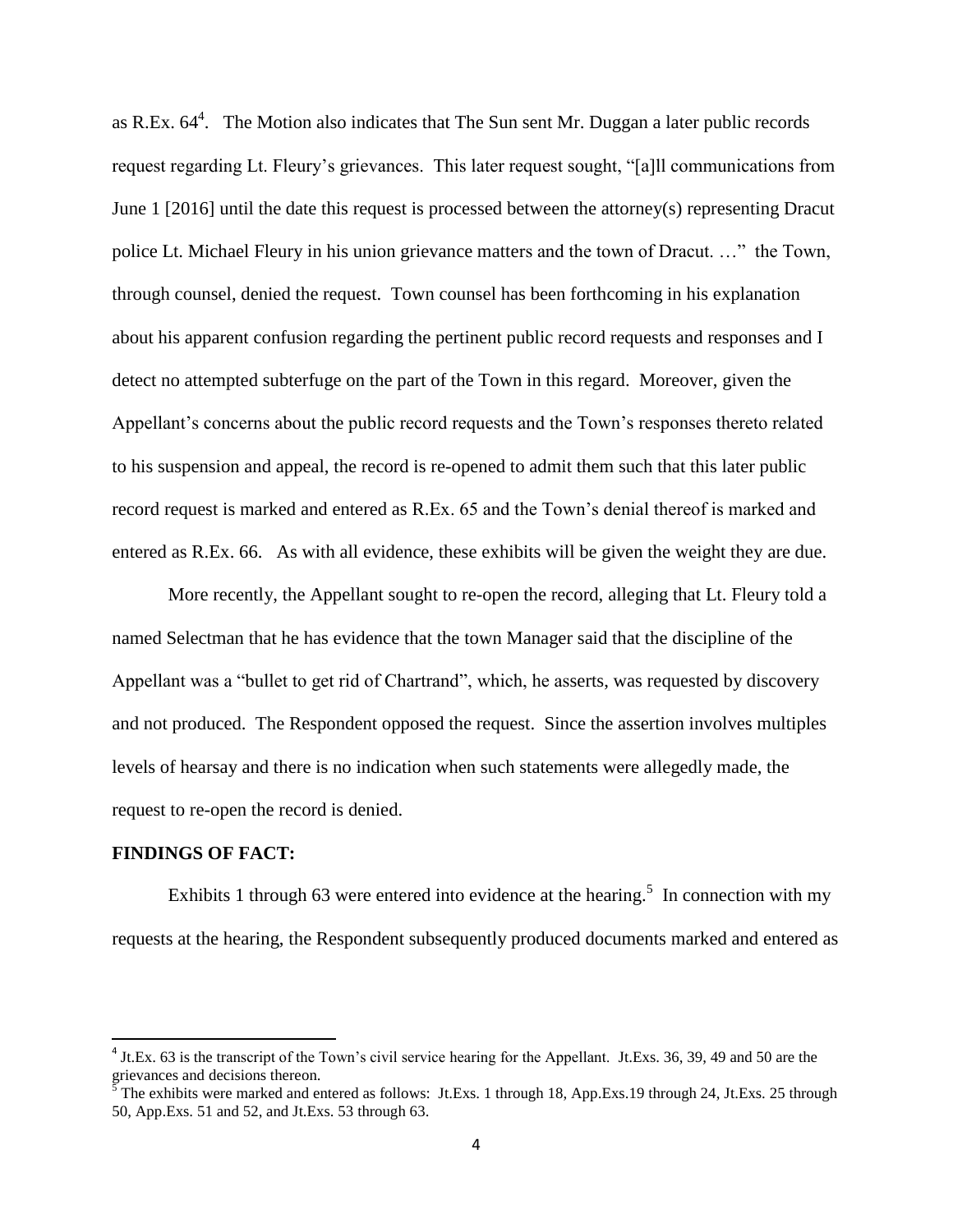R.Exs. 58A, 64, 65 and 66, as noted above. Based on all of the exhibits, the testimony of the following witnesses:

### *Called by the Respondent*:

- Michael Fleury, Lieutenant (Lt. Fleury), Dracut Police Department (DPD)
- Kevin Richardson, then-Police Chief, DPD (Chief Richardson)

## *Called by the Appellant*:

■ David Chartrand, Deputy Chief, DPD, Appellant

and taking administrative notice<sup>6</sup> of all matters filed in the case and pertinent statutes, case law, regulations, policies, and reasonable inferences from the evidence; a preponderance of credible evidence establishes the following facts:

### *Background*

l

- 1. The Appellant began his employment with the DPD as a special officer in 1986. In 1989, he was appointed permanent intermittent officer. In the early 1990s, the Appellant was laid off from the DPD. From 1993 to 1997, the Appellant was a member of the Derry, New Hampshire Police Department. In 1997, the Appellant returned to the DPD as a full-time police officer. In 2003, he was promoted to Sergeant and in 2006, he was appointed Deputy Chief. (Testimony of Appellant)
- 2. As DPD Deputy Chief, the Appellant is responsible for conducting all internal affairs investigations, responding to media inquiries and public records requests. (Testimony of

<sup>6</sup> This includes the parties' post-hearing briefs, the Respondent's Motion and the Appellant's Opposition. Also included in the record are a lengthy, undated document apparently submitted to the Commission at the prehearing conference, entitled, "Conducting Internal Affairs Investigations", prepared by General Counsel for the Municipal Police Institute, a non-profit research and training affiliate of the Mass. Chiefs of Police Association. The document is not numbered as an exhibit and it is given little weight since it provides information for police departments generally, whereas the hearing record specifically includes the DPD internal affairs policy and procedure.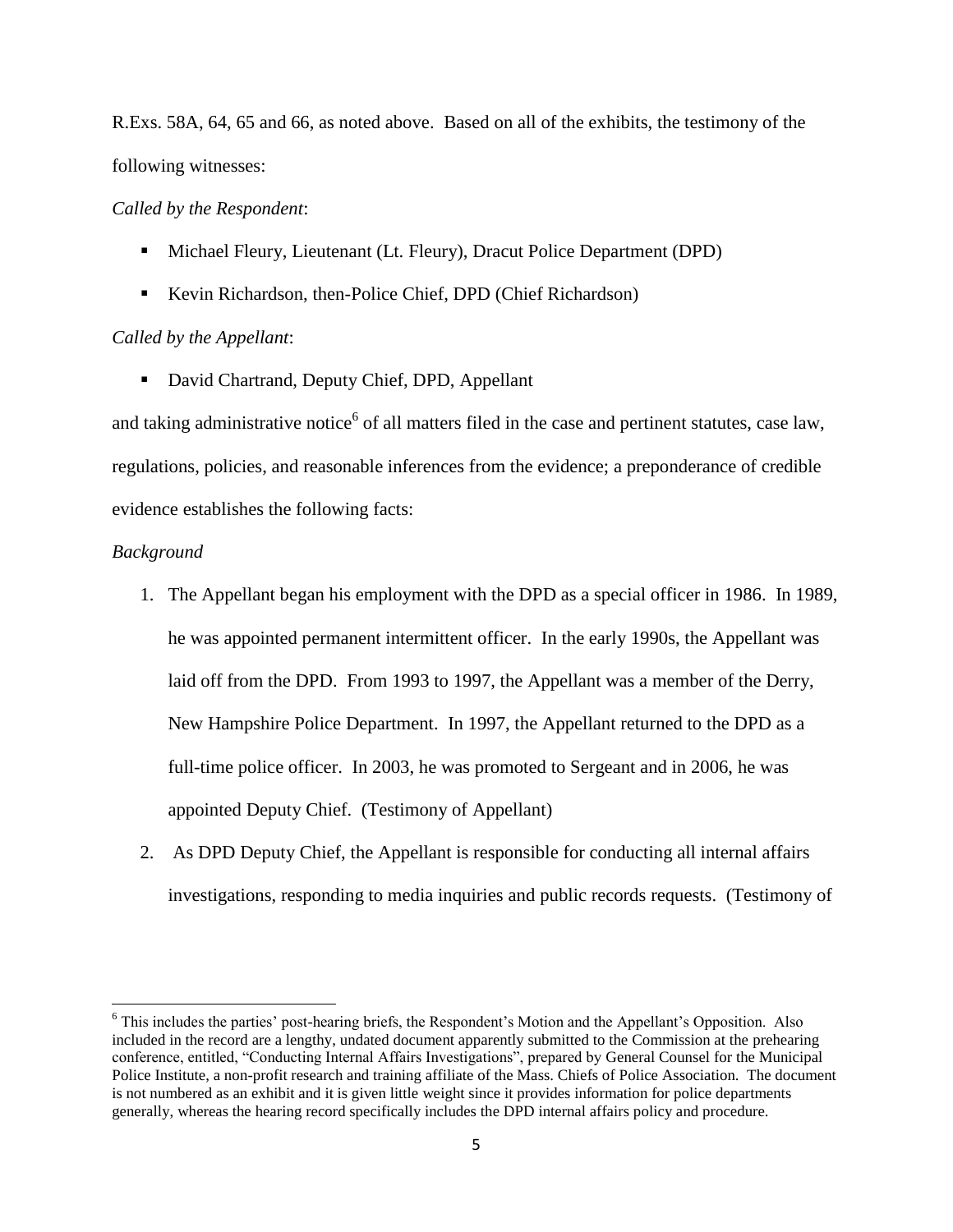Appellant; Jt.Exs. 5 and 8) In addition, the Appellant is in charge of DPD Operations. (Testimony of Richardson)

- 3. Chief Richardson was appointed Chief in 2005 and he retired in July of 2016. (Testimony of Richardson)
- 4. Lt. Fleury has been a permanent member of the DPD since 1988 and was appointed Lieutenant in 2005. (Testimony of Fleury)
- 5. Since 2009, the Appellant and Lt. Fleury have had a "rocky" relationship at work and his work performance has come under heightened scrutiny. In 2009, then-Sgt. Fleury was on duty one night when he was the officer-in-charge. Then-Sgt. Fleury responded, with two (2) patrol officers, to a call that reported that people were being held hostage by someone with a shotgun. When then-Sgt. Fleury arrived at the scene, the street was dark. Fleury approached the house with a patrol officer. There was a man standing in the middle of the dark street with a shotgun. Fleury yelled "gun!" to the patrol officer with him and kept telling the person with the shotgun to stop and put the shot gun down but the person kept approaching Fleury and Fleury drew his service weapon. Ultimately, it was determined that it was the Appellant who was holding the shotgun. There was an investigation in this regard and Fleury and the two (2) patrol officers wrote incident reports.<sup>7</sup> Since the 2009 event, Lt. Fleury believes that, in the Appellant's eyes, there is nothing he can do right. Correspondence Lt. Fleury receives from the Appellant is often derogatory. In addition, Lt. Fleury is the only supervisory officer who does not have additional assignments. Lt. Fleury had been assigned to process applications for a license to carry a weapon but the assignment ended because some applications lagged. Another

<sup>&</sup>lt;sup>7</sup> There is no evidence in the record that the Appellant or the two (2) patrol officers were disciplined in this regard. (Administrative Notice)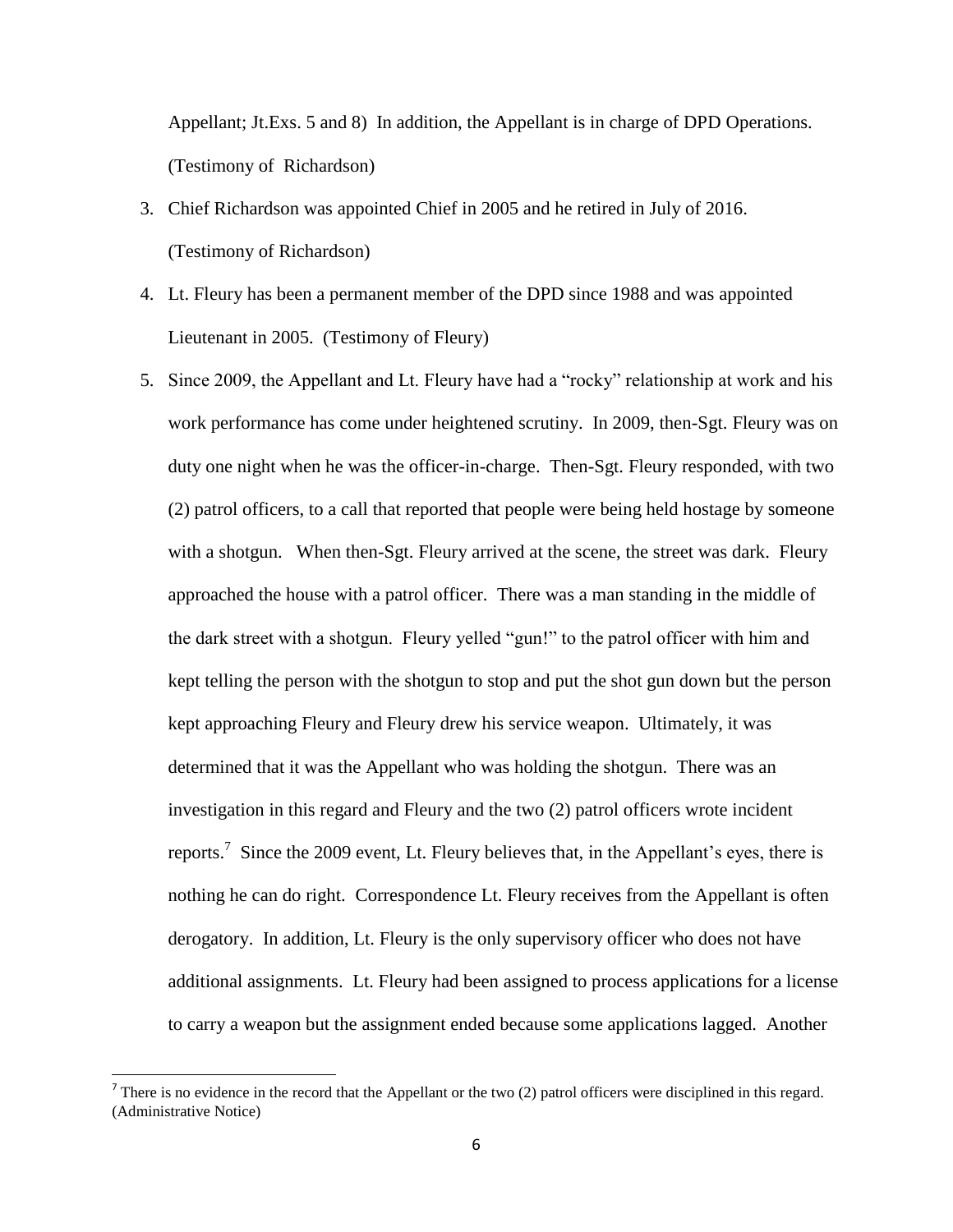member of the DPD has been assigned to process the license applications and is allowed to get paid overtime to do so; Lt. Fleury was not allowed to get paid overtime for this assignment. In connection with an unrelated event involving a civilian complaint, Lt. Fleury was once disciplined (to work one (1) day of punishment duty) approximately a decade ago. (Testimony of Fleury (beginning at or about 1 hr. 20 mins.))

- 6. DPD Policy and Procedure 200, regarding internal affairs, provides, in part,
	- I. General Considerations and Guidelines

… In larger departments, the Internal Affairs function will be handled by a specially designated Internal Affairs Section … In smaller departments, this function may be delegated on an ad hoc basis to the Detective Bureau, an individual officer or even performed by the Chief. … The Internal Affairs Section will be responsible for recording, registering, and controlling the investigation of complaints against employees; supervising and controlling the investigation of alleged misconduct within the Department; and, maintaining the confidentiality of internal affairs investigations and records. The Internal Affairs Section will ensure that the integrity of the Department is maintained through an internal system where objectivity, fairness and justice are assured by intensive and impartial investigation and review.

…All findings will be prepared in writing and presented to the Chief … with a recommendation for disposition. .

All alleged or suspected violations … must be investigated according to the procedures outline for each …

- III Complaint Procedures
	- A. Complaint Report Form
		- 1. A standard complaint report form should be used to record all complaints …<sup>8</sup>
	- B. Receiving and Recording Complaints<sup>9</sup>
		- …Every complaint report form shall be given an identifying number,

so that the processing of complaints can be carefully monitored …

- IV. Investigative Procedures
	- A. Categories of complaints
		- 1. The Department has established guidelines regarding which categories of complaints will be handled and investigated by the Internal Affairs Section and which by a shift supervisor, as a part of routine discipline. The criteria for determining the categories of complaints to be investigated by Internal Affairs include, but are not limited to, allegations of:

 $\overline{\phantom{a}}$ 

 $8$  This Form is required to elicit nine (9) different groups of details. (Jt.Ex. 40)

 $9$  This section of the DPD Policy and Procedure 200 includes ten (10) instructions and/or requirements.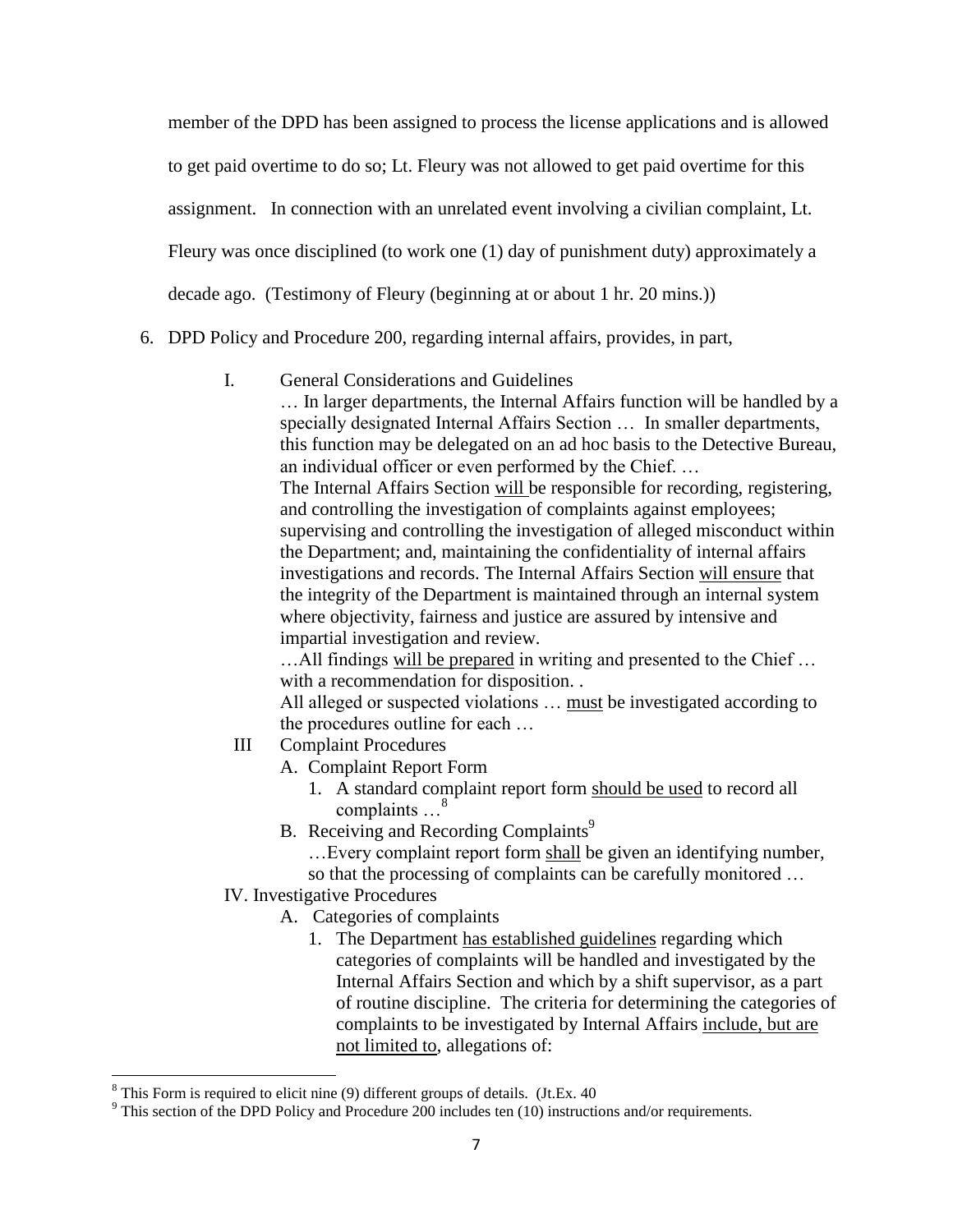- a. corruption;
- b. brutality;
- c. use of excessive force;
- d. violation of civil rights; and
- e. criminal misconduct. $10$
- 2. Criteria for the assignment of an investigation to a shift supervisor may include such offenses as:
	- a. alleged rudeness;
	- b. tardiness; and
	- c. insubordination. …
- C Investigation of Complaints
	- 1. Any Internal Affairs investigation must be commenced immediately upon receipt of the complaint and must be completed within thirty (30) days ...

… Before a department employee is questioned or directed to submit a report regarding a complaint, such employee shall be issued a written statement of the allegations and the employee's rights and responsibilities relative to the investigation. …

… Departmental Disciplinary Action: If it is determined as a result of a preliminary investigation, that allegations made against a department employee could result in departmental disciplinary action, the accused employee is entitled to a fair and objective investigation and resolution of the charges made. …

V. Report of Investigation

 $\overline{\phantom{a}}$ 

- A. … a full written report shall be prepared for submission to the Chief, which shall include the following:
	- 1. the original complaint report;
	- 2. any additional statements taken from the complainant or statements obtained from witnesses;
	- 3. any statements made or reports submitted by the department employee under investigation;
	- 4. a summary of all evidence gathered;
	- 5. any mitigating circumstances;
	- 6. an evaluation of the complaint and a definitive statement as to whether the charges made by the complainant were:
		- a. valid and supported by sufficient evidence;
		- b. unsustained because of inadequate or insufficient evidence;
		- c. unfounded as the allegations were baseless and without foundation; or
		- d. unjustified or unwarranted as the actions of the accused department employee were in compliance with law or in accordance with Department policy and procedure. ...

 $10$  I note that while DPD Policy and Procedure 200 appears to include both criminal and civil matters among those matters that may be the subject of internal affairs investigations, the Appeals Court in Worcester Telegraph & Gazette Corp. v. Chief of Police of Worcester, 58 Mass.App.Ct. 1 (2003), appeared to limit internal affairs investigations to criminal conduct. *See* discussion of Worcester, *infra* at Fact 56.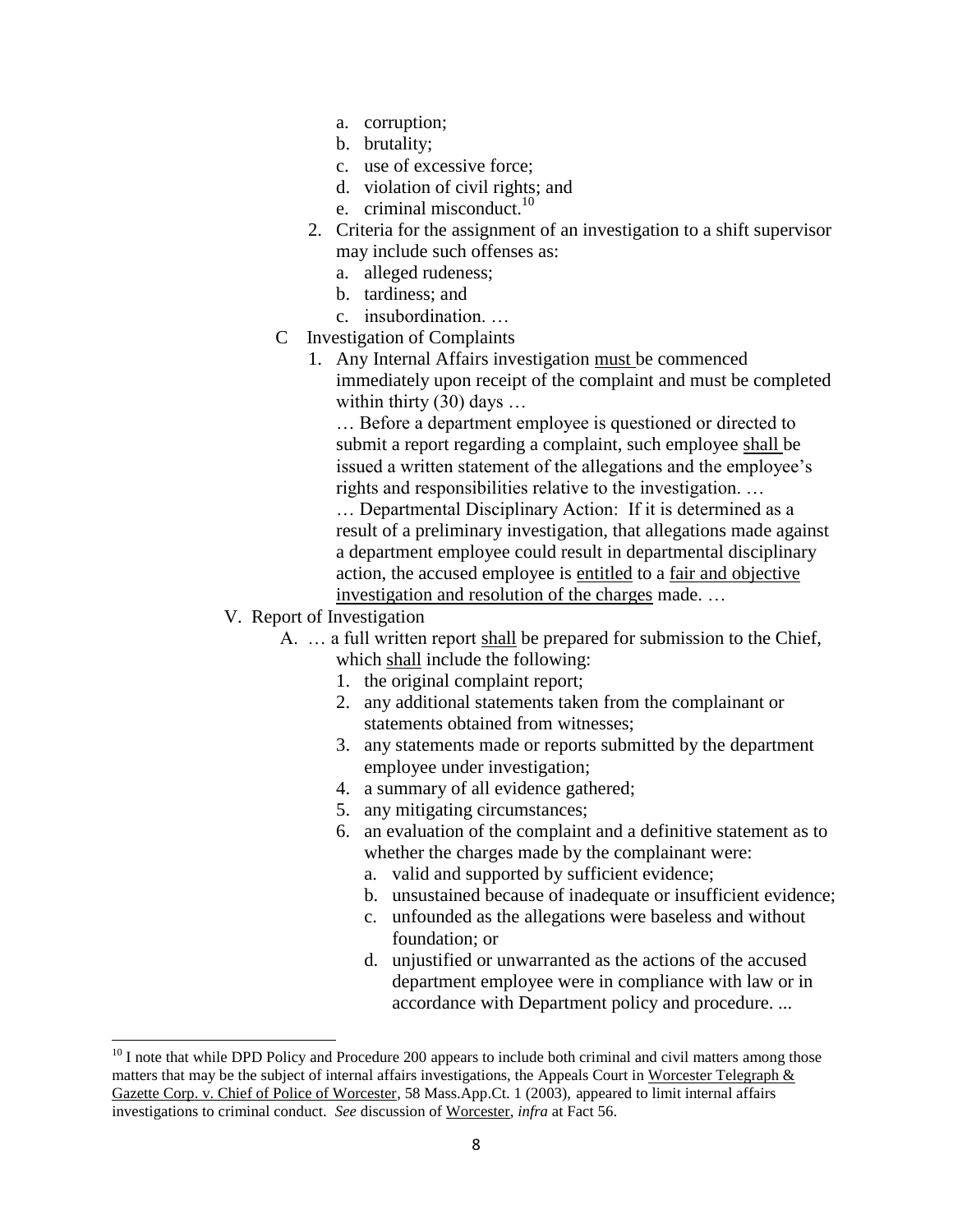- B Upon receipt of the report of investigation, the Chief should take further action as is necessary …
- VI Confidentiality of Internal Affairs … No statement regarding an Internal Affairs investigation will be made or issued to the media unless the charges have been sustained and action has been taken or initiated against the officer or employee. (Jt.Ex. 4)(emphasis added)
- 7. DPD Policy and Procedure 300, regarding Police Media Relations, provided by the

Municipal Police Institute, Inc., includes, in part,

A 2006 memo from Chief Richardson stating, in part,

- 1. The Deputy Chief is the public information officer.
- 2. Media requests for ongoing cases or investigation shall be forwarded to the Deputy Chief.
- 3. "Requests for information pertaining to an incident that is subject to immediate press inquiry will be the responsibility of the Shift Commander or the Commander of the Detective Bureau. …"
- 4. "All effort will be made to consult with the Deputy Chief … prior to release of information. If information is released without a prior consultation with the Chief … or the Deputy Chief, that Shift Commander shall forward a memorandum to the Deputy Chief outlining what information has been released …"
- 5. At no time will a Patrolman release information to the media without first obtaining authorization from the Chief … or the Deputy Chief …"

It also includes a press release policy for the DPD, dated 1994, that states, in part,

"A member of the department shall not divulge to any unauthorized person, in or out of the department … any information concerning the business of the department … unless authorized by the Chief of Police. …"

Policy and Procedure  $300^{11}$  specifically provides, in part,

"… IV. Duties of the Public Information Officer

- A. The public information function … is coordinated by the chief
	- … The chief … will act, as or will designate an officer to act
	- as, the department's Public Information Officer. The PIO will

…VI. Investigative Information

… A.4. Sensitive information relating to internal investigation of

 $\overline{\phantom{a}}$  $11$  The vast majority of Policy and Procedure 300 involves public information pertaining to criminal matters. (Jt.Ex. 4)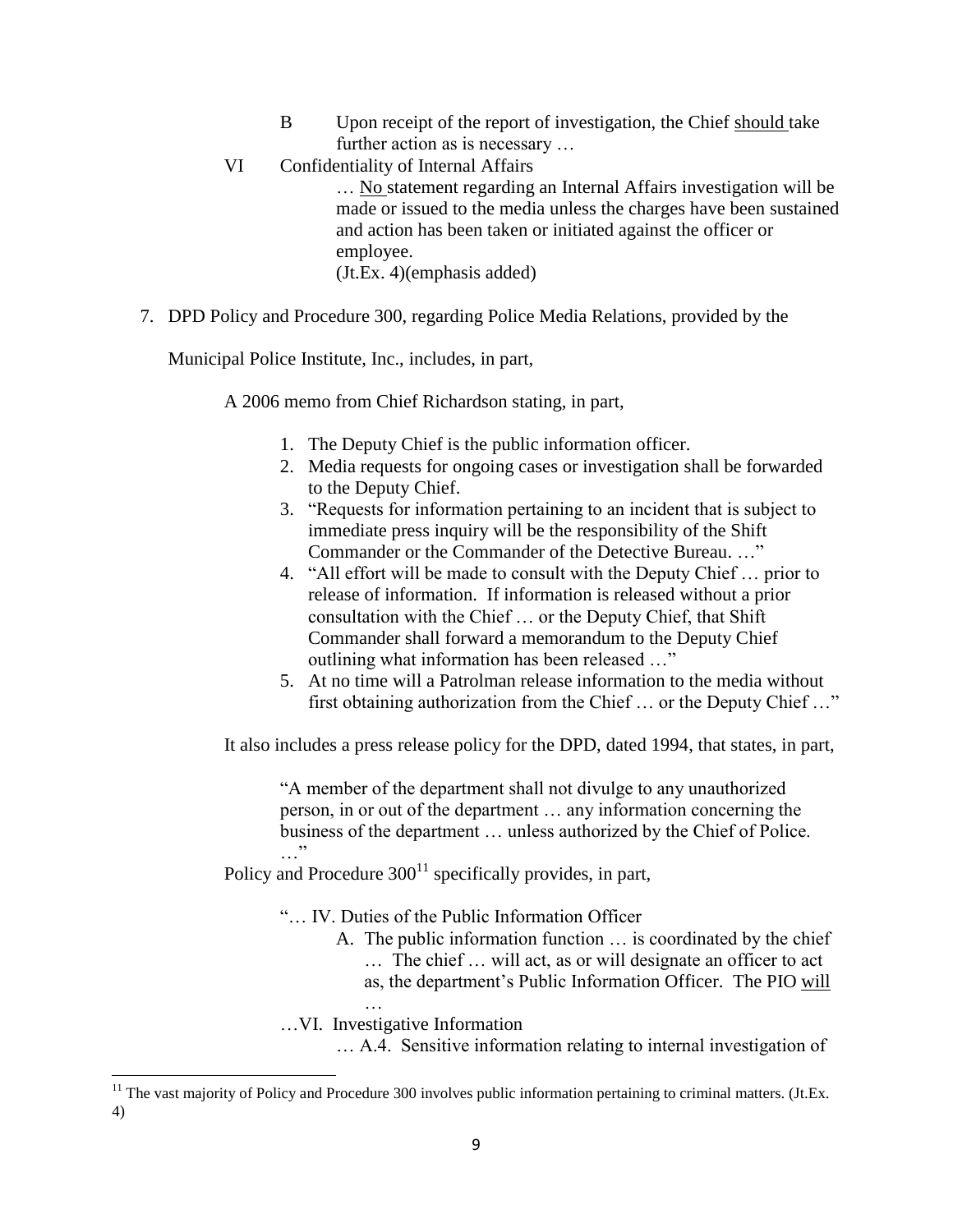police officers shall not be released without the express permission of the chief of police. …

… IX. Records and Reports

... B. Media representatives shall be denied access to the contents of investigative or incident reports and records where release of the information would:

> … Constitute an unwarranted invasion of the personal privacy rights of another person …."

(Jt.Ex. 5)(emphasis added)

8. DPD Rule 4.09, Department Correspondence, states, in part,

Officers shall not use department letterhead, computers or other equipment for private correspondence … (Jt.Ex. 6)(emphasis added)

9. DPD Rule 7.5, Dissemination of Official Information states, in part,

…Officers shall treat as confidential all matters relating to investigations, internal affairs, and personnel. …

No information shall be released, given or issued to the news media or to any members of the press concerning department operations … without the prior approval of the Chief of Police. … (Jt.Ex. 6)(emphasis added)

10. DPD Rule 7.7, "Truthfullness" (sic) states, in full,

Officers shall speak the truth at all times when on duty or when discussing a matter arising out of or related to the officers (sic) duties or the operation, organization or business of the department. In cases in which an officer is not allowed by the regulations of the department to divulge facts within his or her knowledge, the officer will decline to speak on the subject.

Officers shall not fabricate, withhold, or destroy any evidence of any kind unless lawfully authorized to do so.  $(Jt.Ex. 6)$ 

11. DPD Rule 7.8, Statements Concerning Liability, states,

Officers shall not make any oral or written statement to anyone concerning liability in connection with the operation of police vehicles or performance of other police duty, unless specifically authorized to do so by the Chief of Police. (Jt.Ex. 6)(emphasis added)

12. DPD Rule 8.0, Orders, states, in part,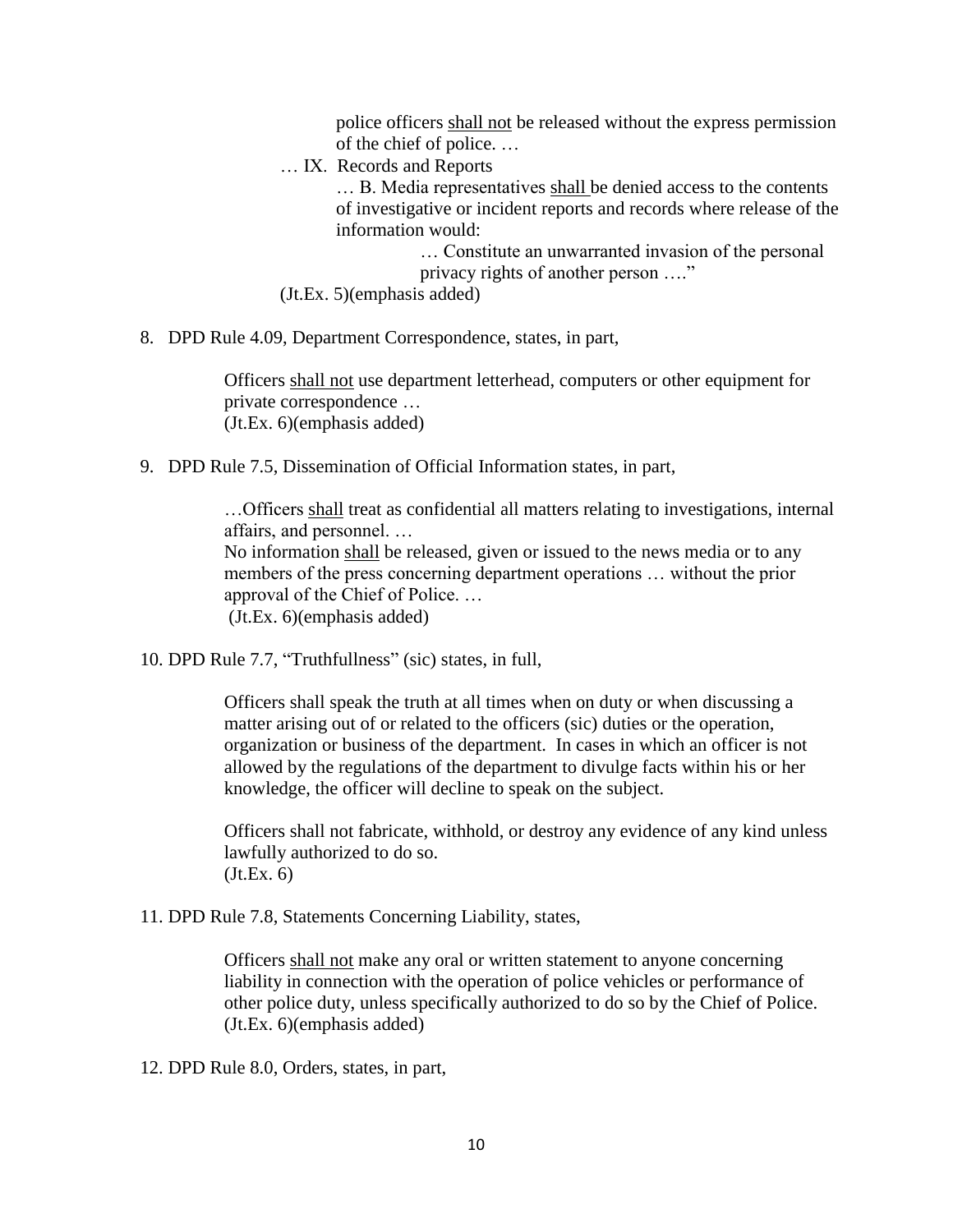… Every officer of the department shall promptly obey without reservation, the orders, rules, regulations, policies and procedures of the department …." (Jt.Ex. 6)(emphasis added)

13. DPD Rule 11.4, Policies and Procedures Compliance, provides, "Officers shall read, be

familiar with and comply with the requirements of the department's policies and

procedures manual." (Jt.Ex. 6)(emphasis added)

14. DPD Rule 13.4, Reporting Citizen Complaints, states, in part,

… The Officer in Charge may try to resolve the complaint … Once a written complaint is received, the O.I.C. shall forward a copy to the Deputy Chief of Police who will advise the Chief of Police as to the nature of the complaint. The complaint will then be processed according to Department policy and procedure.

(Jt.Ex. 6)(emphasis added)

*2015-2016 Incidents Relating to Lt. Fleury*

…

15. On September 25, 2015, the Appellant wrote to Lt. Fleury stating that on September 24,

2015, Lt. Fleury had worked "twenty (20) hours in a twenty four (24) hour period[]" and

that, prior to that detail, he had worked a 4 to 12 shift on September 23, 2015, and a

following 12-8 shift on September 24, 2015, for a total of sixteen (16) hours of work. The

writing also stated, "In accordance with department rules you would not have been

eligible for additional work until 4 p.m. of 9/24/15." (Jt.Ex. 25) The September 25,

2015 letter did not indicate that Lt. Fleury was under an internal affairs investigation.

(Administrative Notice)

16. Prior to receiving the Appellant's September 25, 2015 letter (Jt.Ex. 25), Lt. Fleury was not aware of a formal rule, regulation or policy regarding the regulation of hours worked in this manner. (Testimony of Fleury)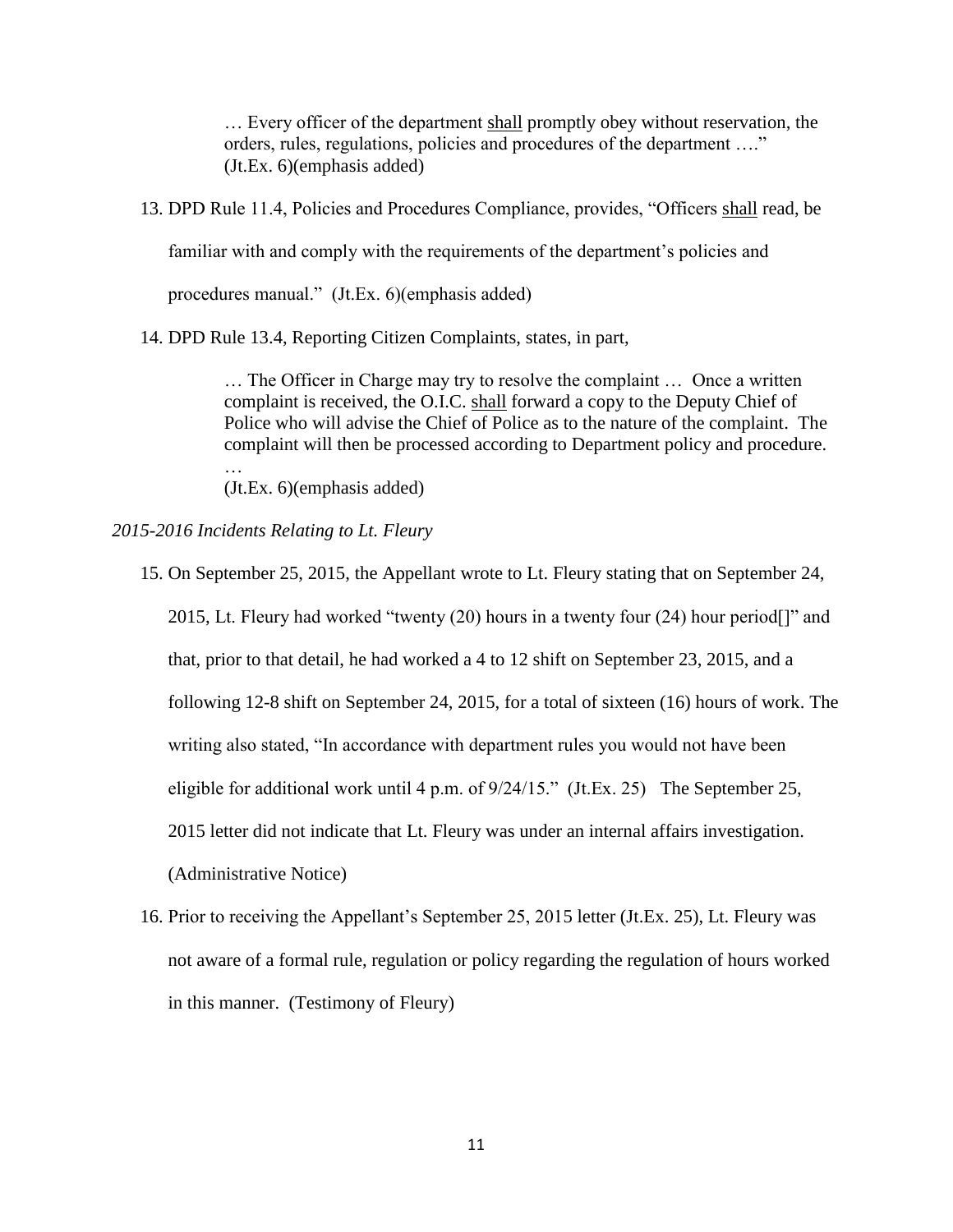- 17. On September 25, 2015, there was no formal written rule in the rules and regulations of the DPD or policies and procedures of the DPD prohibiting Lt. Fleury's conduct. (Jt.Ex. 28)
- 18. From the beginning, the Appellant considered his inquiry into Lt. Fleury's work hours an Internal Affairs investigation. (Testimony of Appellant)
- 19. The Appellant did not inform Lt. Fleury, orally or in writing, that his conduct was the subject of an Internal Affairs investigation. (Testimony of Fleury)
- 20. Prior to sending the September 25, 2015 letter to Lt. Fleury, the Appellant did not discuss the matter with him. (Testimony of Fleury and Appellant) By comparison, when Lt. Fleury sent a memo to the Appellant in November 2015 alleging that Sgt. A was being insubordinate, the Appellant suggested that they all meet to discuss the matter concerning Sgt. A. (Jt.Ex. 55-57)
- 21. The September 25, 2015 letter did not reference or cite the rule or regulation of the DPD regarding work-hour limitations. (Jt.Ex. 25)
- 22. The Appellant's September 25, 2015 letter to Lt. Fleury required him to provide a detailed explanation "relevant to this incident", noting that, as a high ranking officer, his adherence to "established rules" was paramount. (Jt.Ex. 25)
- 23. On the same date that he received the September 25 letter from the Appellant, Lt. Fleury provided the Appellant a written explanation, with supporting documentation. (Jt.Ex. 26)
- 24. On October 5, 2015, Lt. Fleury sent a letter to the Appellant requesting "clarification regarding the department's policy on 'sufficient time off' between working details and/or overtime shifts by an officer in a given time frame.'" (Jt.Ex. 27)

12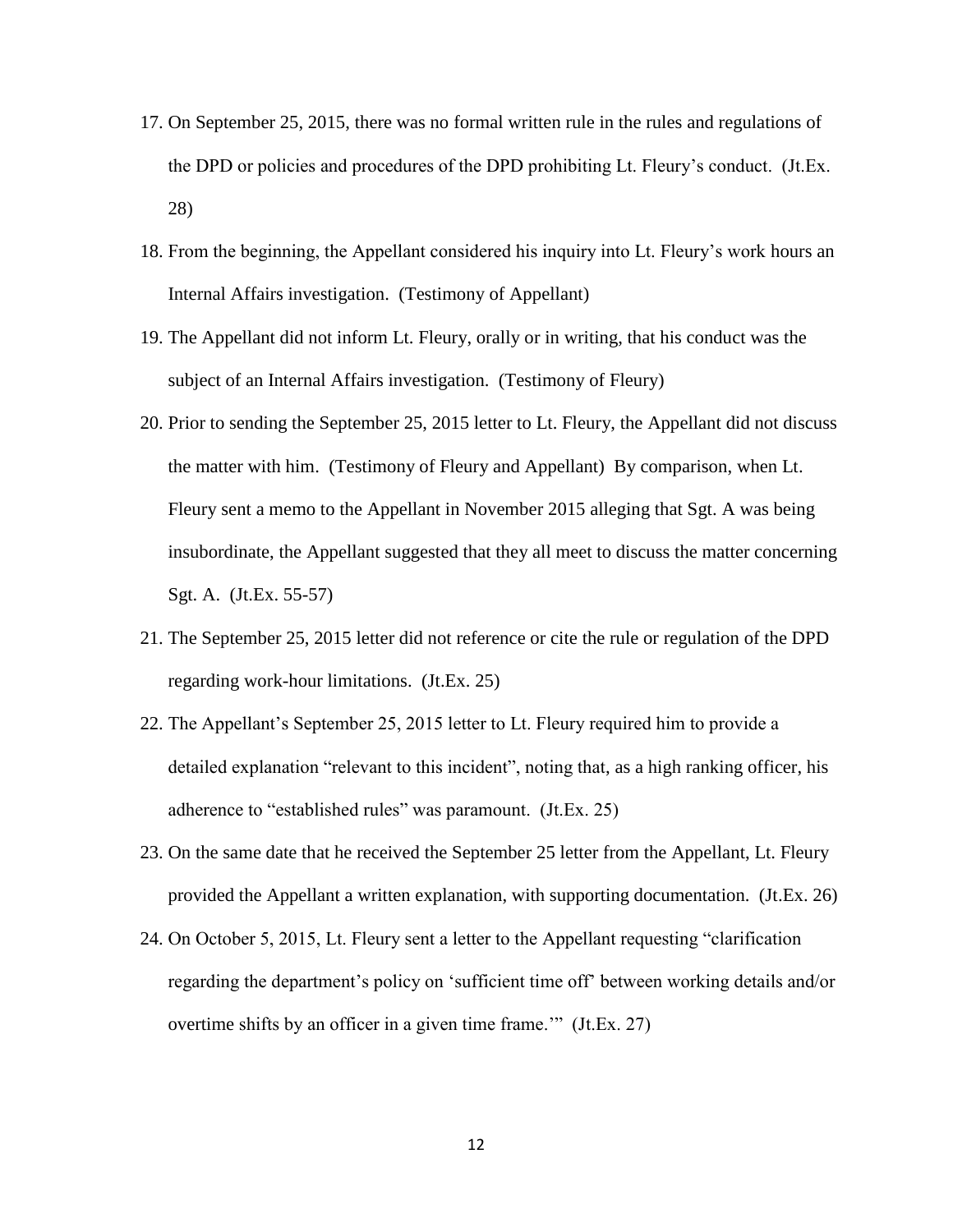25. On October 6, 2015, the Appellant sent Lt. Fleury an email message stating that there was "a long standing rule restricting officers from working more than 16 hours" and in "2012 provided clarification to the union that said restriction was for a 24 hour period." (Jt.Ex.

28) The Appellant's response added, "[s]ince your incident" the matter had been

discussed with both union presidents and that "[t]his rule will be added to the

Department's Rules and Regulations Manual." (Id.)(emphasis added)

- 26. Lt. Fleury understood the Appellant's email response to mean that the matter was closed. (Testimony of Fleury)
- 27. On October 14, 2015, the Appellant had hand-delivered to Lt. Fleury at the DPD a letter

of reprimand (Oct. 14, 2015 Letter). The Oct. 14, 2015 Letter states, in part,

"[t]he message that you have put forth to officers within the department is that greed is acceptable, and that making money takes priority over safety";

"[y]ou need to do some soul searching and dedicate yourself to performing your duties as a supervisor not just making money that is available to you from the department";

"[t]ake some time to reflect on the potential consequences that could have occurred had you had to have been involved in a critical incident. Your physical condition and your mental acuity would both be called into question. Both would form a foundation to build a case that your decision making was impaired, as well as your ability to perceive the incident in a reasonable manner. Situations such as that are ripe for aggressive litigation alleging negligence and malfeasance. Your individual decision to work that many hours for personal gain could have placed you, the department, and the town in jeopardy of unnecessary legal liability";

"[y]our … responses do little to alleviate concern, but are indicative of your consistent passive aggressive reaction when your actions are questioned"; and

"[y]our reference to assigning yourself due to an interest in public safety is profoundly unbelievable".

The last paragraph of the letter stated, in part,

"Be aware that if some ambiguity did not exist as to the specifics of the departmental rule restricting hours of work to 16 (sic) in a 24 hour period, your conduct would warrant disciplinary action up to and including suspension without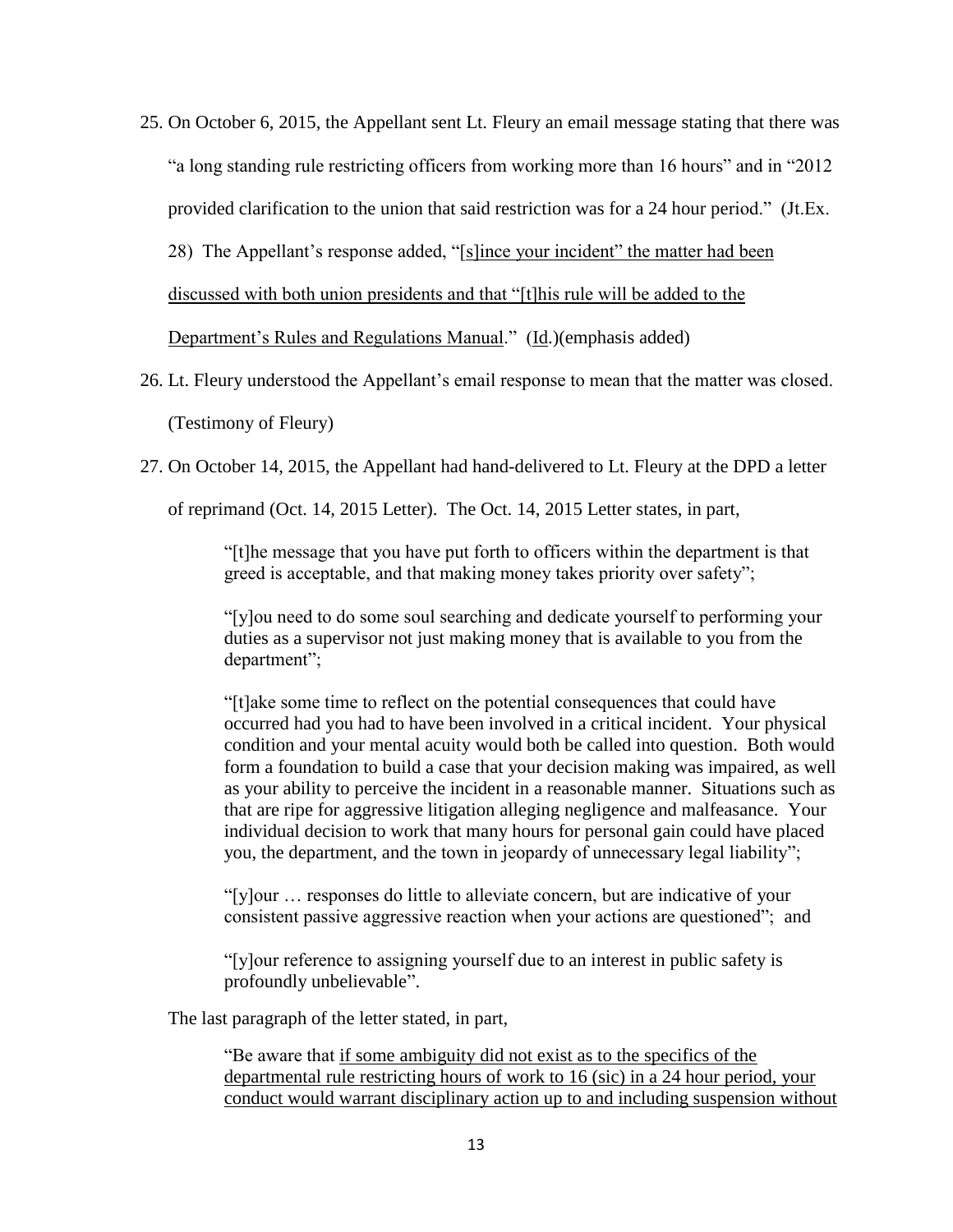pay. … You have the right to submit a response letter that will be retained with this letter." (Jt.Ex. 29 (emphasis added); *see also* Jt.Ex. 30))

The Oct. 14, 2015 Letter does not indicate that Lt. Fleury was under an internal affairs Investigation. (Administrative Notice)

- 28. Lt. Fleury was shocked, offended and embarrassed by the contents of the Oct. 14, 2015 Letter. (Testimony of Fleury) However, Lt. Fleury agreed with Appellant's counsel at the Respondent's civil service hearing that the Oct. 14, 2015 Letter was "[p]redominatly matters of opinion that [Lt. Fleury] disagree[s] with. (Ex. 63, p. 46)
- 29. The Appellant asserts that the Oct. 14, 2015 Letter was a letter of reprimand and the result of an internal affairs investigation conducted by the Appellant concerning Lt. Fleury's conduct. (Jt.Ex. 63 (Transcript of Town's civil service hearing), p. 82; Testimony of Chartrand)
- 30. The Appellant asserts that a letter of reprimand is not a form of discipline but is a "learning tool designed to address an observed deficiency so that an employee may correct their behavior prior to the necessity of imposed disciplinary action". (Jt.Ex. 40; Jt.Ex. 63, pp. 82-83; Testimony of Appellant)
- 31. An October 2015 report by Municipal Resources, Inc. (MRI), assessed the DPD, making a number of negative findings about the DPD, including its management, and making recommendations, including removal the Chief of Police title from civil service. The report, in addressing the "Internal Management Controls – Internal Affairs of the DPD, concluded,

MRI determined there was no formal guidance relative to documenting complaints against employees. As such, employees who are the subject of several low-level citizen complaints (e.g. Rudeness, inappropriate demeanor, etc.) may go undocumented as they may be handled by the employee's immediate supervisor.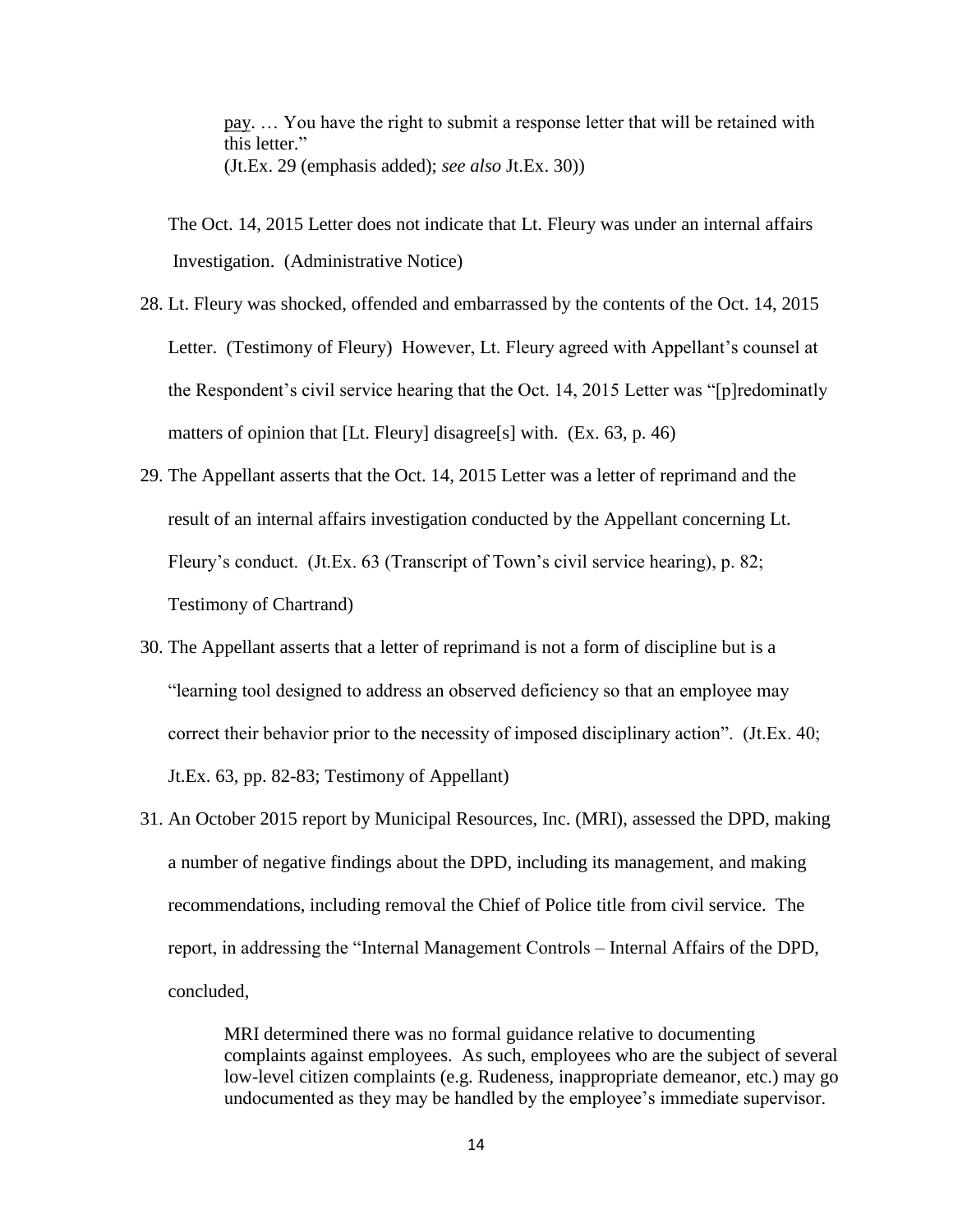This practice eliminates the ability of the organization to detect a trend or emergent behavior/performance issues in an employee that could be effectively addressed before a situation erupts that requires an investigation and disciplinary action. Complaints against employees that are deemed necessary for referral are directed to the deputy chief, …who adopted the role and responsibility for conducting investigations into complaints, as well as determining disciplinary action. There is no formalized internal affairs investigative program within the department ….

(Jt.Ex. 14, pp. 49-50)(emphasis added)

- 32. On or about November 11, 2015, The Lowell Sun submitted a public records request to the DPD requesting "all internal investigation reports from Nov. 1 2014 to Nov. 1, 2016."  $($ Jt.Exs. 32, 34 and 50 $)$  Under G.L. c. 66, s. 10(a), "[a] records access officer  $\dots$ , shall at reasonable times and without unreasonable delay permit inspection or furnish a copy of any public record as defined in clause twenty-sixth of section 7 of chapter 4, or any segregable portion of a public record, not later than 10 business days following the receipt of the request …", with certain provisos. (Id.)(emphasis added) Weeks later, The Sun, not having received a response from the Appellant regarding its November 11, 2015 request, re-sent its request to the Appellant. The Appellant replied to The Sun stating that it could take another couple of weeks for him to respond to the public records request because he was preparing a response to the MRI report. (Jt.Ex. 34)
- 33. On December 21, 2015, the Respondent Board of Selectman (BOS) received a lengthy response to the MRI study on letterhead from the Appellant and Chief Richardson, stating, *inter alia*, that the MRI study was "one-sided", that many noted deficiencies are the result of the lack of adequate funding and staffing, that the study contains "inflammatory" comments, that the MRI study process was flawed, including the MRI's failure to interview the Chief and the Appellant, that they take "ownership" of a number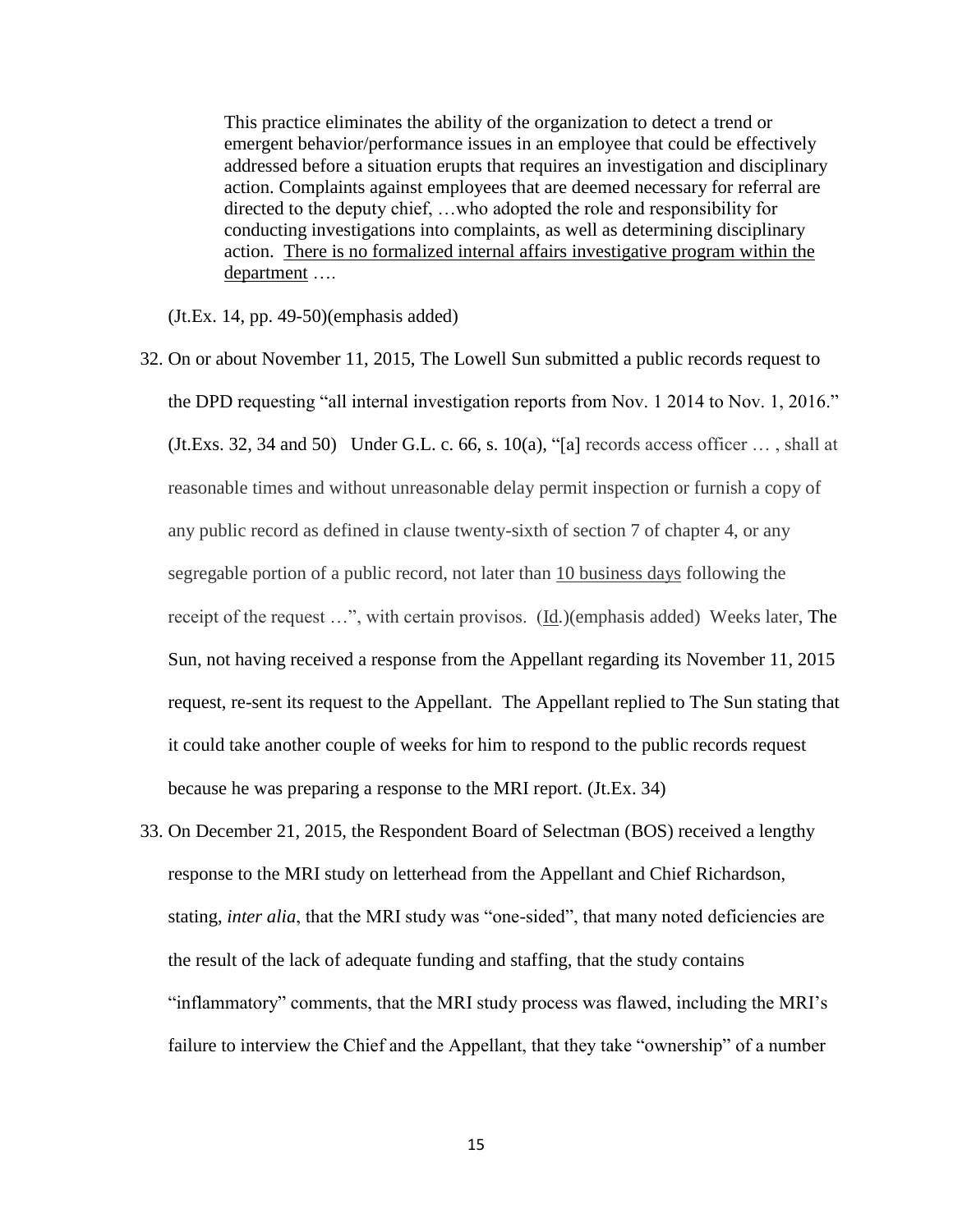of problems, and that they offer recommendations to address them with the support of the Town. (Jt.Ex. 17)

34. Two (2) months after The Sun's initial public records request, on January 7, 2016, the Appellant responded to it. (Jt.Ex. 35), producing records regarding another officer and the Oct. 14, 2015 Letter (Jt.Ex. 30) that the Appellant wrote to Lt. Fleury. The Appellant redacted the last paragraph of the October 14, 2015 letter, which stated, in part,

> "Be aware that if some ambiguity did not exist as to the specifics of the departmental rule restricting hours of work to 16 (sic) in a 24 hour period, your conduct would warrant disciplinary action up to and including suspension without pay. … You have the right to submit a response letter that will be retained with this letter." (Jt.Ex. 30 (emphasis added); *see also* Jt.Ex; 29)

- 35. The Appellant asserts that the redaction was necessary in accordance with his interpretation of the public records law, that he could not release the nature of any discipline received by an officer. (Testimony of Appellant)
- 36. The Appellant did not consult with Town Counsel prior to responding to the public records request in the instant matter. (Testimony of Appellant; Jt.Ex. 2)
- 37. The last time the Appellant consulted with Town Counsel before releasing any internal affairs records was in 2010. The incident in question at that time was the theft of marijuana from the DPD evidence room. (Jt.Ex. 41; Testimony of Appellant)
- 38. In preparing to release the Oct. 14, 2015 Letter to The Sun, the Appellant relied upon the decision in Worcester Telegram & Gazette Corporation v. Chief of Police of Worcester, et al, 58 Mass.App.Ct. 1 (2003)(Jt.Ex. 59), as well as a memo issued by the Mass. Chiefs of Police Association (MCOPA) and the Massachusetts Major City Chiefs (MMCC) entitled, "Public Records for Internal Affairs Reports", dated November 20, 2015. (Jt.Ex. 33)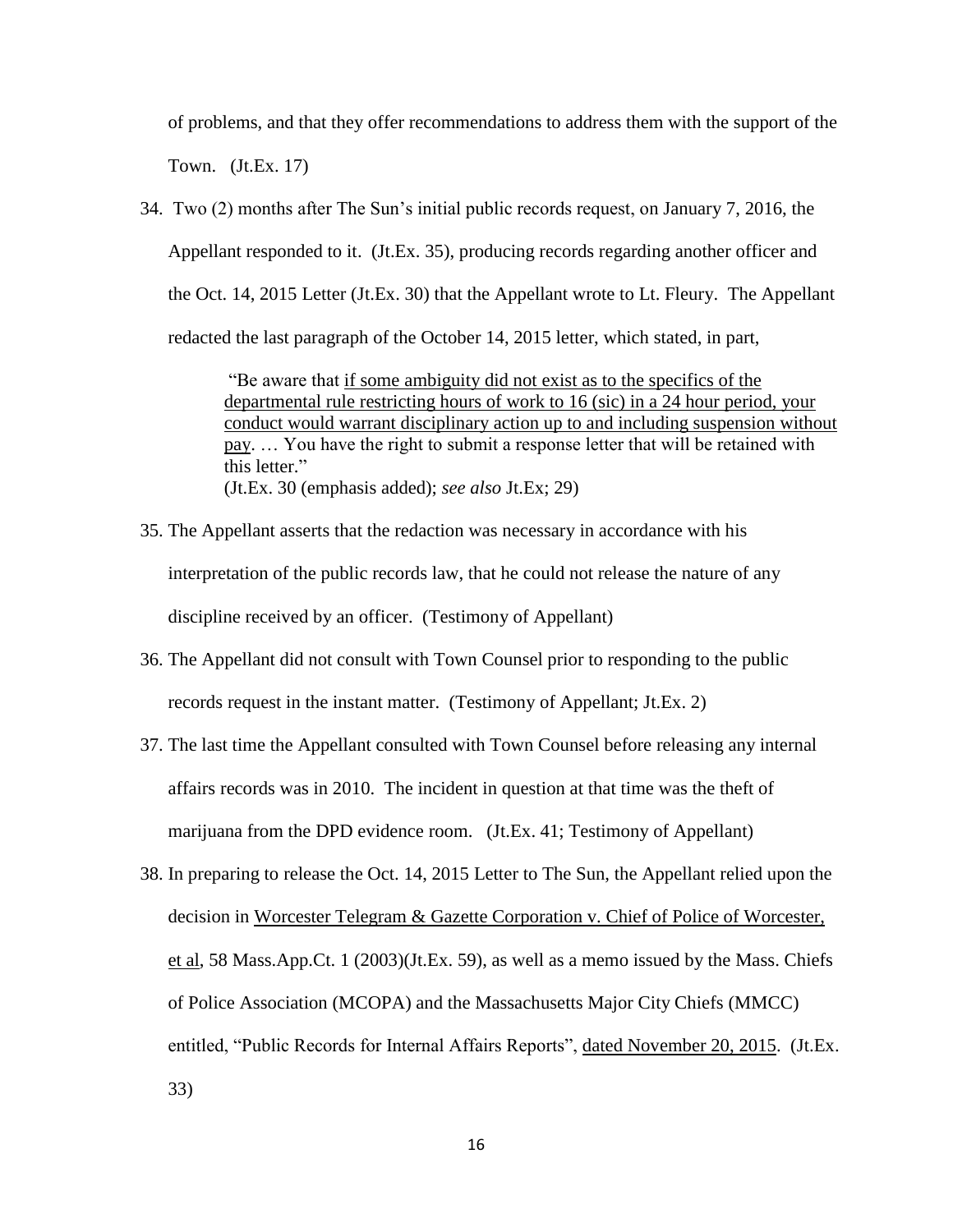39. The MCOPA/MMCC memo states, in part, that if the Chiefs of Police had not already

received a public records request for internal affairs reports, they may receive one soon

and the memo provided a "recommended course of action".  $^{12}$  (Jt.Ex. 33) The memo

opined that the Worcester Appeals Court decision "ruled that internal affairs reports do

not fall within exemption (c) of the public records law. …" (Id.)(emphasis in original).

Further, the memo states that the Appeals Court determined what documents in an

internal affairs file do not fall under statutory exemption (c):

1) Citizen complaint;

2) Notice of claim under the Tort Claims Act;

3) Letters from the Chief to the complainant (advising of the start of the

investigation and of its results);

4) Police reports;

5) Incident reports;

- 6) Card reflecting police details and rosters;
- 7) Arrest logs;

 $\overline{a}$ 

8) Commercial phone book listing;

9) Memoranda from the Chief to the involved officer and other officers requiring information about the incident;

10) Responses of the involved officer and other officers'

11) Summaries of witness interviews;

12) Internal affairs report and supplemental report;

13) Memorandum from the Chief to the involved officer detailing the results of the investigation.

Specifically, the court noted that

The officers' reports, the witness interview summaries, and the internal affairs report itself clearly bear on the ultimate decision by the chief to discipline or to exonerate [the officer] based upon the investigation. …

The [Worcester] Court further explained '[t]hat the internal affairs process might lead to discipline, or even criminal action, does not transmute all materials in an internal affairs investigation into a disciplinary report, disciplinary documentation, or promotion, demotion or termination information. …'

 $12$  When asked at the local civil service hearing he intended to embarrass Lt. Fleury by releasing the Oct. 14, 2015 Letter to The Sun, the Appellant stated, "Absolutely not. I had no – I had no idea any of this would occur." Jt.Ex. 92. However, the MCOPA/MMCC memo on which the Appellant relied to respond to The Sun's request specifically indicated that police departments should anticipate media public record requests for internal affairs documents.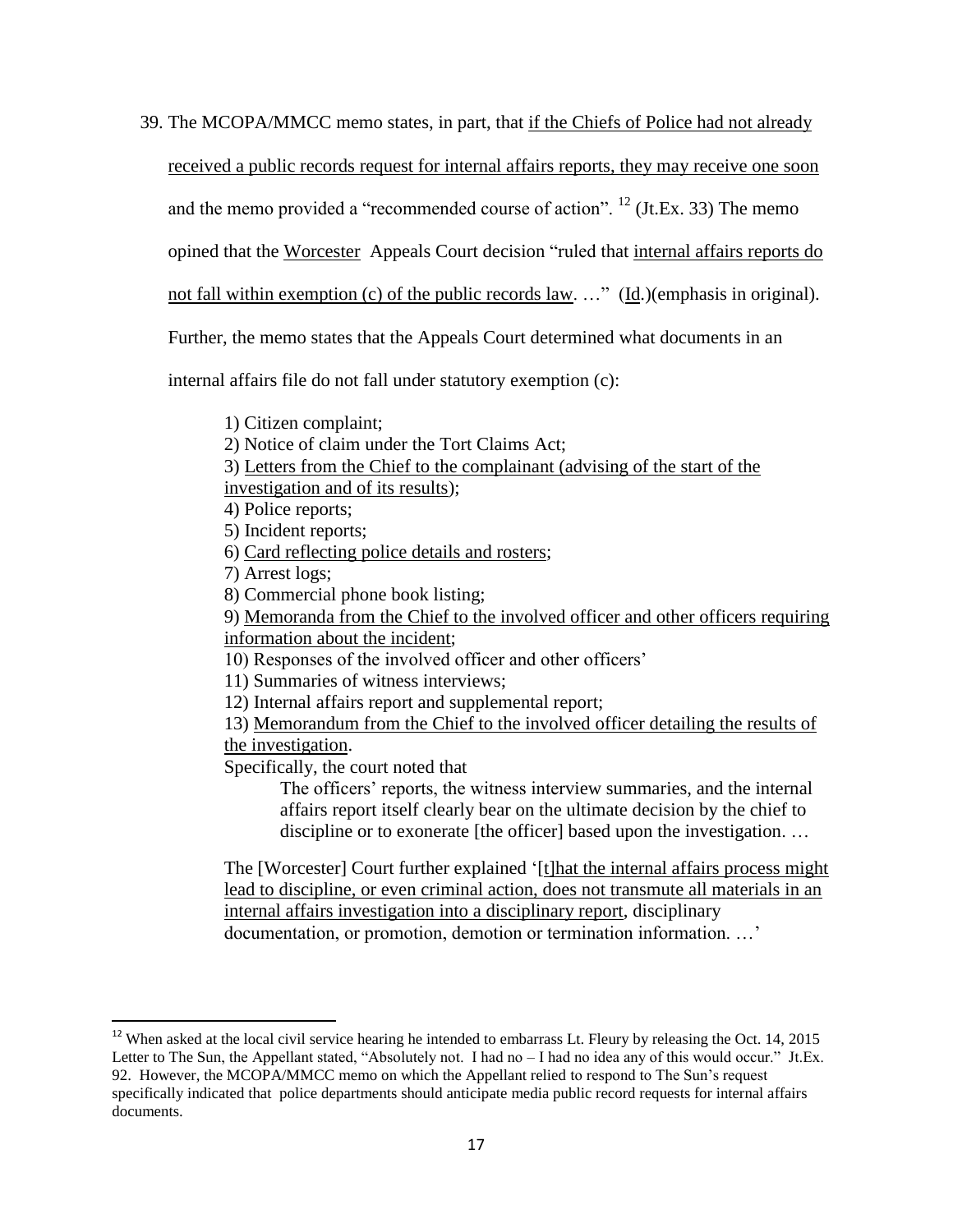The Court did, however, determine that one document in the internal affairs file was subject to exemption (c); that was a notice from the disciplining authority (the Chief) to the involved officer advising of the disciplinary decision ….

Id.)(citations omitted)(emphasis added)

At the end of the memo, it provided a detailed "recommended course of action",

including locating the requested documents, determining the cost to providing the

requested documents, contacting the requesting individual within ten (10) days of the

request and redacting the documents. The "recommended course of action" added,

… After redaction is complete, the agency **should** consult with Town/City Counsel (if applicable)<sup>13</sup> to ensure that all of the appropriate redactions have been made in conformity with the law.

After consulting with Town/City Counsel (if applicable) the redacted reports may be released to the requesting party. (Id.)(emphasis added)

40. The Appellant did not inform Lt. Fleury of the public records request by The Sun or his

release of the redacted version of the Oct. 14, 2015 Letter as part of the DPD's response

to The Sun's public records request. (Testimony of Appellant and Fleury)

41. On January 26, 2016, the union, NEPBA, filed a grievance on behalf of Lt. Fleury

asserting, *inter alia*, that the Oct. 14, 2015 Letter, as a letter of reprimand, constitutes

discipline without just cause and should be removed from Lt. Fleury's file. (Jt.Ex. 36;

*see also* Jt.Ex. 47 )

l

42. The Appellant responded to the Jan. 26, 2016 grievance, in part, stating,

As a customary practice, letters of reprimand are not included in a personnel file. They are maintained in an investigatory file. The purposes of retention of the

<sup>&</sup>lt;sup>13</sup> There is no indication in the MCOPA/MMCC memo what the reference to consulting Town counsel "if applicable" means. For example, this phrase could be interpreted to indicate that the police department should refer the matter to Town counsel if there is a Town counsel. However, it could also be interpreted to indicate that the police department should refer the matter to Town counsel if local rules or ordinances so require. Absent a clear meaning in this regard, I decline to imply one. However, at a minimum, it is fair to assume that the memo does not bar officers from consulting Town counsel in these regards.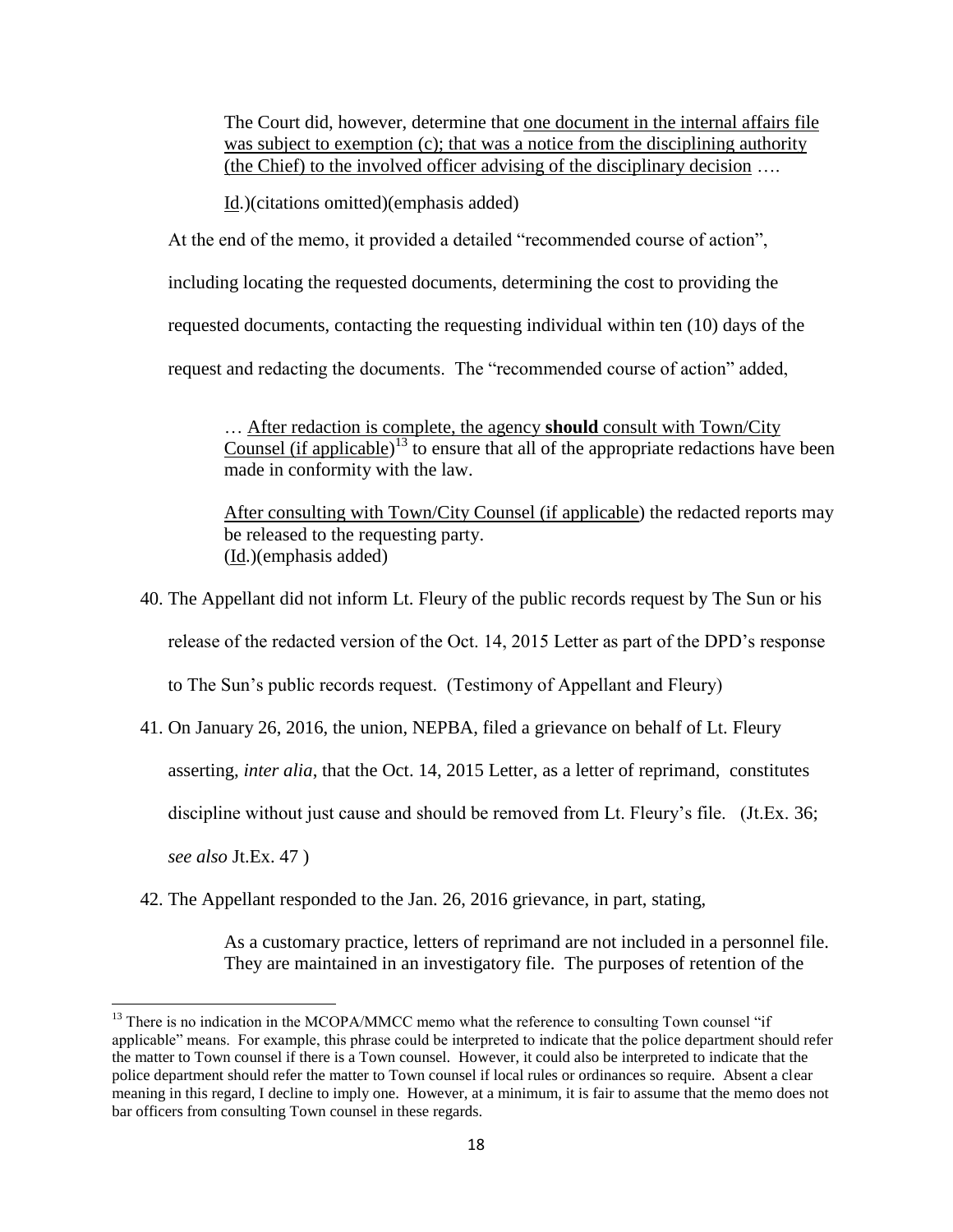investigatory files are two-fold. First it constitutes the record of the departmental internal inquiries. Secondly it is maintained to document that an employee has been advised of prohibited conduct. Should future or subsequent similar conduct occur, the reprimand could then be referenced as a prior advisement. As a matter of practice, a letter of reprimand in and of itself, would not be a contributing factor in decision-making regarding promotion or advancement. (Jt.Ex. 48, p. 3)

- 43. The Appellant did not interview Lt. Fleury, nor discuss with him his alleged conduct regarding working hours. (Testimony of Appellant and Fleury)
- 44. Although the last paragraph of the Appellant's Oct. 14, 2015 Letter stated, in part, "[y]ou

have the right to submit a response letter that will be retained with this letter", Lt. Fleury

was not informed whether the Oct. 14, 2015 Letter would be retained in a personnel file

or an internal affairs file. (Jt.Ex. 29; Testimony of Fleury)

45. The Oct. 14, 2015 Letter was not placed in Lt. Fleury's personnel file. (Testimony of

Appellant)

46. G.L. c. 149, s. 52C defines a "personnel record". It states, in part, that a personnel record

is,

… a record kept by an employer that identifies an employee, to the extent that the record is used or has been used, or may affect or be used relative to that employee's qualifications for employment, promotion, transfer, additional compensation or disciplinary action. A personnel record shall include a record in the possession of a person, corporation, partnership or other association that has a contractual agreement with the employer to keep or supply a personnel record as provided in this section. A personnel record shall not include information of a personal nature about a person other than the employee if disclosure of the information would constitute a clearly unwarranted invasion of such other person's privacy. Without limiting the applicability or generality of the foregoing, all of the following written information or documents … shall be included in the personnel record for that employee: the name, address, date of birth, job title and description; rate of pay and any other compensation paid to the employee; starting date of employment; the job application of the employee; resumes or other forms of employment inquiry submitted to the employer in response to his advertisement by the employee; all employee performance evaluations, including but not limited to, employee evaluation documents; **written warnings of substandard performance**; lists of probationary periods; waivers signed by the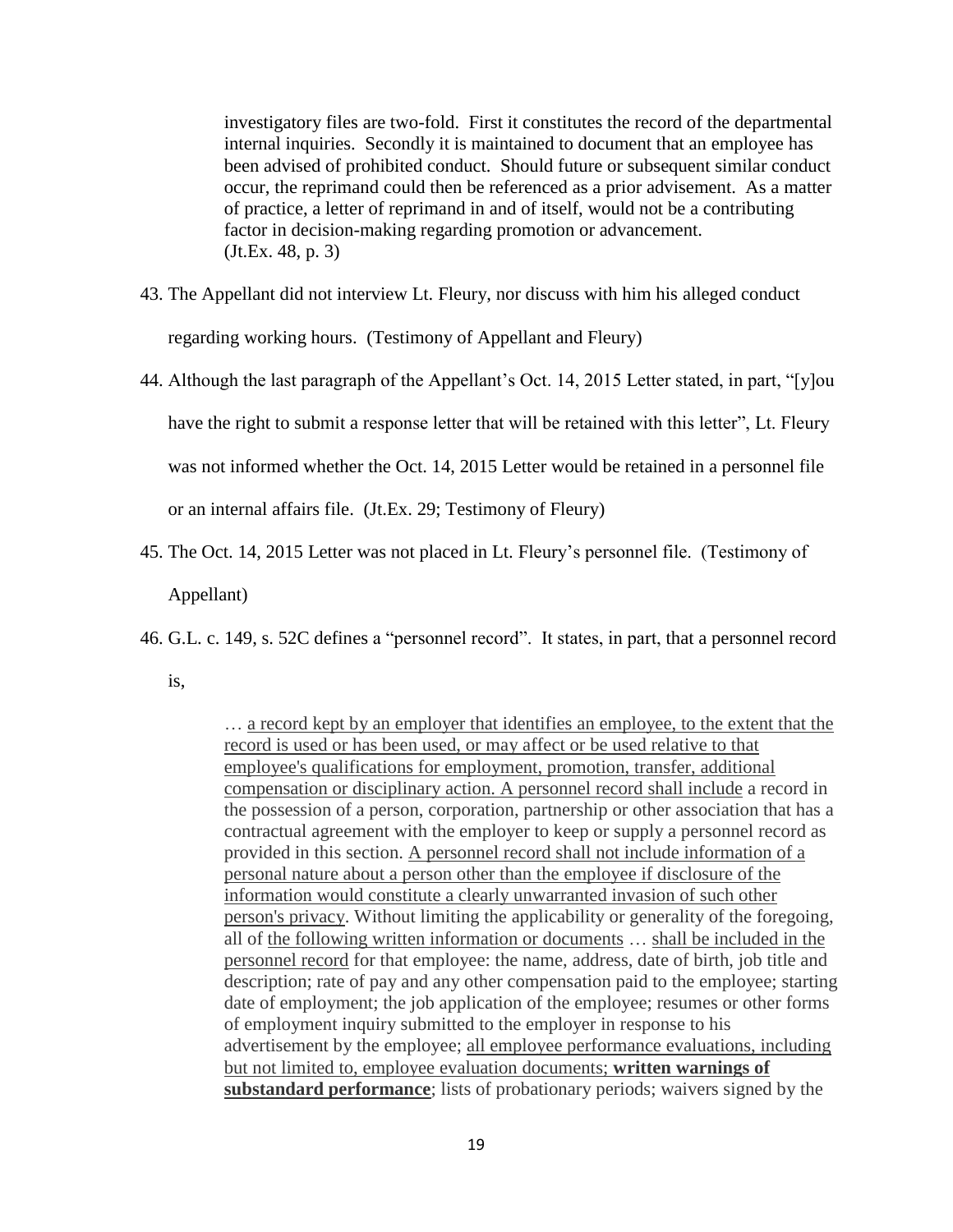employee; copies of dated termination notices; any other documents relating to disciplinary action regarding the employee. (Id.)(emphasis added)

- 47. The Appellant did not advise Lt. Fleury, orally or in writing, that he had the right to challenge the entry of a document into his personnel file pursuant to G.L. c. 149, s. 52C. (Testimony of Appellant and Fleury)
- 48. The Appellant put the Oct. 14, 2015 Letter in an internal affairs investigation file. All internal affairs files were kept in the Appellant's office. (Testimony of Appellant)
- 49. Chief Richardson did not keep any internal affairs files in his office. (Testimony of Richardson)
- 50. DPD internal affairs investigations are governed by the DPD Policy and Procedure 200. (Jt.Ex. 4) Page 1 of this document is entitled, "Internal Affairs[,] General Considerations and Guidelines". (Id.) However, page 5 of this document includes a section entitled, "Complaint Procedures" which states, for example, "A. Complaint Report Form; 1. A standard complaint report form should be used to record all complaints of misconduct, mistreatment or unethical practices against police department personnel …"; and 2. The following information shall be included on the complaint report form: [requiring nine (9) specific forms of information]; 3. "Every person making a complaint against a department employee shall receive a copy of his or her complaint …"; Section B, entitled "Receiving and Recording Complaints", part 1, states in part, that "[t]he Officer-in-Charge of the station at the time the complaint is made shall be responsible for the efficient receiving and complete recording of any complaint …; part 5 states, in part, "[e]very complaint report form shall be given an identifying number, so that the processing of complaints can be carefully monitored …; Part IV, part C, "Investigation of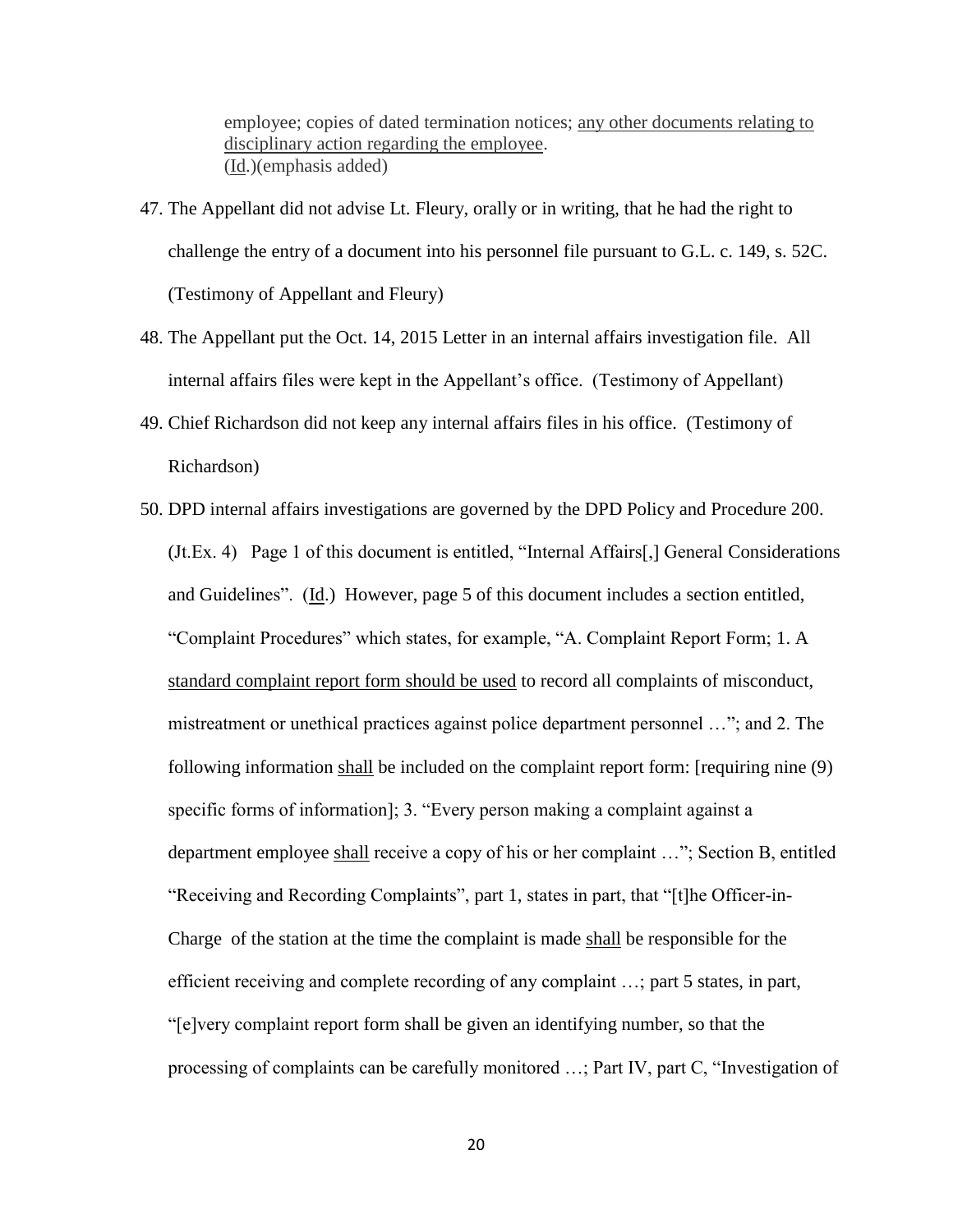Complaints", provides, in part, "Before a department employee is questioned or directed to submit a report regarding a complaint, such employee shall be issued a written statement of the allegations and the employee's rights and responsibilities relative to the investigation.  $\ldots$ " (Id.)

51. The Appellant has read and was familiar with Policy and Procedure 200. (Jt.Ex. 63, pp. 98-99; Jt.Ex. 4)

### 52. In Worcester Telegraph & Gazette Corp. v. Chief of Police of Worcester, 58

Mass.App.Ct. 1 (2003) an internal affairs investigation is defined, in part, as,

"[A] formalized citizen complaint procedure, separate and independent from ordinary employment evaluation and assessment. Unlike other evaluations and assessments, the internal affairs process exists specifically to address complaints of police corruption (theft, bribery, acceptance of gratuities), misconduct (verbal and physical abuse, unlawful arrest, harassment), and other criminal acts that would undermine the relationship of trust and confidence between the police and the citizenry that is essential to law enforcement." (Id.; Jt.Ex. 59)(emphasis added).

- 53. The Appellant did not follow all of the provisions of Policy and Procedure 200 regarding the internal affairs investigation into Lt. Fleury's alleged violation of the work hour's limitation referenced by the Appellant. (Testimony of Appellant and Richardson)
- 54. Chief Richardson and the Appellant decide whether a problem is a disciplinary matter or an internal affairs matter. (Testimony of Richardson)
- 55. No standard complaint form was executed even though Policy and Procedure 200 calls for such form for a citizen complaint or an internal complaint. (Jt.Ex. 4, III, A. 1.; Jt.Ex.
	- 61; Testimony of Appellant)
- 56. No internal affairs number was assigned. (Testimony of Appellant)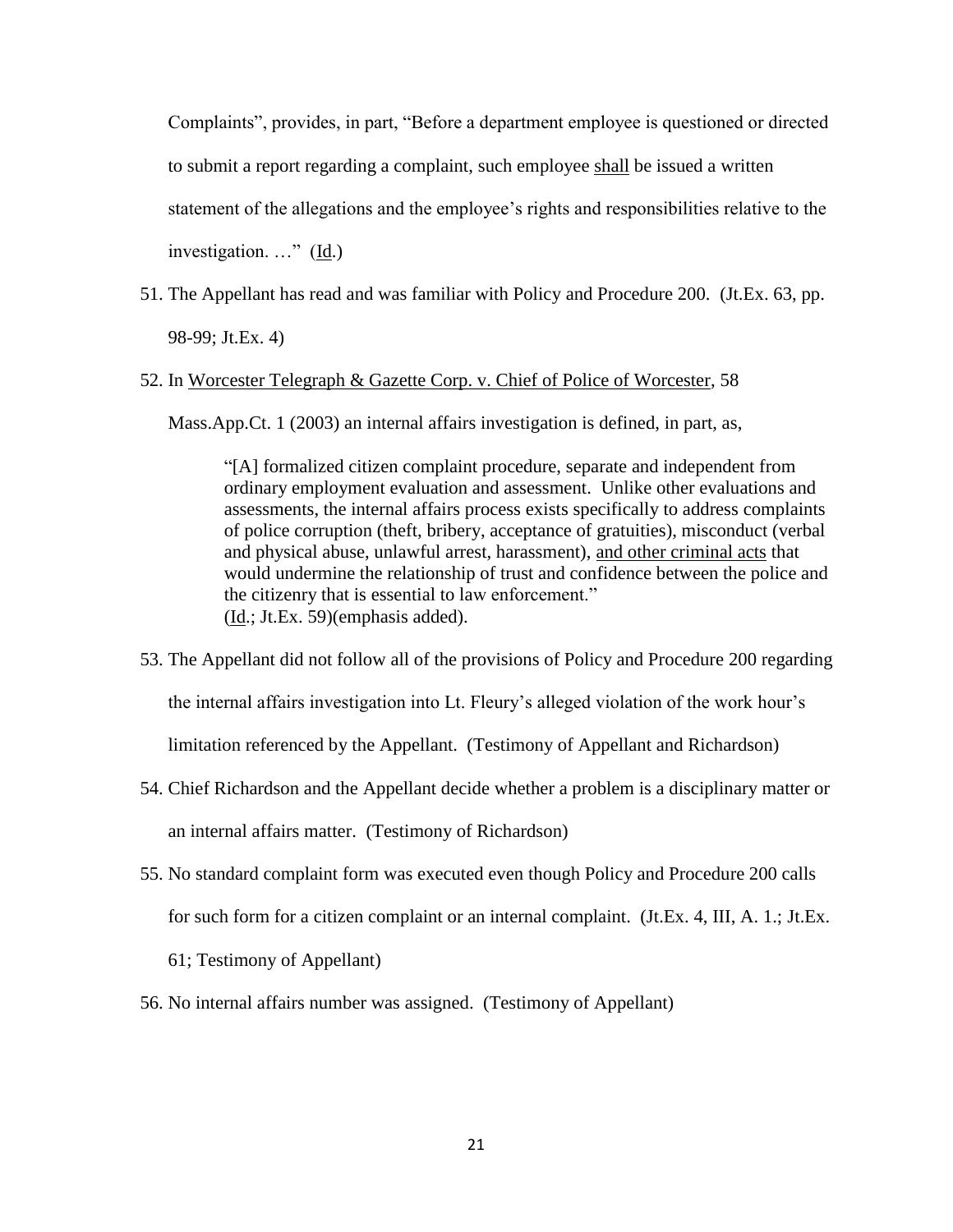- 57. The Appellant did not submit a written report, for example, with supporting evidence, mitigation, and statements, to Chief Richardson but they discussed Lt. Fleury's alleged conduct. (Testimony of Richardson and Appellant)<sup>14</sup>
- 58. On March 13, 2016, The Sun published an article entitled, "Who Polices the Police?", which referenced internal affairs issues at a number of municipal police departments, including the DPD and the Appellant's Oct. 14, 2015 letter to Lt. Fleury. The article asserted, in part, that Lt. Fleury had violated a work time limit. The Sun added, in part, that the Appellant "wrote a scathing response", the article included quotes from the Oct. 14, 2015 letter, such as "[t]he message that you have put forth to officers … is that greed is acceptable, and that making money takes priority over safety .. "[y]ou need to do some soul searching and dedicate yourself to performing your duties as a supervisor, not just taking as much money that is available to you from the department .…" (Jt.Exs. 37 and 38)
- 59. Lt. Fleury first learned of the release of the Oct. 14, 2015 Letter to the press when he read the article about it in the March 13, 2016 edition of The Sun. Lt. Fleury and his family were shocked, angry and embarrassed by the article. At the time of the hearing, Lt. Fleury reported that, as a result of the news article, he was still the "butt of jokes" in social settings and, while on details, he had been approached by people asking how many hours he has worked. (Testimony of Fleury)

 $\overline{\phantom{a}}$ 

 $14$  Chief Richardson and the Appellant testified at the Commission that Chief Richardson initially suggested that Lt. Fleury be suspended for two (2) days for his alleged conduct. However, there is no documentary or independent corroborating evidence in this regard. In addition, there is no indication that other members of the DPD were suspended for similar conduct.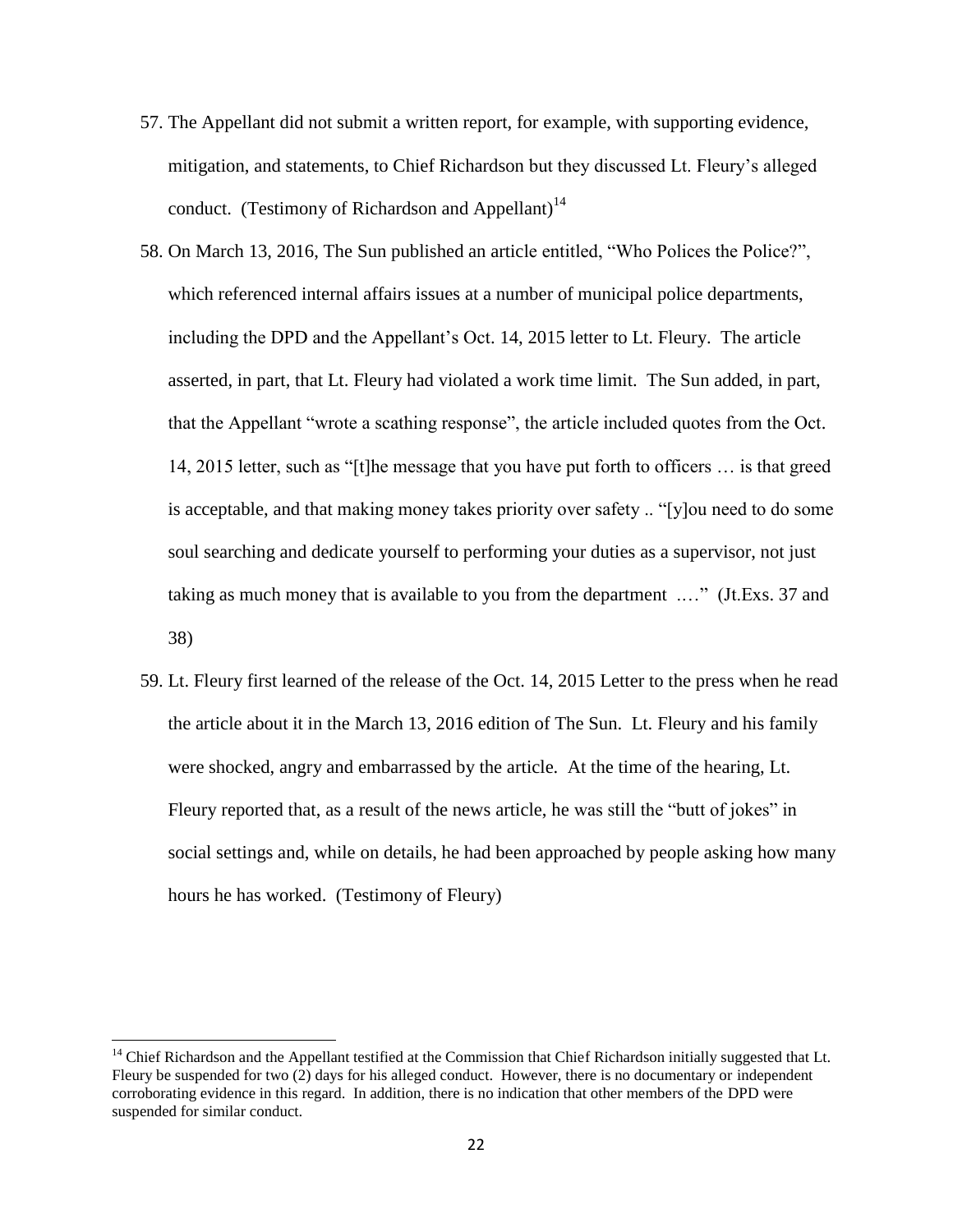- 60. On March 19, 2016, the union filed a second grievance, seeking a retraction from The Sun regarding the March 13, 2016 article, an apology regarding the release of the letter to The Sun, and an investigation into "violations" of the Appellant. (Jt.Exs. 39 and 50)
- 61. On March 23, 2016, on stationary with the names of Chief Richardson and the Appellant and signed by the Appellant, addressed to a union President, Lt. Fleury's grievance was denied. The letter stated that the Oct. 14, 2015 Letter to Lt. Fleury is not a form of discipline under G.L. c. 31, s. 41. Further, the March 23, 2016 letter stated that Lt. Fleury was aware that the letter of reprimand was not discipline because on November 22, 2015, Lt. Fleury put a letter in a Sergeant's personnel file for insubordination instead of discipline. Finally, the March 23 letter stated that Lt. Fleury had been given the opportunity to submit a letter in his personnel file responding to the allegations in the Appellant's Oct. 14, 2015 Letter. (Jt.Exs. 40, 50 and 55) Lt. Fleury's detailed, three (3) page November 22, 2015 letter to the Appellant about the Sergeant's alleged many acts of insubordination, stated, in part,

[a]lthough a form of official administrative discipline might possibly be warranted in cases of insubordination such as this, it is not my intention. However, I do feel that his disregard for policies and given orders especially by a supervisor, is detrimental to our expectations of other officers complying with the department policies and orders given by their superiors. Where Sgt. [X]'s actions of insubordination are directed at me, I request that he be directed by your office that from this point on he is to rectify his actions and comply to not only departmental rules and regulations but orders given to him by me … or any other superior officer …. and ask that you reinforce this compliance with him. I would also respectfully request that in lieu of any form of discipline that this correspondence be placed into Sgt. [X]'s personnel file. (Jt.Ex. 55)

62. On March 24, 2016, the Appellant sent a memo to Chief Richardson concerning Lt.

Fleury's grievance dated March 23, 2016. The Appellant wrote that police are "guided

by a benchmark Appeals Court decision when it comes to the release of internal affairs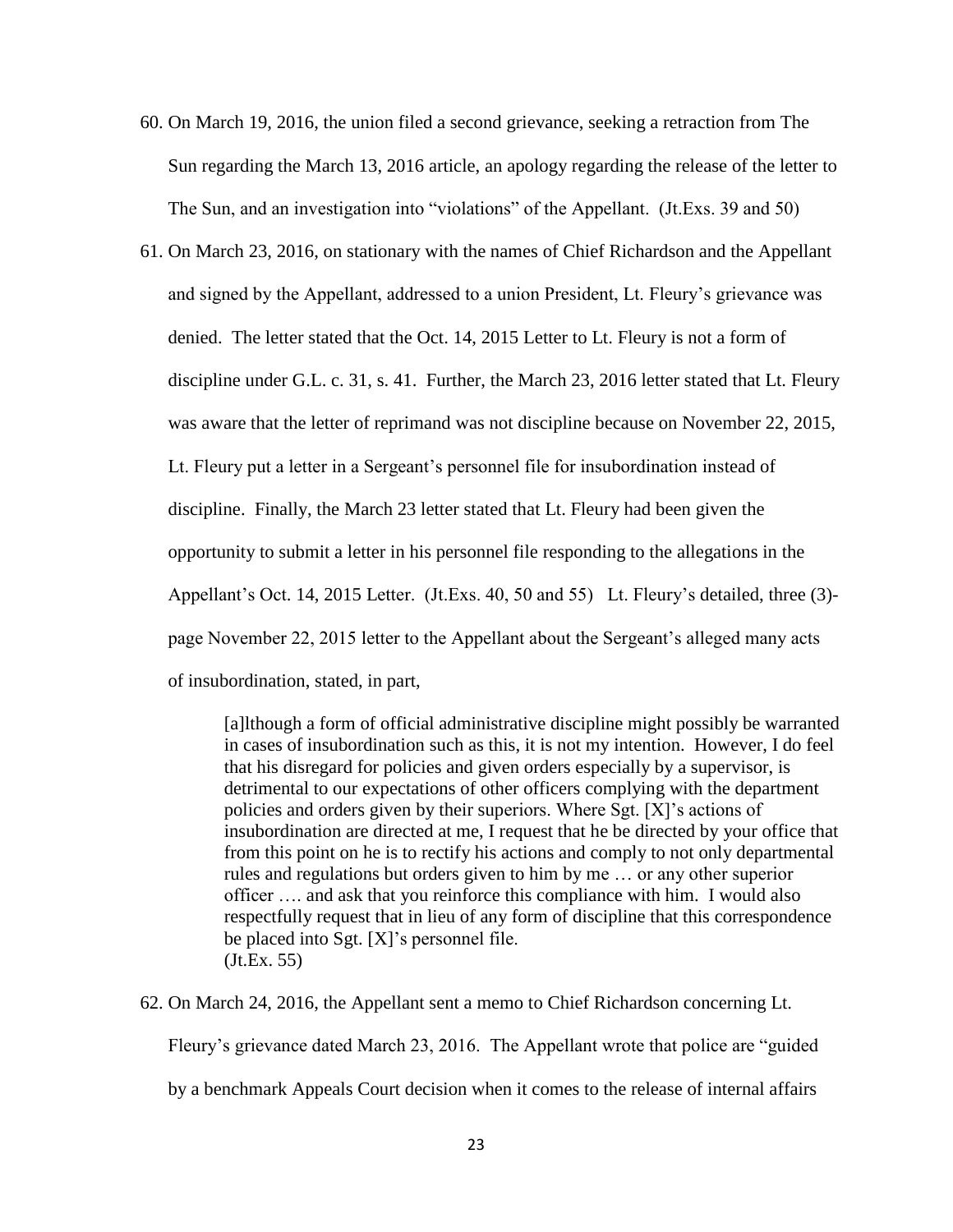files." The Appellant specifically cited Worcester Telegram & Gazette v. Chief of Police of Worcester, 58 Mass.App.Ct. 1 (2003), for the proposition that internal affairs reports are public records, as relied upon in The Sun's request. The Appellant concluded that his Oct. 14, 2015 Letter to Lt. Fleury was an internal affairs matter and, therefore, that the DPD was required to produce it to The Sun. In addition, the Appellant stated in his memo to the Chief that he (the Appellant) had provided the Oct.14, 2015 Letter to The Sun, in response to The Sun's record request, on January 7, 2016, which was before Lt. Fleury filed a grievance on January 26, 2016 and, therefore, he (the Appellant) did not interrupt the grievance process. (Jt.Ex. 41)

- 63. By a letter dated March 28, 2016, Chief Richardson informed the union President that, having reviewed Lt. Fleury's grievance and the Appellant's response thereto, Lt. Fleury's grievance was denied. (Jt.Ex. 42)
- 64. By a letter dated March 30, 2016, union President George asked Mr. Duggan to proceed to Step 2 to Lt. Fleury's two (2) grievances. President George's letter added that the denial of the March 19, 2016 grievance failed to mention the remedies it sought, including an investigation into the Appellant's alleged violations of processes. (Jt.Ex. 43)
- 65. On March 30, 2016, The Sun published an article entitled, "Union Files Grievance Against Dracut Deputy". (Jt.Ex. 45) The article asserted that "[a] copy of the grievance against Chartrand has not yet been released to the public, so the specific allegations are unknown … Shortly after the union filed the grievance, Duggan asked The Sun for copies of all the documents Chartrand provided the paper in response to the public-records

24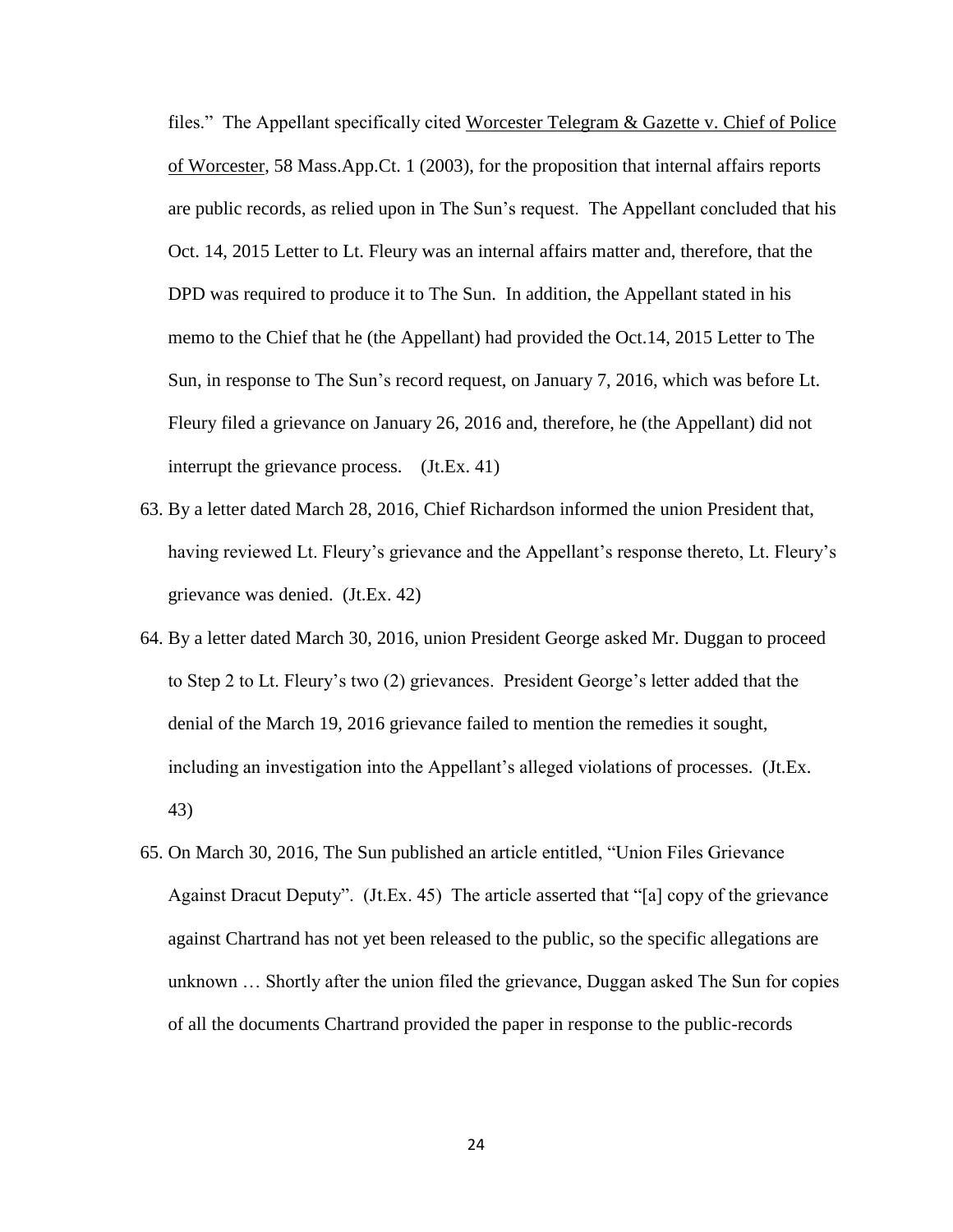request for internal-affairs files. Because those documents are public records, The Sun has fulfilled that request and posted all three internal-affairs reports online. ...." (Id.)

- 66. On March 31, 2016, Mr. Duggan sent a memo to the BOS recommending removal of the Police Chief position from civil service, as recommended by the MRI report. (App.Ex. 19) Mr. Duggan re-issued this memorandum to the BOS on May 3, 2016, with a proposed hiring policy for the Police Chief after the title is removed from civil service. (App.Ex. 20)
- 67. On April 28, 2016, at 9:12 a.m., The Sun emailed the Town Manager with a public records request for: "a copy of the final report stemming from the April 28 grievance hearing for Dracut Police Department Deputy Chief David Chartrand[]" and "[a]ny supporting documentation submitted by or on behalf of Lt. Michael Fleury and Deputy Chief David Chartrand regarding the grievance …." (Jt.Ex. 63)
- 68. On April 28, 2016, at 10 a.m., the Town Manager convened a Step 2 grievance conference, which included the Appellant, Lt. Fleury, two (2) union representatives, the Town Manager, and attorney Peter McQuillan for the town. (Jt.Ex. 49)
- 69. At the April 28, 2016 conference, the Union submitted two (2) written grievances. The first grievance asserted that the Oct. 14, 2015 Letter should be removed from Lt. Fleury's record because there was no such sixteen (16)-hour rule in place, the letter constitutes discipline according to DPD's own rules and it was issued without just cause, that it is wrong to assert that the Oct. 14, 2015 Letter is an internal affairs matter because they did not follow the internal affairs process and the text of the letter is inflammatory. The second grievance asserted that the Appellant unlawfully released the letter of reprimand to Lt. Fleury to The Sun, in violation of Lt. Fleury's privacy. Further, the second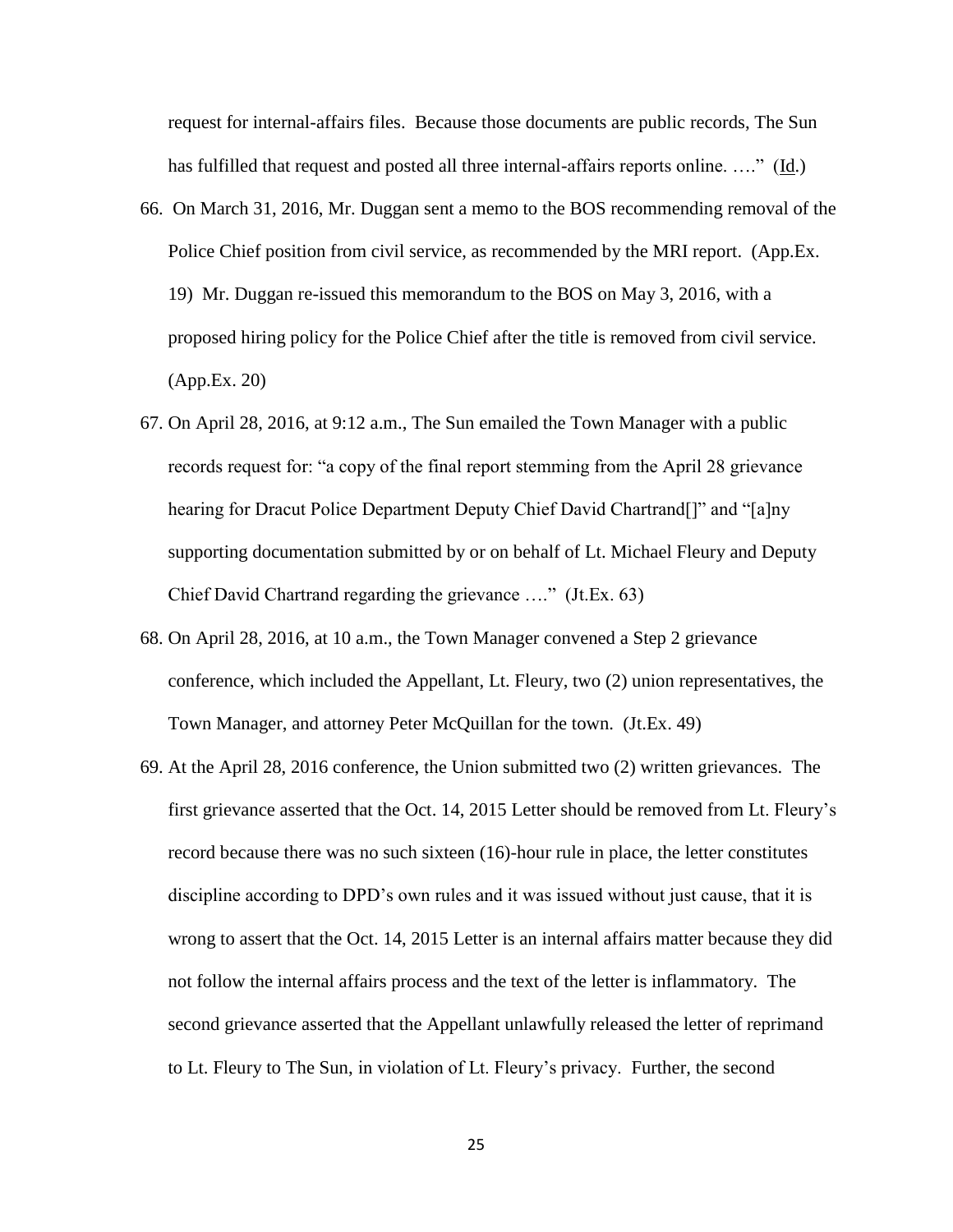grievance asserted that the letter of reprimand is a personnel record, not a public record, and violated specific DPD regulations, policies and procedures. The second grievance requested that the town issue a correction to The Sun, investigate the Appellant's actions in this regard and take any other appropriate actions. (Jt.Ex. 47)

- 70. On May 5, 2016, Mr. Duggan, the Town Manager, issued his decision regarding the April 28, 2016 Step 2 Conference, allowing the grievance such that the letter of reprimand from the Appellant to Lt. Fleury was to be removed from the DPD files. This decision was copied to Peter McQuillan, Special Labor Counsel; then-Police Chief Richardson; and the Appellant. (Jt.Ex. 49)
- 71. Also on May 5, 2016, Mr. Duggan convened a conference involving attorney McQuillan, Chief Richardson, the Appellant, Lt. Fleury, attorney Gambaccini (for the Appellant), two (2) union representatives, and attorney Meghan Cooper. (Jt.Ex. 50)
- 72. On May 11, 2016, Mr. Duggan issued his findings and decision on the second grievance. This decision was copied to attorney McQuillan, Special Labor Counsel; Chief Richardson; and the Appellant. In his findings and decision, Mr. Duggan indicated that he would refer to a special labor counsel whether the Oct. 14, 2015 Letter issued by the Appellant to Lt. Fleury is a disciplinary report or an internal affairs matter under the public records law, that The Sun would not likely retract the article referencing the Oct. 14, 2015 Letter, that an apology by the Appellant "would be in order", that serious questions remain regarding the treatment of Lt. Fleury's alleged violation of the work time limitation as an internal affairs matter, and that further inquiry was warranted. (Jt.Ex. 50)

26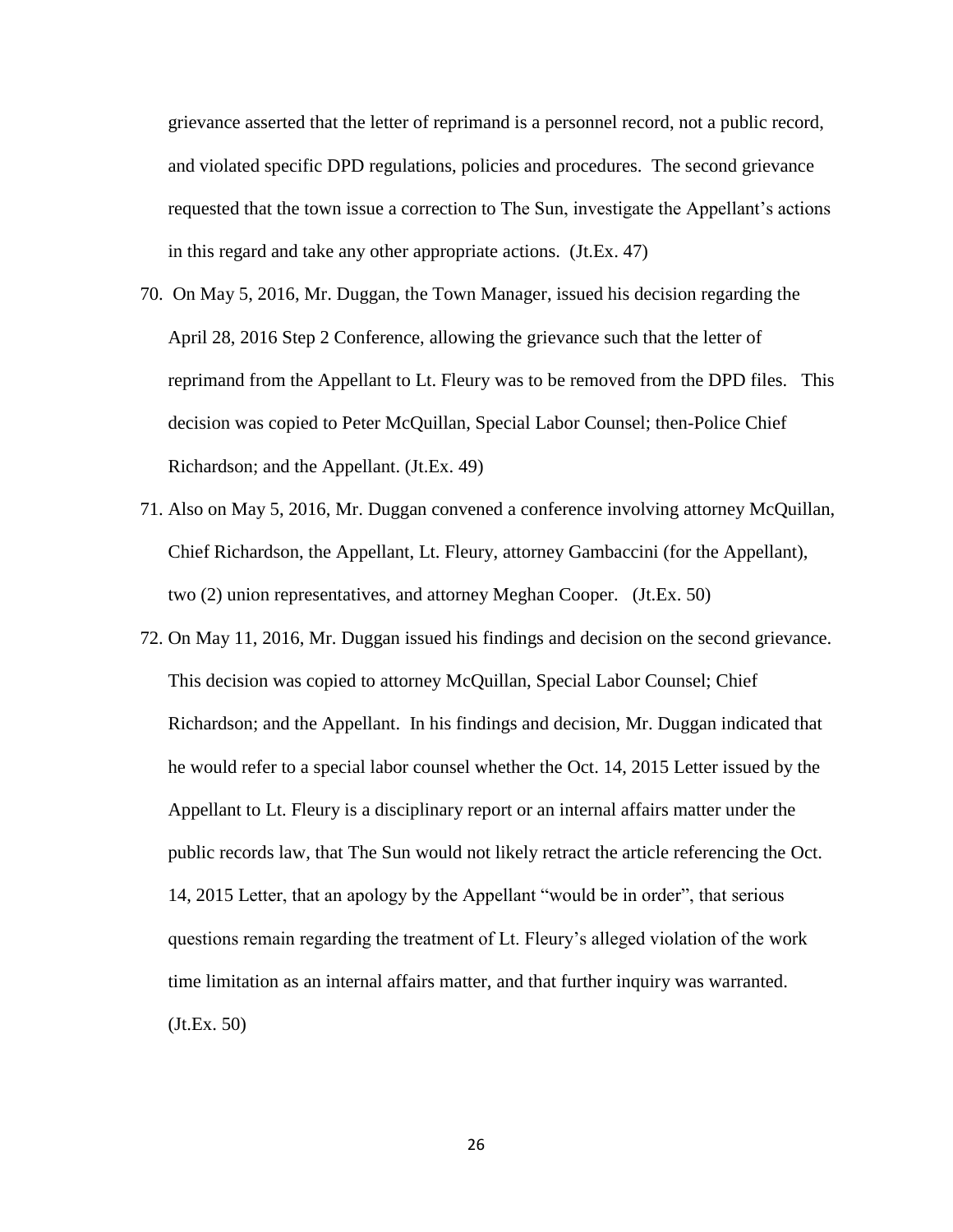- 73. On or about May 11, 2016, the BOS voted to remove the Police Chief title from civil service. (App.Ex. 21) The removal would occur by the adoption of a home-rule petition urging the Legislature to change the law in this regard. (App.Ex. 22)
- 74. On May 13, 2016, Mr. Duggan responded to The Sun's public record request on April 28,

2016 stating, "[a]ttached are the two grievances (January 26, 2016 & March 19, 2016)

and decisions as they relate to your public records request…." (R.Ex. 64)

75. By a letter dated May 31, 2016, Mr. Duggan informed the Appellant that a hearing

would be held on June 6, 2016 at 10 a.m. regarding four (4) charges stating, in part,

"Charge One" - Appellant violated G.L. c. 149, s. 52C (defining personnel record); DPD Rule 7.7 (truthfulness); and DPD Rule 7.8 (Statements concerning liability) by:

- sending the September 25, 2015 letter to Lt. Fleury alleging that he (Lt. Fleury) violated the work time "rule",
- telling Lt. Fleury on October 6, 2015 that the work time "rule" would be incorporated into the DPD Manual,
- sending a letter on October 14, 2015 to Lt. Fleury "containing statements that were baseless, untrue and were personally and professionally demeaning, and
- putting the October letter in Lt. Fleury's "personal and/or internal investigative file. …" (Jt.Ex. 1)

 "Charge Two" – Appellant violated G.L. c. 66, s. 10 (public records statute); DPD Rule 7.5 (Dissemination of Official Information); and DPD Rule 13.4 (Reporting Citizen Complaints) by:

- failing to provide a timely response to the public records request of The Sun and provided information that "was not subject to public disclosure" regarding "officers" of the DPD,
- stating at a Step 2 conference that "any inquiry which may result in discipline qualifies as an internal affairs matter", showing a "serious abuse of discretion" and violating DPD Rule 13.4, regarding the procedure for citizen complaints, and
- failing to "obtain prior approval of the Chief of Police prior to sending the subject letter to Lt. Fleury and disseminated the same for public disclosure in violation of " Rule 7.5." (Jt.Ex. 1)

"Charge Three" – the Appellant violated G.L. c. 4, s. 7 (cl. 26)(definition of public record), G.L. c. 66, s. 10 (public records statute), and G.L. c. 149, s. 52C (definition of personnel record); DPD Rule section 4.6 (Department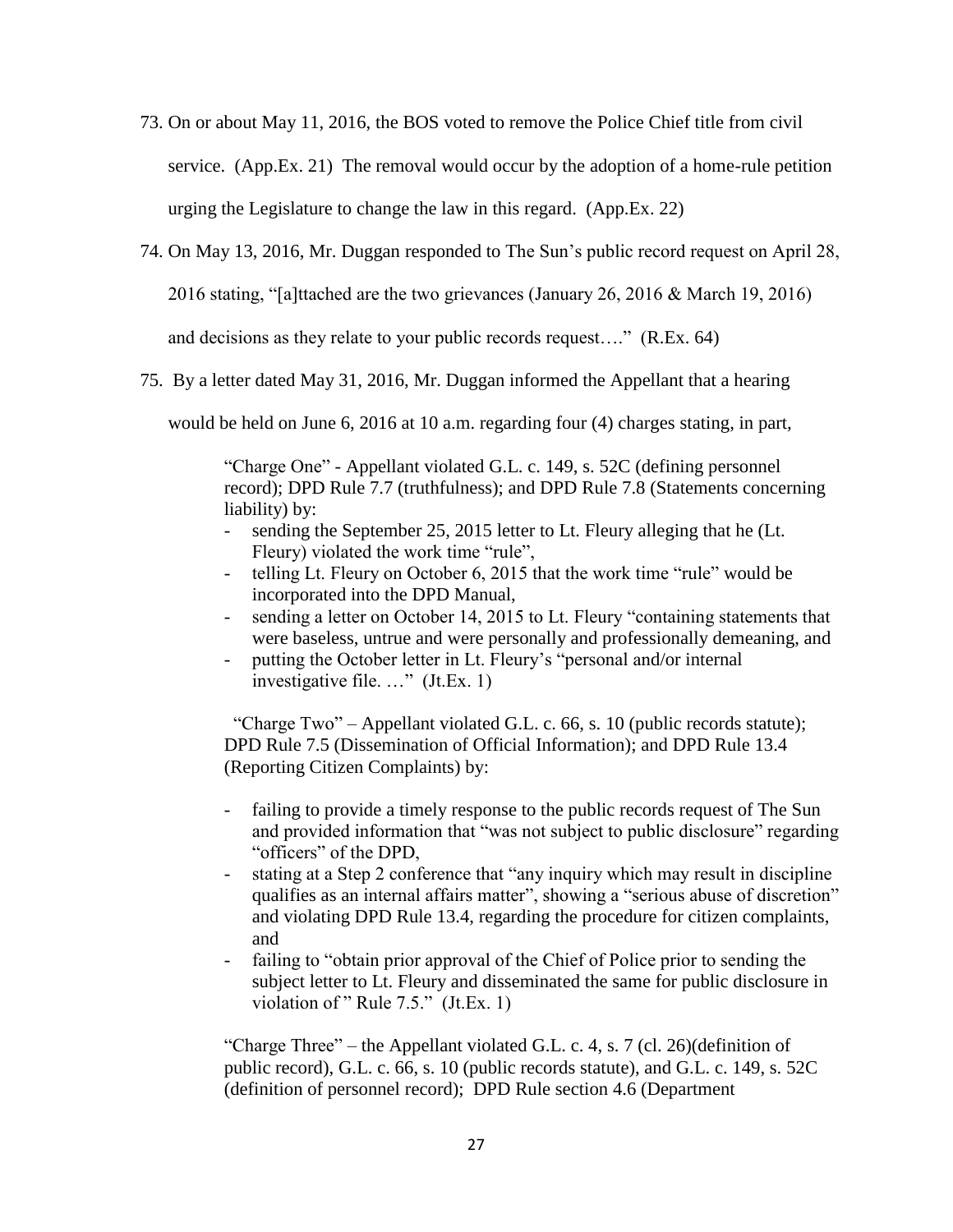correspondence); DPD Policies and Procedures 300 (media relations); and DPD Policies and Procedures 200 (VI and VIII, internal affairs) by:

- redacting the word "ambiguity" in reference to the work time limit "rule" in the October 14, 2015 Letter when he sent it to The Sun and not redacting the "demeaning, personalized language" regarding Lt. Fleury in violation of DPD Policies and Procedures 300.

This Charge adds that the October 14, 2015 Letter that the Appellant sent Lt. Fleury and disclosed to The Sun was a personnel record that should not have been disclosed, the letter is a letter of reprimand, it is "adverse to the officer's employment status and would negatively affect his qualifications for employment, promotion, transfer, additional compensation or the possibility that the employee will be subject to disciplinary action." (Jt.Ex. 1)

"Charge Four" – the Appellant violated DPD Policies and Procedures Rule 200 (internal affairs), Rule 300 (media relations) and DPD Rules and Regulations Rule 11.4 (policies and procedures) because:

"The asserted violation of an unwritten policy known as the '16 hour rule' did not warrant an Internal Affairs investigation based on [DPD] Policies and Procedures regarding these underlying circumstances. … The subject letter did not contain any references that the matter was being treated as an internal affairs investigation. No internal affairs investigation was conducted and none of the Policies and Procedures for internal investigations under Section 200 of the same were followed. [The Appellant's] statement during the Step 2 conference regarding the grievance of the NEPBA was essentially that any matter of inquiry, regardless of the degree, in which the possible outcome could result in discipline warrants an internal affairs investigation, and that Policies and Procedures are not relevant as to how 'we operate', demonstrates [the Appellant's] utter disregard for an organizational structure necessary for … the [PDP]. …

… The subject letter did not warrant an Internal Affairs investigation. It was inappropriate to release the subject letter. It was not a public record. [The Appellant] subjected its contents containing a personal attack and baseless conclusions to publication bringing into question the integrity required of a municipal police department …. [i]t would have been appropriate to have consulted both the chief of Police and town Counsel prior to the release of the same. … (Jt.Ex. 1)

The letter was copied to James Hall, Town Counsel; Chief Richardson; and attorney

McQuillan, Special Labor Counsel. (Id.)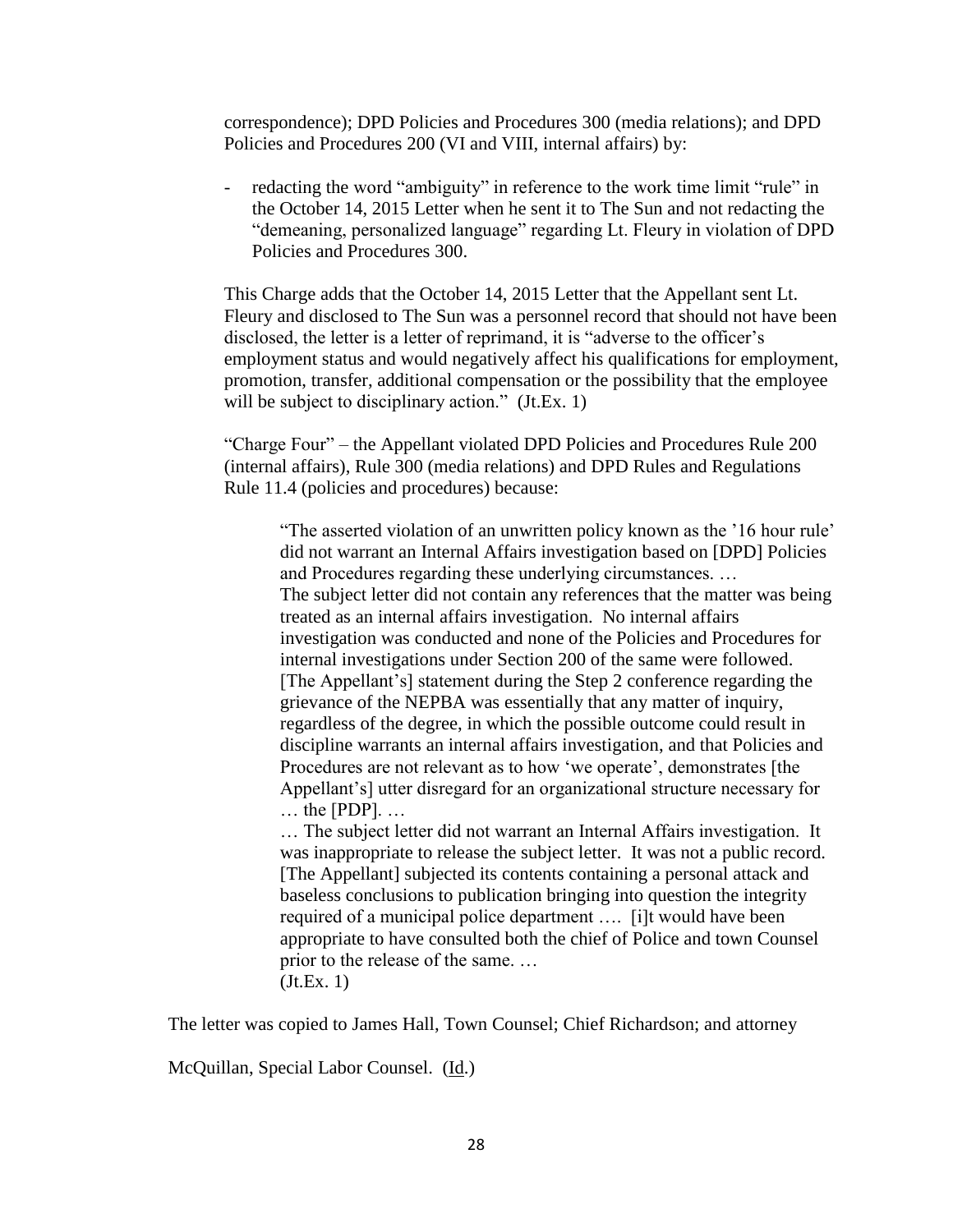76. On June 1, 2016, The Sun published an article entitled, "Dracut Deputy Police Chief Digs

in for Hearing". (App.Ex. 51)

l

77. On June 2, 2016, The Sun published an apparently updated article entitled, "Dracut

Deputy Police Chief Digs in for Hearing," regarding the Appellant's local civil service

hearing to be held on June 5. The June 2 article asserts<sup>15</sup>, in part,

Town Manager Jim Duggan has scheduled a civil-service (sic) hearing Monday to determine whether Deputy Police Chief David Chartrand violated department policy and state law when he released documents regarding a Dracut police lieutenant to The Sun.

Chartrand received a letter notifying him of the hearing on Wednesday and through a lawyer expressed his expectation that the hearing would be a 'farce and a sham' due to Duggan's bias against him.

'For some time, it has been evident that Town Manager James Duggan has waged an illicit campaign designed to discredit and harm Deputy Chief Chartrand,' attorney Andrew Gambaccini said in a statement. 'The vendetta has now lasted for many months and Manager Duggan's latest step, to advance baseless administrative charges against the Deputy, is the culmination of that endeavor.'

The hearing stems from two union grievances filed earlier this year by Lt. Michael Fleury …

In his ruling on the grievances, Duggan wrote that the letter did not appear to meet the department's own definition of an internal-affairs (sic) matter, and therefore, should not have been released.

The grievances asked for a further investigation into the matter.

'Based upon the grievance that was filed and my decisions … I have exercised that further inquiry and examination, thus Deputy Chief Chartrand has been presented with the charges,' Duggan said.

He declined to discuss the specific charges leveled against Chartrand.

'The accusation of a personal vendetta is baseless,' Duggan said. 'I am only responding to grievances filed based on the actions and behavior of the deputy chief.'…

 $15$  As indicated at the hearing in this case, the newspaper articles in the record are given limited weight and were admitted but not to prove the truth of the matters asserted therein. The Respondent's hearing officer, Attorney Bower, similarly determined that the news articles in the record were not determinative, at least in regards to the news articles' characterization of documents as public records. *See also* Jt.Ex. 63 (Transcript of Dracut Civil Service Hearing, pp. 94-95).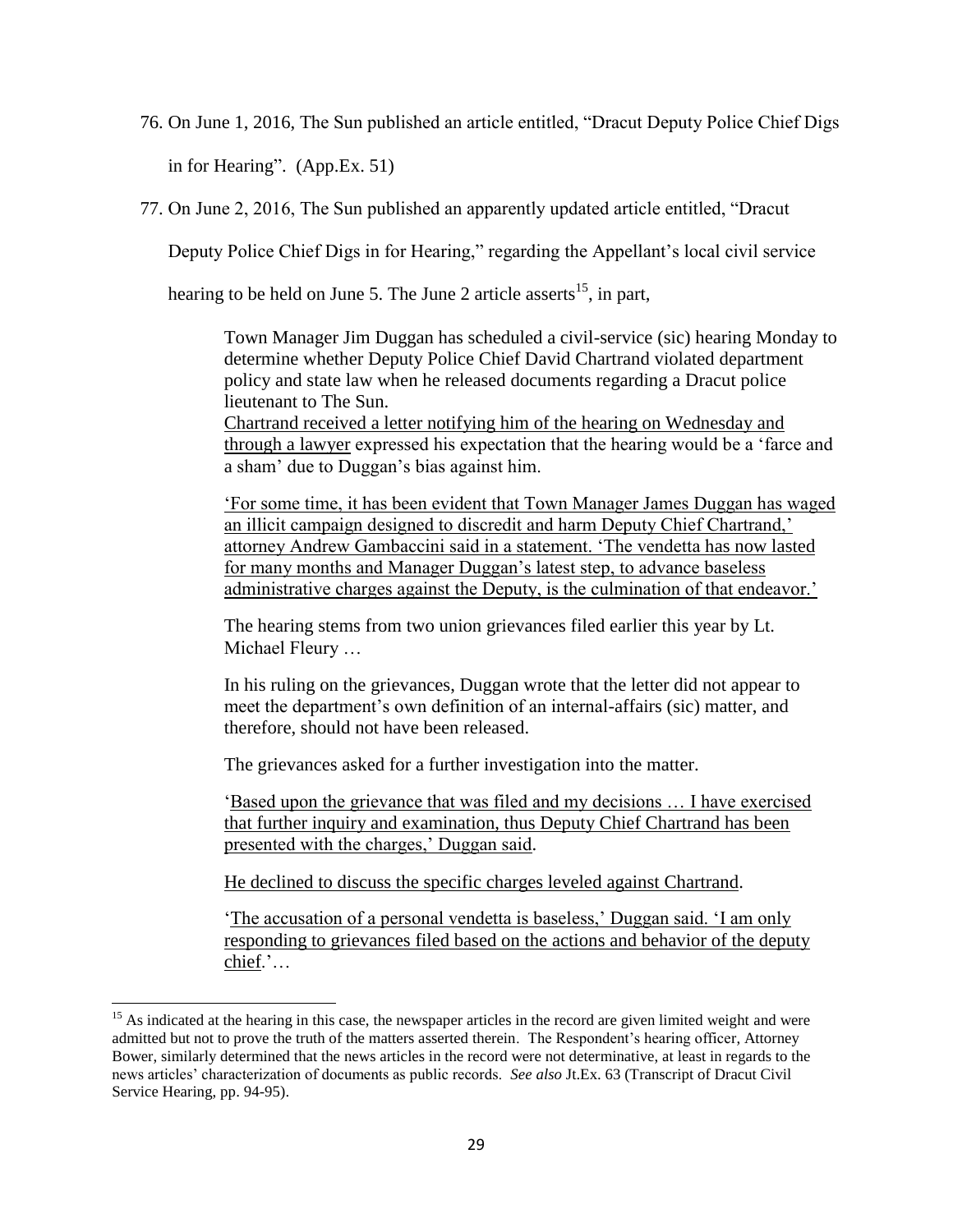(App.Ex. 51)(emphasis added)

- 78. A June 4, 2016 article in The Sun again mentioned the allegations that Lt. Fleury had violated a work time limitation, including again certain "scathing" comments that the Appellant had written to Lt. Fleury. (Jt.Ex. 38)
- 79. The Respondent conducted the Appellant's civil service hearing on June 13, 2016. The Appellant testified at Respondent's hearing. (Jt.Ex. 2)
- 80. On or about June 5, 2016, Dracut's Town Meeting voted to keep the Police Chief position in the civil service system. (App.Ex. 23)
- 81. On June 14, 2016 at 12:17 p.m., The Sun emailed the Town Manager, making a public record request for "[a]ll communications from June 1 until the date this request is processed between the attorney(s) representing Dracut police Lt. Michael Fleury in his union grievance matters and the town of Dracut. …" (R.Ex. 65)
- 82. On June 21, 2016, the Town (through town Counsel) denied The Sun's June 14, 2016 public record request. (R.Ex. 66)
- 83. By a memo dated July 12, 2016 from Mr. Duggan to the BOS, Mr. Duggan informed the BOS that he had appointed Neil Ouellette to the position of "Interim" Police Chief, that the state's Human Resources Division (HRD) had approved this provisional appointment, that an assessment center would be conducted to appoint a permanent Police Chief, and that Mr. Ouellette's appointment would be on the agenda for the BOS meeting on July 14, 2016. Mr. Ouellette's resume, attached to this memo, indicated that he worked at MRI from May 2015 to the present time and that he had been the Police Chief in Danvers previously for many years.  $(App.Ex. 24)^{16}$

l

<sup>&</sup>lt;sup>16</sup> Mr. Ouellette's interim Chief appointment, after having worked with MRI to evaluate and report on the DPD, raises an eyebrow. There is no "interim" civil service title.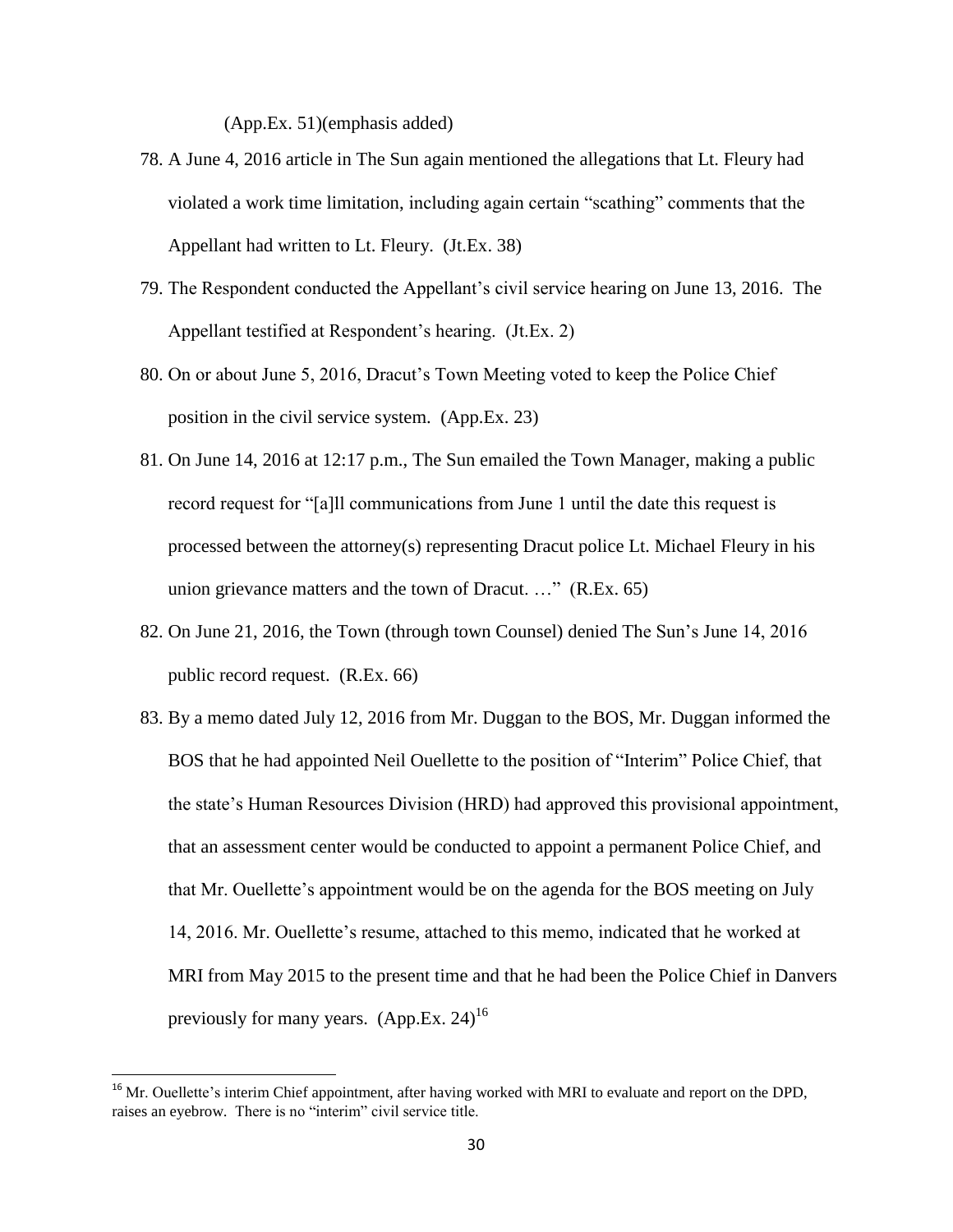84. By a letter dated July 14, 2016, hearing officer James Bowers, Esq. reported to Mr.

Duggan that he had conducted the Appellant's local civil service hearing on June 13, that he upheld the four (4) charges against the Appellant and recommended that Mr. Duggan suspend the Appellant for ten (10) working days. With specific regard as to whether the Oct. 14, 2015 Letter that the Appellant sent to Lt. Fleury was a public record, the hearing officer found, quoting from Worcester Telegram & Gazette Corp. v. Chief of Police of

Worcester, et al, 58 Mass.App.Ct.1 (2003),

'Standing on a different footing, and more like the disciplinary report in Wakefield [Wakefield Teacher's Association v. School Committee of Wakefield, 431 Mass. 792 (2000)], is the … memorandum from the chief to (the officer), detailing the findings of the internal affairs investigation and the conclusion that no disciplinary action was to be taken. The document is a notice from the disciplining authority to the particular employee advising of the disciplinary decision (that disciplinary action was not warranted). The nature and character of this document makes it part of the 'core category of personnel information that [is] useful in making employment decisions regarding the employee … we conclude that this is a disciplinary report exempt from disclosure as a 'personnel [file] or information.' (Worcester Telegram at 9-1)  $(Jt.Ex. 2)$ 

- 85. By letter dated July 18, 2016, Mr. Duggan informed the Appellant that he adopted the hearing officer's recommendation and suspended the Appellant for ten (10) days. This letter was copied to James Hall, Town Counsel; Peter McQuillan, Special Labor counsel for the Town; and Mary Hamilton, Human Resources Coordinator. (Jt.Ex. 3) Prior to the ten (10)-day suspension at issue here, Chartrand had not been suspended, demoted or terminated at the DPD. (Testimony of Chartrand) $17$
- 86. Also on July 18, 2016, The Sun published an article entitled, "Dracut Deputy Chief Suspended in Records Flap", asserting, in part

 $\overline{\phantom{a}}$ 

<sup>&</sup>lt;sup>17</sup> There is no indication whether the Appellant had received any oral or written reprimands previously.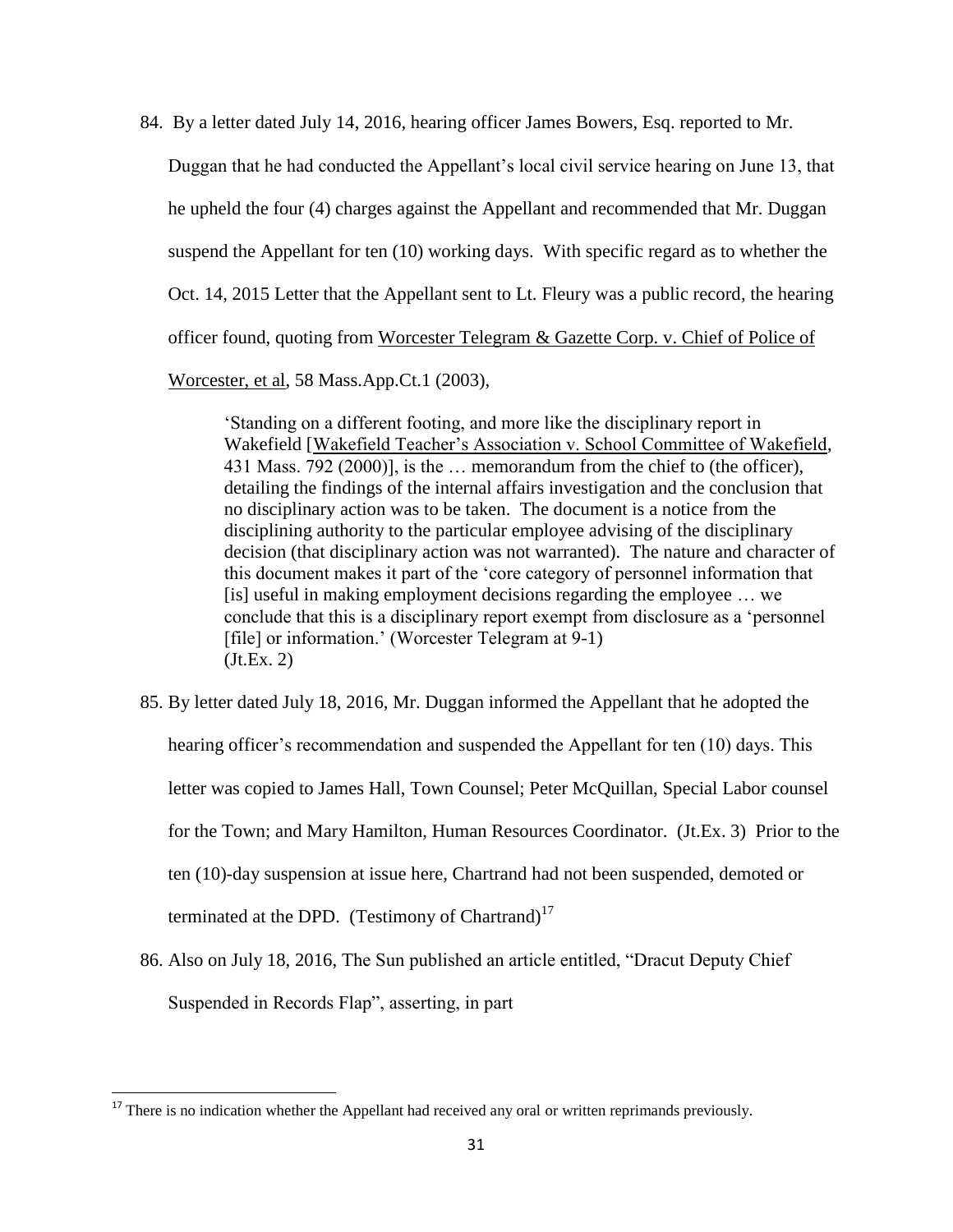Deputy Police Chief David Chartrand has been suspended for two weeks, following a civil service inquiry into his handling of documents in a Dracut lieutenant's personnel file … The Board of Selectman was notified of the decision Monday morning [July 18,  $2016$ ]. .. The civil service hearing that led to Chartrand's suspension began in June, after Duggan upheld two union grievances filed against the deputy chief by Lt. Michael Fleury. .. And last Thursday, Gambaccini sent a letter to the town on Chartrand's behalf threatening to sue over the appointment of Ouellette as the interim police chief. (App.Ex. 52)

There is no indication in the article that The Sun was quoting from a document when it reported that the Appellant had been suspended for ten (10) days. (Administrative Notice)

87. On June 25, 2012, Chief Richardson denied a grievance regarding an alleged violation of the work hours limitation involving a supervisory officer and a patrolman administratively. The matter was not categorized as an internal affairs matter and was handled administratively. (Jt.Ex. 60)

### *Applicable Law*

A tenured civil service employee may be discharged for "just cause" after due notice and hearing upon written decision "which shall state fully and specifically the reasons therefore." G.L. c. 31, s. 41. A person aggrieved by a decision of an appointing authority made pursuant to G.L. c. 31, s. 41 may appeal to the Commission under G.L. c. 31, s. 43.

Under section 43, the Commission makes a de novo review "for the purpose of finding the facts anew." Town of Falmouth v. Civil Service Comm'n, 447 Mass. 814, 823 (2006) and cases cited. The role of the Commission is to determine "whether the appointing authority has sustained its burden of proving that there was reasonable justification for the action taken by the appointing authority." City of Cambridge v. Civil Service Comm'n, 43 Mass.App.Ct. 300, 304,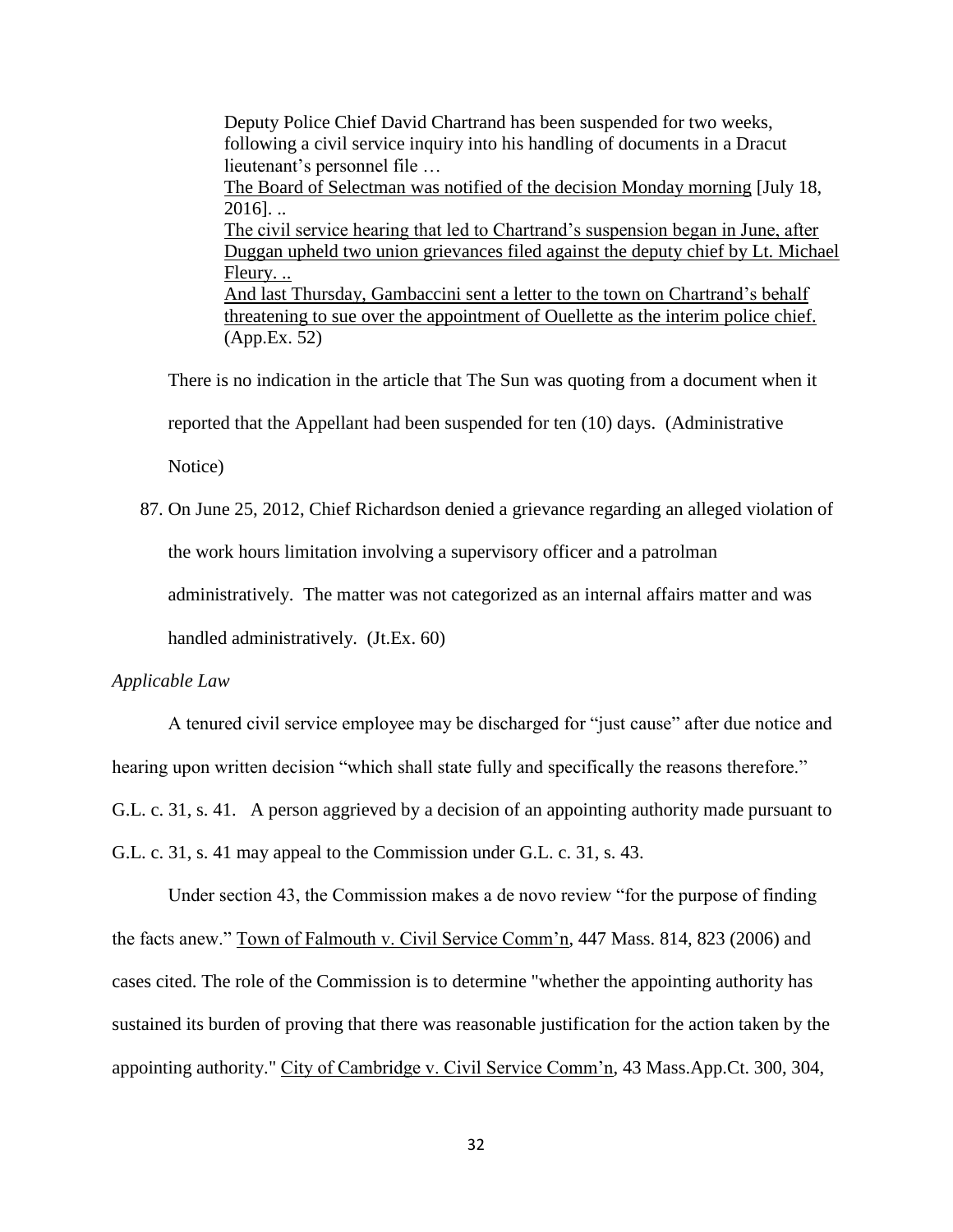*rev.den*., 426 Mass. 1102 (1997). *See also* City of Leominster v. Stratton, 58 Mass.App.Ct. 726, 728, *rev.den*., 440 Mass. 1108 (2003); Police Dep't of Boston v. Collins, 48 Mass.App.Ct. 411, *rev.den*., 726 N.E.2d 417 (2000); McIsaac v. Civil Service Comm'n, 38 Mass.App.Ct. 473, 477 (1995); Town of Watertown v. Arria, 16 Mass.App.Ct. 331, *rev.den*., 390 Mass. 1102 (1983).

An action is "justified" if it is "done upon adequate reasons sufficiently supported by credible evidence, when weighed by an unprejudiced mind; guided by common sense and by correct rules of law." Commissioners of Civil Service v. Municipal Ct., 359 Mass. 211, 214 (1971); City of Cambridge v. Civil Service Comm'n, 43 Mass.App.Ct. 300, 304, *rev.den*., 426 Mass. 1102 (1997); Selectmen of Wakefield v. Judge of First Dist. Ct., 262 Mass. 477, 482 (1928). The Commission determines justification for discipline by inquiring, "whether the employee has been guilty of substantial misconduct which adversely affects the public interest by impairing the efficiency of public service." School Comm. v. Civil Service Comm'n, 43 Mass.App.Ct. 486, 488, *rev.den*., 426 Mass. 1104 (1997); Murray v. Second Dist. Ct., 389 Mass. 508, 514 (1983). The Commission is guided by "the principle of uniformity and the 'equitable treatment of similarly situated individuals' [both within and across different appointing authorities]" as well as the "underlying purpose of the civil service system 'to guard against political considerations, favoritism and bias in governmental employment decisions.' " Town of Falmouth v. Civil Service Comm'n, 447 Mass. 814, 823 (2006) and cases cited.

G.L. c. 31, section 43 also vests the Commission with some discretion to affirm, vacate or modify the discipline imposed by an appointing authority, although that discretion is "not without bounds" and requires sound and reasoned explanation for doing so. *See* Police Comm'r v. Civil Service Comm'n, 39 Mass.App.Ct. 594, 600 (1996) and cases cited. ("The power accorded to the commission to modify penalties must not be confused with the power to impose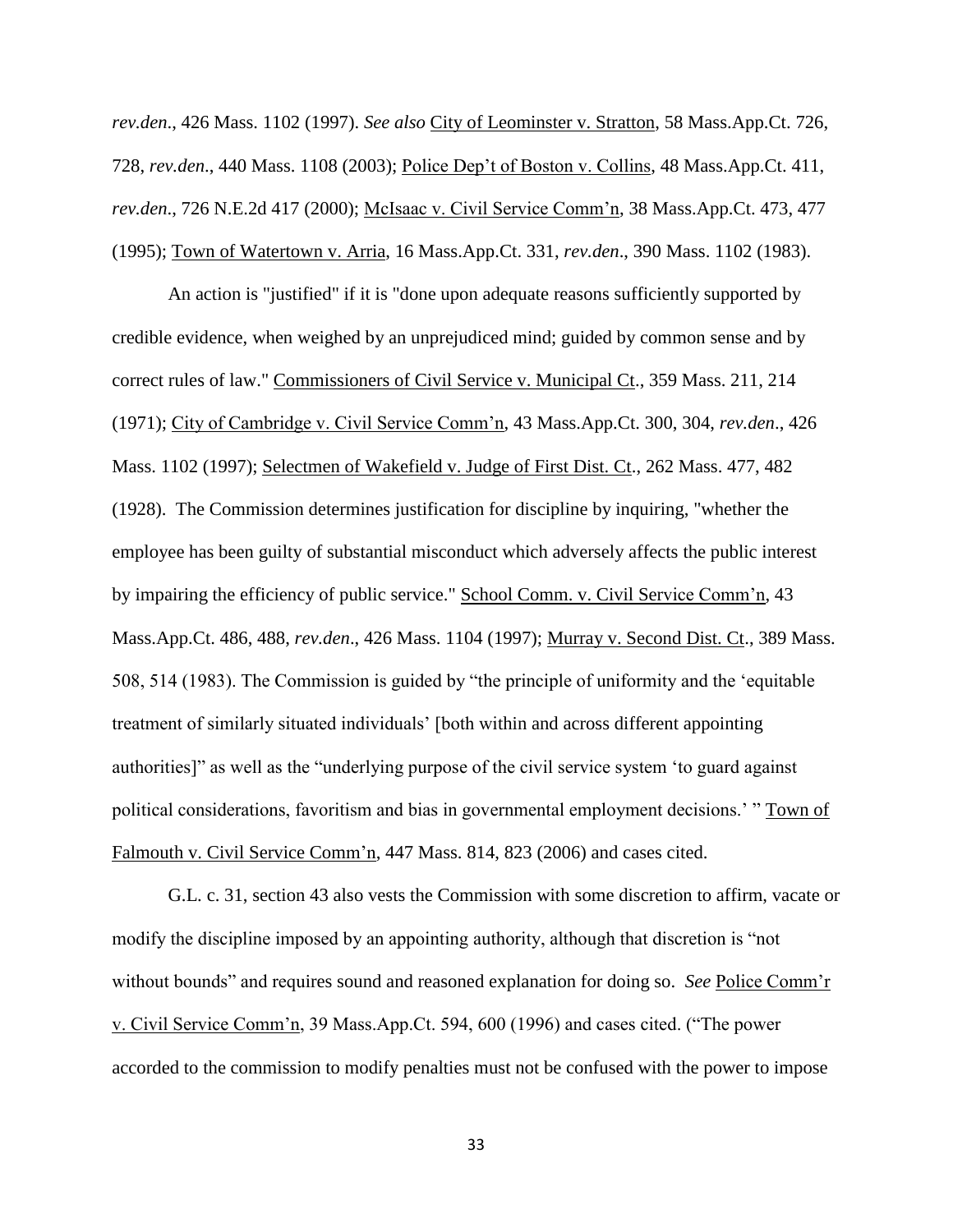penalties ab initio, which is a power accorded the appointing authority") "[T]he power to modify is at its core the authority . . . to temper, balance, and amend. The power to modify penalties permits the furtherance of uniformity and equitable treatment of similarly situated individuals. It must be used to further, and not to frustrate, the purpose of civil service legislation, i.e., 'to protect efficient public employees from partisan political control' and 'the removal of those who have proved to be incompetent or unworthy to continue in the public service' [Citations]" Id. (emphasis added). *See also* Town of Falmouth v. Civil Service Comm'n, 447 Mass. 814, 823 (2006), quoting Watertown v. Arria, 16 Mass.App.Ct. 331, 334 (1983).

## *Opinion of Commissioner Ittleman (Hearing Officer)*

The Respondent has established by a preponderance of the evidence that it had just cause to discipline the Appellant in part for the following reasons.

### *Just Cause Found*

The Respondent established by a preponderance of the evidence that the Appellant violated DPD Rules 8.0 and 11.4, which require members of the DPD to know and obey the DPD policies and procedures manual, orders, rules, regulations, and policies and procedures. The main issues here involve the Oct. 14, 2015 Letter the Appellant sent to Lt. Fleury about the latter's alleged violation of a purported work time rule and the Appellant's release of the Oct. 14, 2015 Letter to The Sun in response to its public records request for certain internal affairs documents.

The Appellant refers to the Oct. 14, 2015 Letter to Lt. Fleury as a letter of reprimand, sounding like a disciplinary matter. Under public records law, discipline-related documents are placed in an employee's personnel file and are exempt from public records disclosure. *See*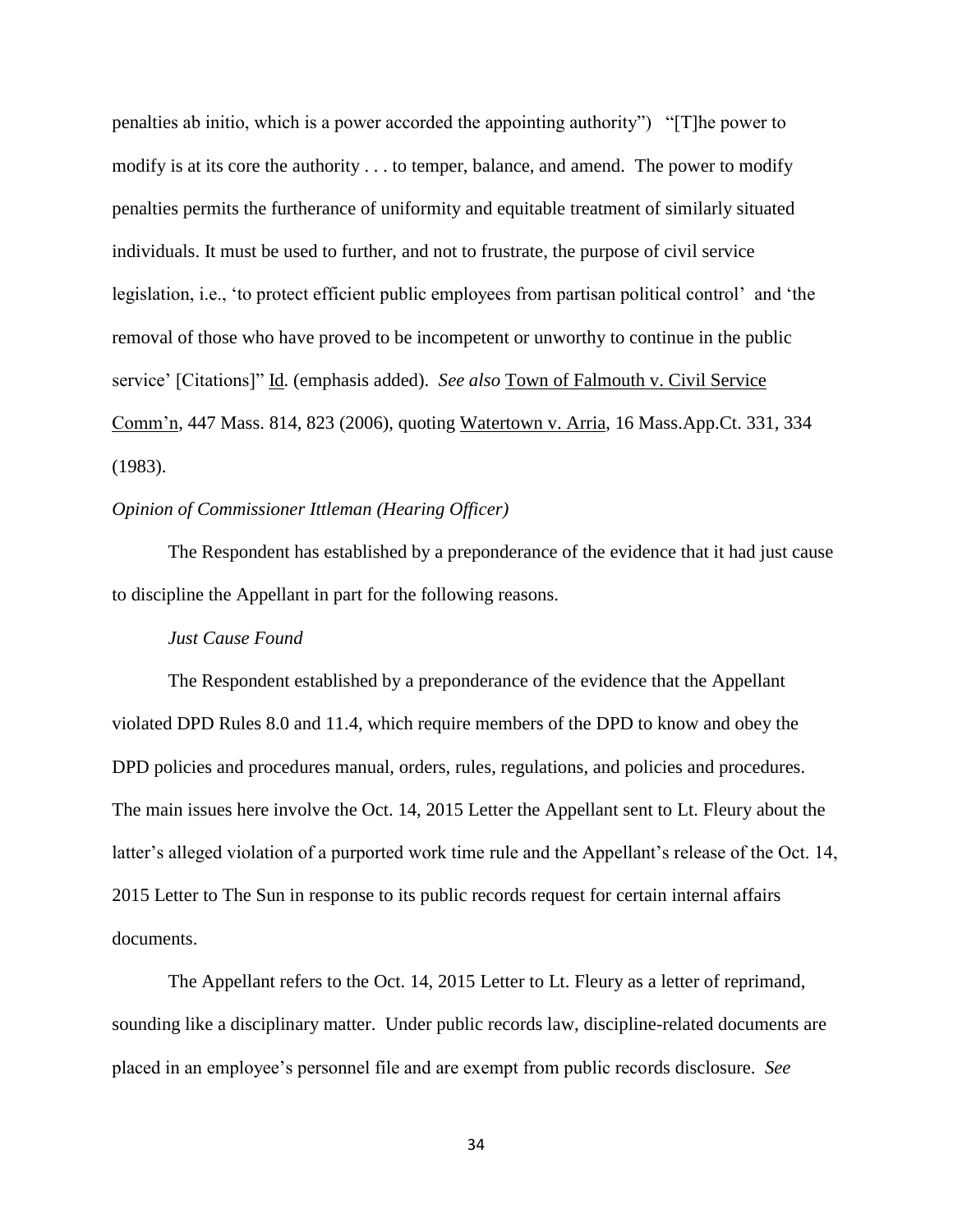Worcester Telegraph & Gazette Corp. v. Chief of Police of Worcester, 58 Mass.App.Ct. 1 (2003); G.L. c. 149, s. 52C; and November 15, 2015 MCOPA and MMCC memo noted above. But the Appellant also asserts that the Oct. 14, 2015 Letter is not a form of discipline but an internal affairs matter, a "learning tool designed to address an observed deficiency so that an employee may correct their behavior prior to the necessity of imposed disciplinary action". Jt.Ex. 40; Jt.Ex. 63, pp. 82-83; Testimony of Appellant. Although DPD Policy and Procedure 200 indicates the measures to be taken in an internal affairs investigation and the Appellant indicated that he was aware of this Policy and Procedure, the Appellant admitted that he did not follow DPD Policy and Procedure 200, in his investigation of Lt. Fleury. In substantial part, the Appellant did not interview Lt. Fleury as part of the investigation, he did not inform the Appellant (until months later, by which time Lt. Fleury believed the matter had ended) that he was the subject of an internal affairs investigation; and he did not inform the Appellant that the letter would be kept in his personnel file or an internal affairs file (although the Appellant permitted Lt. Fleury to submit a response to the Oct. 14, 2015 letter). In addition, the Appellant sent Lt. Fleury a letter in September 2015 stating that Lt. Fleury had violated a DPD work time limitation rule, Lt. Fleury responded to the Appellant asking for clarification about the rule, and the Appellant replied in the Oct. 14, 2015 Letter stating, in part, "[s]ince your incident", the matter had been discussed with both union presidents and that "[t]his rule will be added to the Department's Rules and Regulations Manual", indicating that the work time limitation that the Appellant had asserted Lt. Fleury violated was not, in fact, a rule of the DPD. Jt.Ex. 28. <sup>18</sup> The Appellant's actions in these regards violated DPD Policy and Procedure 200 and kept Lt. Fleury in the dark about the actions being taken against him, which is also inconsistent with basic merit principles of civil service law. G.L. c. 31, s. 1. Moreover, the Appellant did not inform Lt.

 $\overline{\phantom{a}}$ 

<sup>&</sup>lt;sup>18</sup> Again, this decision does not in any way condone excessive work hours by members of the DPD.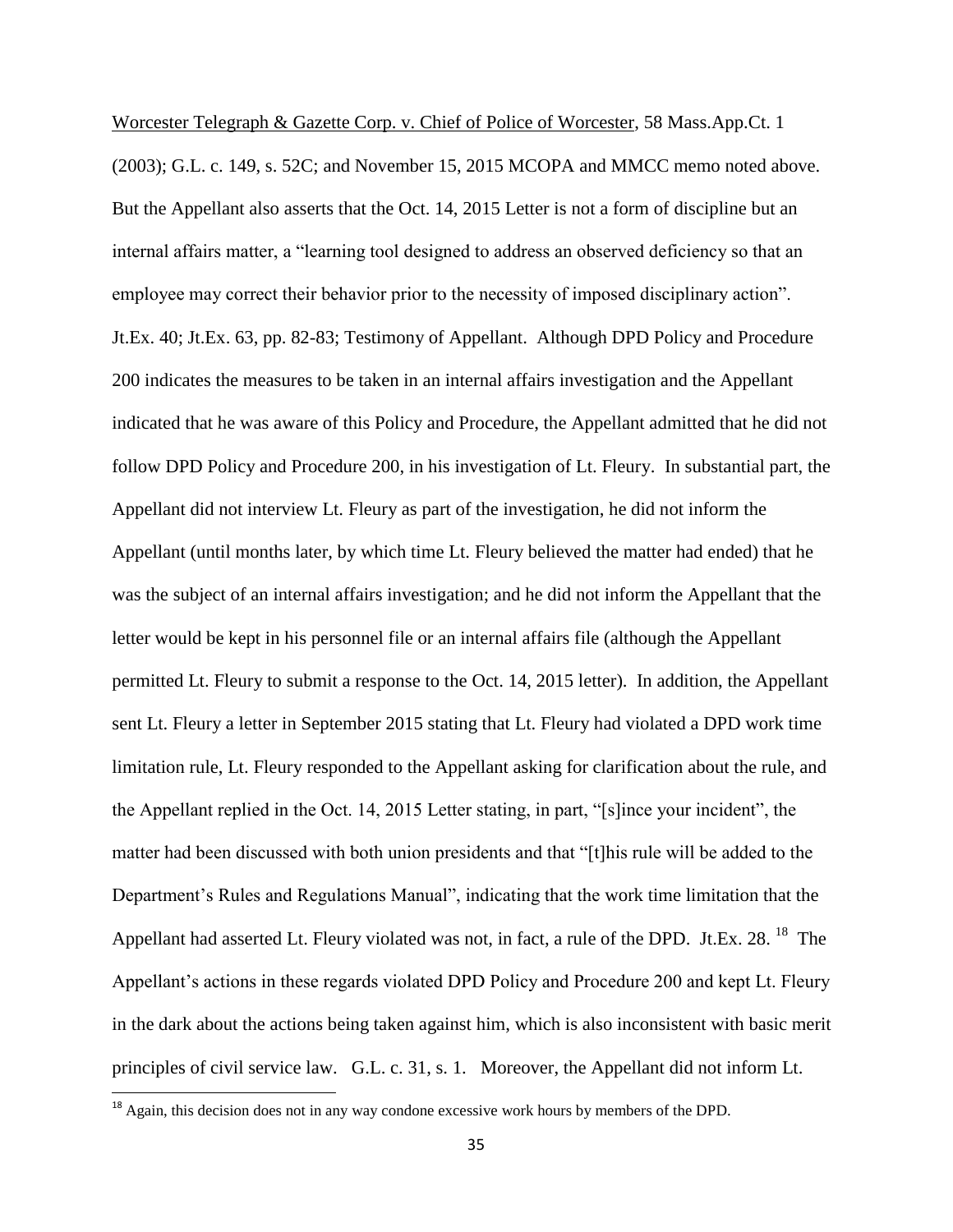Fleury that the Appellant released the Oct. 14, 2015 Letter to The Sun, redacting the last paragraph, which indicated that the work time limitation "rule" that Lt. Fleury was alleged to have violated was, in fact, "ambiguous" and that no further action would be taken against Lt. Fleury. While the Appellant alleged that he redacted the last paragraph of the Oct. 14, 2015 Letter because it referenced Lt. Fleury's discipline, which is to be redacted pursuant to the Worcester Appeals Court decision and the November 15, 2015 MCOPA and MMCC Memo on the subject, the redacted last paragraph does not state the disciplinary action to be taken but states that if the work time limitation were not ambiguous, Lt. Fleury would be subject to an unspecified suspension. In addition, the redaction deleted the text indicating that the rule the Appellant alleged that Lt. Fleury had violated was "ambiguous", that it had now been discussed with union representatives, and that the work time limitation would be included in the DPD manual. Redacting these parts of the Oct. 14, 2015 Letter made it appear that Lt. Fleury had violated a valid DPD rule when, in fact, the work time limitation was "ambiguous".

The Appellant also violated G.L. c. 66, s. 10(a), pertaining to requests for public records. This statute provides, in pertinent part, that,

A records access officer appointed pursuant to section 6A, or a designee, shall at reasonable times and without unreasonable delay permit inspection or furnish a copy of any public record as defined in clause twenty-sixth of section 7 of chapter 4, or any segregable portion of a public record, not later than 10 business days following the receipt of the request … Id. (emphasis added)

The Appellant received The Sun's public records request for certain internal affairs documents on or about November 11, 2015. Weeks later, on December 4, 2015, The Sun, not having received a response from the Appellant, re-sent its request to the Appellant. The Appellant replied to The Sun, stating that it could take another couple of weeks for him to respond to the public records request because he was preparing a response to the MRI report. On December 21,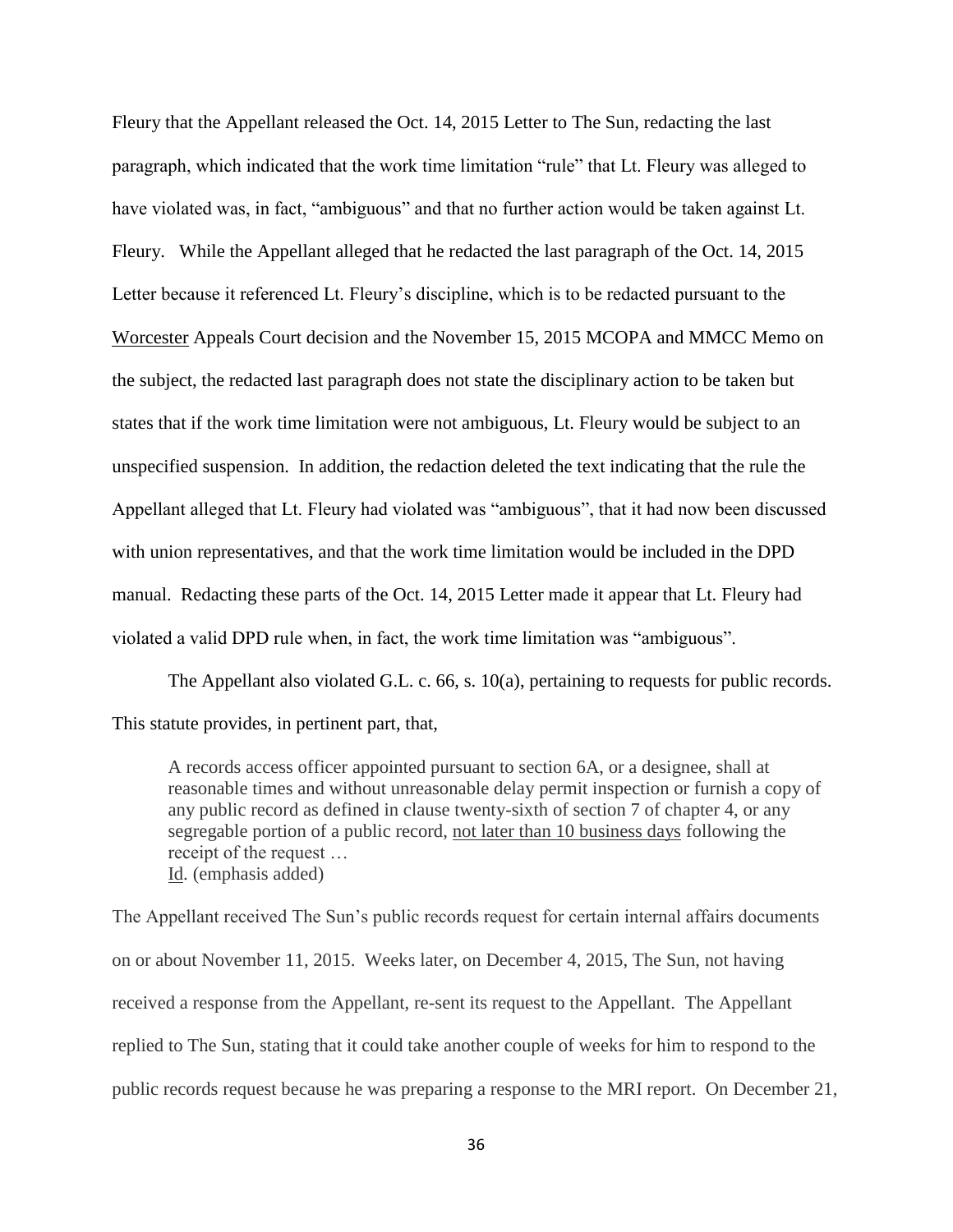2015, the Appellant submitted a response to the MRI report for himself and then-Chief Richardson. On January 7, 2016, approximately two (2) months after The Sun had submitted its public records request to the Appellant, the Appellant responded to the public records request, providing the redacted Oct. 14, 2015 Letter that the Appellant had written to Lt. Fleury as well as internal affairs matters involving other officers. Having waited nearly two (2) months to respond to the public records request of The Sun when G.L. c. 66, s. 10 requires recipients of such requests to respond in ten (10) business days, the Appellant violated G.L. c. 66, s. 10(a). Further, it is especially troubling that the Appellant delayed his response to the public record request for the self-interested purpose of responding to the MRI report that criticized him and then-Chief Richardson.

I find that the Appellant's actions in these regards constitute substantial misconduct which adversely affects the public interest by impairing the efficiency of public service and warrant discipline.

### *Just Cause Not Found*

The Respondent did not establish by a preponderance of the evidence that it had just cause to discipline the Appellant in part for the following reasons.

The Respondent did not establish by a preponderance of the evidence that the Appellant violated G.L. c. 66, s. 10(a) (public records law) and G.L. c. 149, s. 52C (regarding personnel files) by releasing the Oct. 14, 2015 Letter to The Sun in response to its public records request for certain internal affairs documents. Under G.L. c. 4, s. 7, cl. (c), the following are exempt from public disclosure: "personnel and medical files or information; also any other materials or data relating to a specifically named individual, the disclosure of which may constitute an unwarranted invasion of personal privacy". Id. Most internal affairs documents are treated

37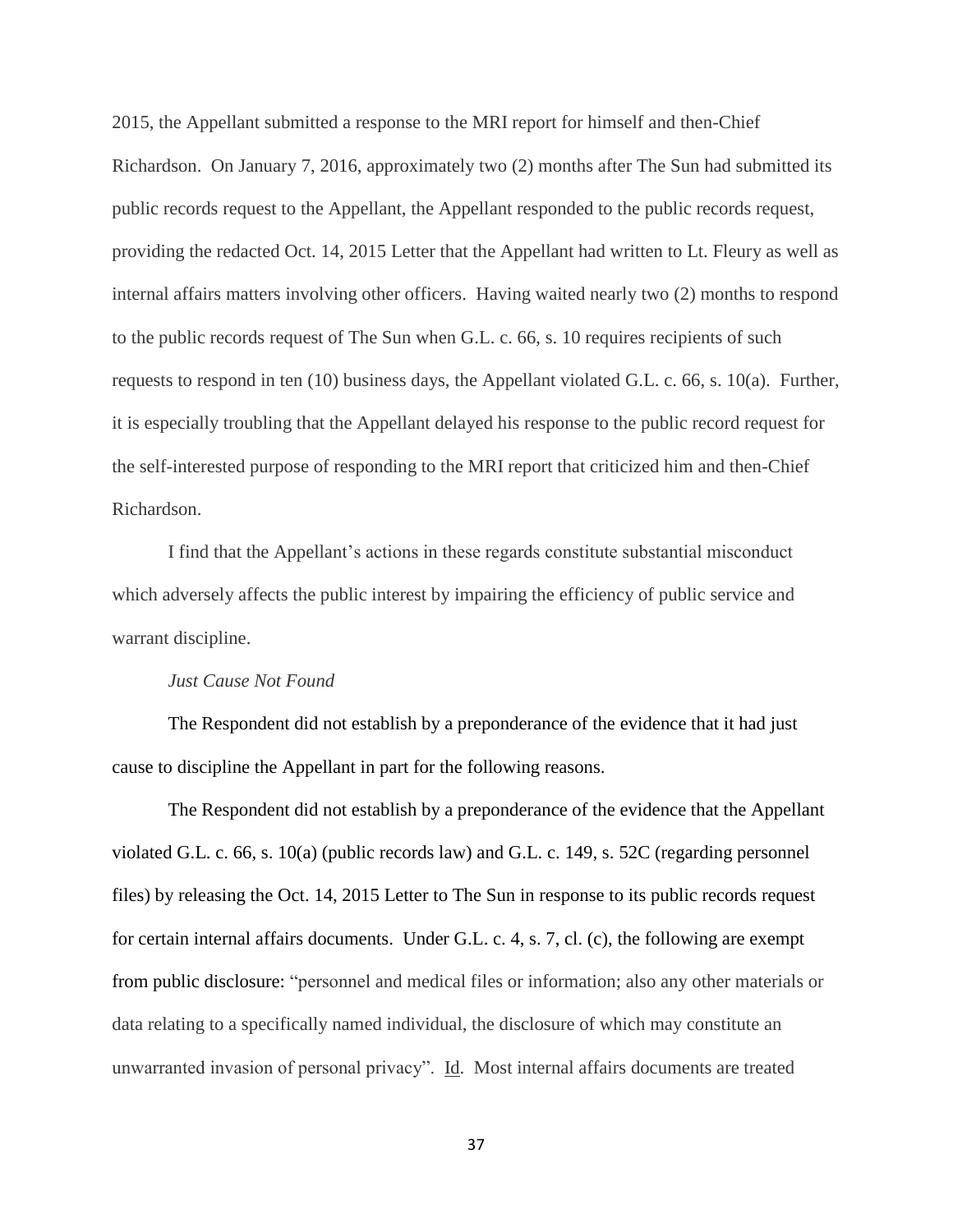differently than personnel documents in relation to public records law. Worcester Telegraph  $\&$ Gazette Corp. v. Chief of Police of Worcester, 58 Mass.App.Ct. 1 (2003); *see* MCOPA and MMCC November 20, 2015 memo. As noted above, although he refers to the Oct. 14, 2015 Letter as a letter of reprimand as if it is a disciplinary matter, the Appellant states that the Oct. 14, 2015 Letter was related to an internal affairs investigation (although he did not comply with the applicable DPD rules regarding internal affairs investigations), not to a disciplinary matter, and, therefore, the Oct. 14, 2015 Letter was subject to disclosure as a public record. While the Respondent avers that the Appellant, as the DPD records access officer, did not consult town counsel in this regard, there is no indication in the record that he was required to do so.<sup>19</sup> Rather, the Appellant indicated that he relied on the Appeals Court decision in Worcester Telegraph & Gazette Corp. v. Chief of Police of Worcester, 58 Mass.App.Ct. 1 (2003), and the timely November 15, 2015 MCOPA and MMCC November 15, 2015 Memo on the Worcester decision relating to the public record status of certain internal affairs documents, before he decided to release the Oct. 14, 2015 Letter to The Sun in response to its request.<sup>20</sup> The MCOPA and MMCC Memo stated, in part, that the Worcester decision ruled that "internal affairs reports do not fall within exemption (c) of the public records law .…" Jt.Ex. 33 (citations omitted). The Memo lists specific internal affairs-related documents that the Worcester Court indicated are not exempt from public release but indicates that there is an exception for "a notice from the disciplining authority (the Chief) to the involved officer advising of the disciplinary decision …". Id. Based on this information, the Appellant concluded that the Oct. 14, 2015 Letter, as a

l

<sup>&</sup>lt;sup>19</sup> That said, the MCOPA and MMCC memo on which the Appellant relied in deciding if the Oct. 14, 2015 Letter was to be produced to The Sun as a public record, included a "recommended course of action" in responding to internal affairs-related public records requests, stating, in part, that " … the agency should consult with Town/City Counsel (if applicable) …". Jt.Ex. 33.

 $^{20}$  I note that, unlike the instant case, the Worcester case involved internal affairs matters following civilian complaints against certain officers. The Worcester Court found that making certain internal affairs documents public supports the processing of civilian complaints at a police department. Worcester Telegraph & Gazette Corp. v. Chief of Police of Worcester, 58 Mass.App.Ct. 1, 7 (2003).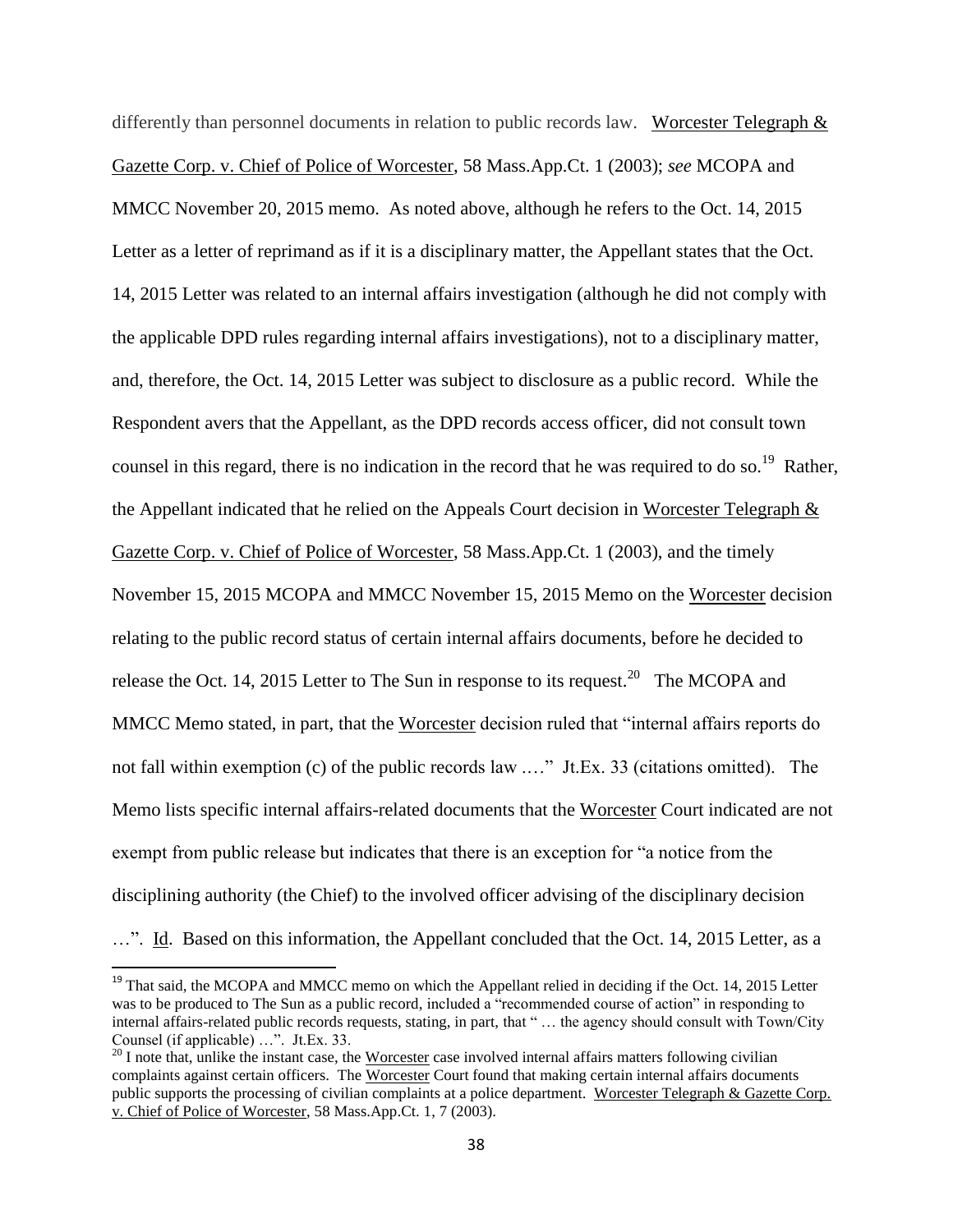notice from the disciplining authority to the involved officer (Lt. Fleury) advising of the disciplinary decision, was a public record and that he was required to release the Oct. 14, 2015 letter to The Sun. Since the Oct. 14, 2015 Letter was filed as an internal affairs document, and not filed in Lt. Fleury's personnel file, the Appellant was not obliged to inform Lt. Fleury of a right to challenge the entry of the Oct. 14, 2015 Letter into his personnel file under G.L. c. 149, s. 52C. The Respondent also charged the Appellant with abusing his discretion by stating at Lt. Fleury's grievance conferences in connection with the Oct. 14, 2015 Letter, that "any inquiry which may result in discipline qualifies as an internal affairs matter". However, as the MCOPA and MMCC Memo stated, the Worcester court decision recognized that the lines between internal affairs and disciplinary matters may overlap, stating,

' … That the internal affairs process might lead to discipline, or even criminal action, does not transmute all materials in an internal affairs investigation into a disciplinary report …'. Jt.Ex. 33 (citations omitted)<sup>21</sup>

The Respondent did not establish by a preponderance of the evidence that the Appellant violated DPD Rule 7.7, which requires members of the DPD to be truthful. It is well established that it is essential for police officers to be truthful. Thus, the Commission takes allegations of untruthfulness very seriously. The Respondent alleged that the Appellant made untrue statements about Lt. Fleury in his Oct. 14, 2015 Letter. As scathing and personal as many of the Appellant's statements in the Oct. 14, 2015 Letter were, they were matters of opinion, as Lt. Fleury himself acknowledged, not statements susceptible of assessment for their veracity. As a result, it cannot be gainsaid that such statements were untruthful. However, it is unfortunate

 $\overline{\phantom{a}}$ 

 $21$  An argument could be made that the Oct. 14, 2015 Letter is exempt from publication as a personnel record under G.L. c. 149, s. 52C because it referenced Lt. Fleury's alleged "substandard" performance. However, the Appellant cannot be faulted for relying on MCOPA and MMCC Memo in this regard.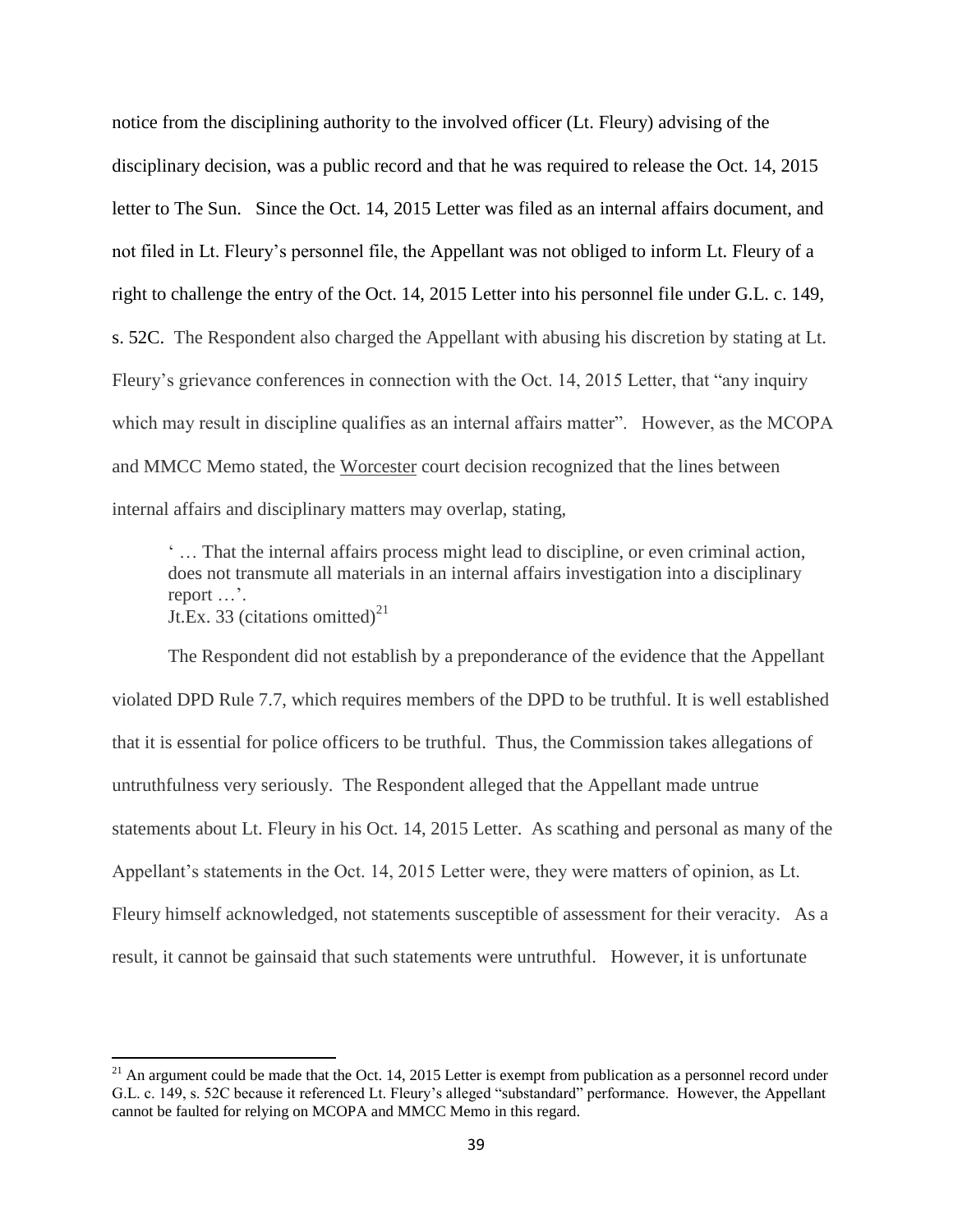that, as disconcerting as the Appellant found Lt. Fleury's work hours on September 25 and 26, 2015, that he (the Appellant) found it necessary to employ ad hominems to make his point.

The Respondent did not establish by a preponderance of the evidence that the Appellant violated DPD Rules 8.0 and 11.4 by violating DPD Policy and Procedure 300 and DPD Rule 7.8, which bar the release of internal investigations of police officers without the "express permission of the chief of police" (Policy and Procedure 300) and "except as authorized by the Chief of Police or by statute" (DPD Rule 7.5). Although then-Chief Richardson and the Appellant testified at the Commission hearing that the Chief had approved the Appellant's release of the Oct. 14, 2015 Letter to The Sun prior to its release, at the grievance conference it appears that then-Chief Richardson stated that he did not. At the local civil service hearing, the Appellant testified that he did not recall the Chief stating that he had not approved of the release in advance. Jt.Ex. 63, pp. 109-111. Thus, the evidence in this regard is inconsistent and inconclusive and the Respondent has failed to establish by a preponderance of the evidence that the Appellant did not obtain prior express permission to release the Oct. 14, 2015 Letter in violation of the cited DPD rules.

The Respondent did not establish by a preponderance of the evidence that the Appellant violated DPD Rule 4.09, which Rule provides that members of the DPD are not to use DPD stationery for private correspondence. In this regard, the Respondent charged the Appellant with using Department stationary to submit a response to the MRI report which heavily criticized the Appellant and then-Chief Richardson. The MRI report was a lengthy, detailed document analyzing the DPD, which report was prepared at the request of the Town. The letter from the Appellant and then-Chief Richardson officially responded to the official report on the

40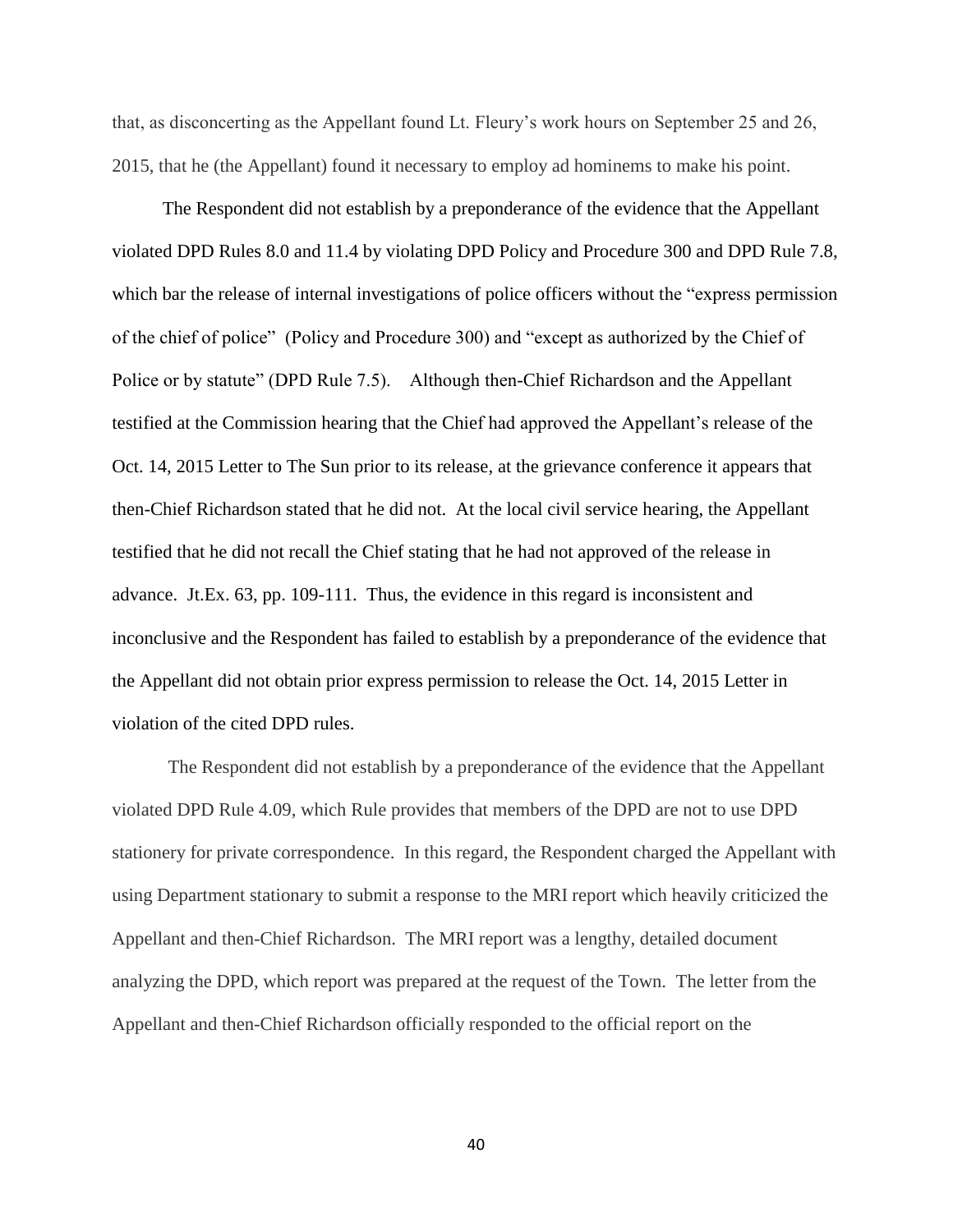Department. I find that the response to the MRI report was an official response to an official report and the use of DPD stationary in this regard was not improper.

The Respondent did not establish by a preponderance of the evidence that the Appellant violated DPD Rule 13.4, which Rule concerns the reporting of citizen complaints. While I note that this Rule provides for the processing of such complaints by trying to resolve them in perhaps a more informal manner and that the Respondent has argued that the Appellant should have handled the Appellant's concerns with Lt. Fleury under Rule 13.4, rather than as an internal affairs matter, the incident here did not involve a citizen's complaint. Consequently, I find that the Appellant did not violate Rule 13.4.

The Respondent further alleged that the Appellant was wrong to subject Lt. Fleury to an internal affairs investigation because Lt. Fleury's conduct did not fall under the criteria for it under DPD Policy and Procedure 200. The criteria include corruption, brutality, use of excessive force and violation of civil rights. Jt.Ex. 4. However, the phrase immediately preceding these criteria states that "the criteria for determining the categories of complaints to be investigated by internal Affairs include, but are not limited to," allegations of corruption and son on. Id. As a result, the Appellant was not prohibited from pursuing allegations against Lt. Fleury for other alleged misconduct as an internal affairs matter.

There are multiple allegations of bias in this case. Lt. Fleury testified that the Appellant is biased against him. The Appellant denies that his actions toward Lt. Fleury were based on his animus toward him. However, the history of the Appellant's relationship with Lt. Fleury and the tenor, tone and language of the Oct. 14, 2015 Letter undermine the Appellant's denial. The Appellant did not offer to discuss the matter before any formal action was taken here as he did when Lt. Fleury informed the Appellant about the insubordination of another member of the

41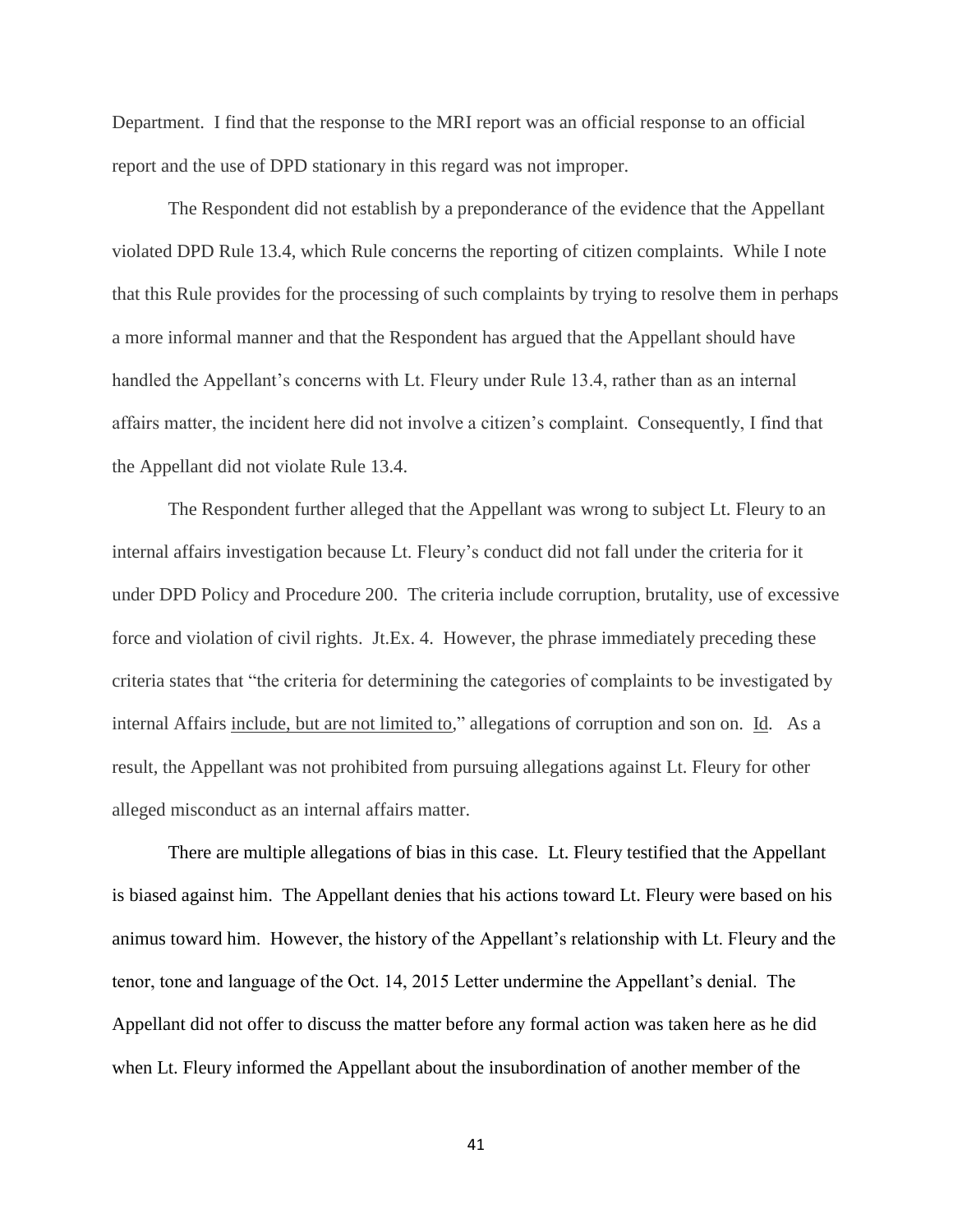DPD. In addition, there is no indication that Lt. Fleury had previously violated the purported work time rule, nor is there any indication in the record that anyone else in the DPD had been disciplined for violating the purported rule. The Appellant argues that the charges against him are based on Town Manager Duggan's bias against him. In addition, the Appellant believes that a member of the Board of Selectman is against him because, *inter alia*, the Selectman is a former member of the DPD who unsuccessfully competed with the Appellant for the Deputy Chief position and supported the removal of the Police Chief position from civil service.<sup>22</sup> Testimony of Appellant and Richardson. I have considered the Appellant's concerns but I find that they do not undermine the Commission's objective assessment of whether the Appellant's conduct violated the cited rules and statutes.

Having found just cause for only some of the charges pressed by the Respondent against the Appellant, modification of the ten (10)-day suspension is warranted and the suspension is reduced to a three (3)-day suspension. If the Appellant has already served the ten (10)-day suspension, the Respondent shall reimburse the Appellant for his lost wages for seven (7) of the ten (10) days and all related DPD records shall be amended to indicate the reduction of the Appellant's suspension as noted herein.

For the foregoing reasons, I believe that the disciplinary appeal of the Appellant, under Docket No. D-16-127, should be allowed in part such that his suspension is reduced from ten (10) to three (3) days as provided herein.

/s/ *Cynthia A. Ittleman*

\_\_\_\_\_\_\_\_\_\_\_\_\_\_\_\_\_\_\_\_\_

Cynthia A. Ittleman Commissioner

 $\overline{\phantom{a}}$ 

 $^{22}$  At the local civil service hearing, the Appellant described his relationship with the Selectman, Mr. Archinski, as "caustic and adversarial". Jt.Ex. 63, p. 71. At the time, Mr. Archinski was also an administrator in an office that represents both the DPD supervisors' union and the patrolmen's union. Id.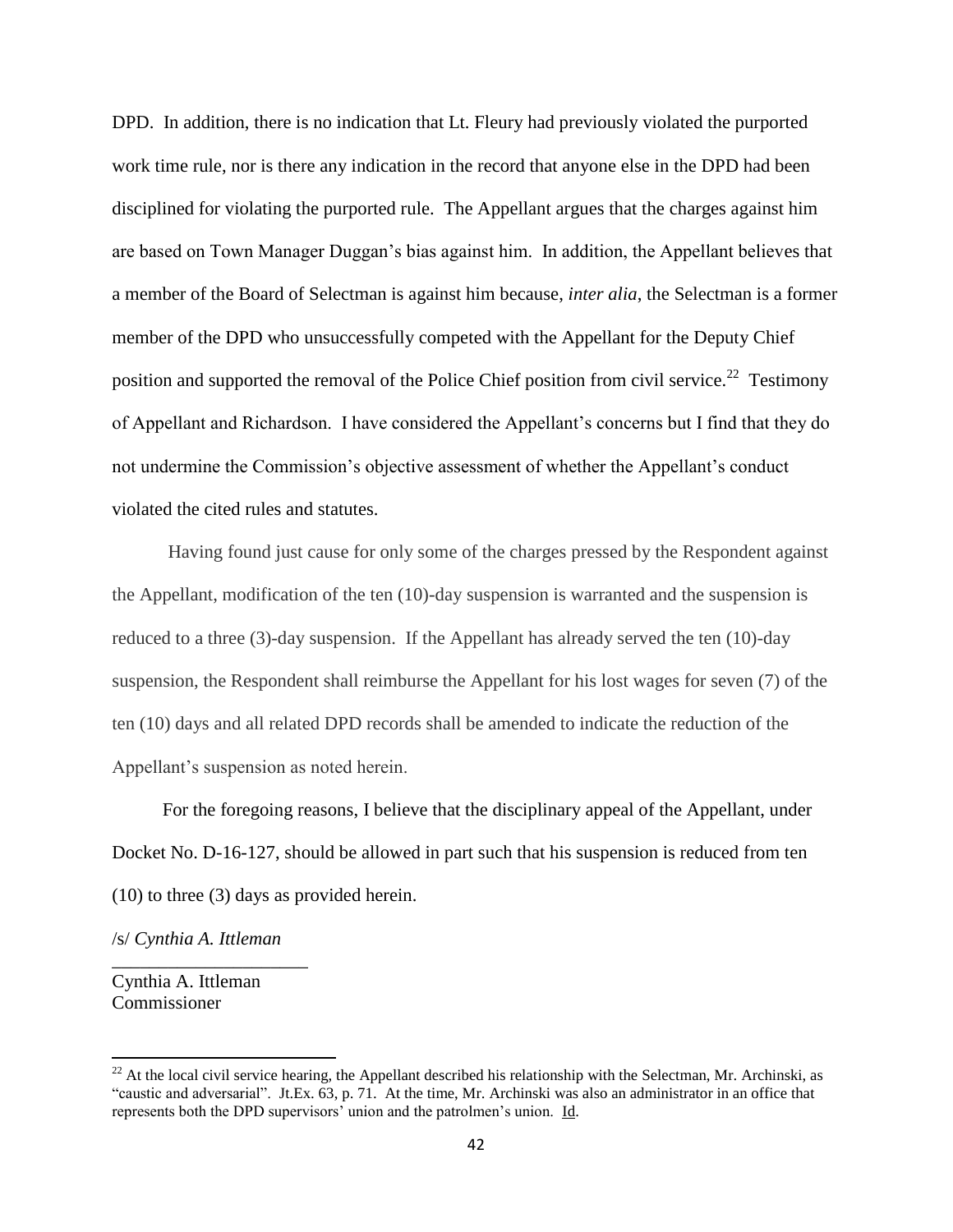### *Opinion of the Majority (Commissioners Stein, Camuso and Tivnan)*

 We adopt Commissioner Ittleman's findings and agree with her conclusion that significantly modified discipline is warranted here. We agree that the Town has not established just cause for discipline for violation of the most serious charges, including no violation of the public records laws or other misconduct, save for his failure to provide proper due process to the subject of an internal affairs investigation, as required by the department's rules and regulations. We depart from the Hearing Officer's conclusion, however, that the Appellant's failure to meet the "10-day" time limit for responding to a public records request is also grounds for discipline. We also take into account that the rules and regulations promulgated by the police department have not been unambiguously enforced in the past and leave some room for interpretation. Thus, as that one misstep is the only one that is justified by the record, and given the Appellant's solid record of past performance, the Commission is warranted to exercise its discretion to modify the discipline and to reduce it to no more than a written reprimand.

 For these reasons, we believe that the appeal should be *allowed in part* and that the ten (10)-day suspension should be modified and reduced to a written reprimand, with the Appellant to be restored to his position and all other compensation and benefits to which he is entitled.

#### *Opinion of Commissioner Bowman*

 This appeal should be allowed. The crux of this matter involves an alleged violation of the public records law. The Appellant had been delegated with the responsibility to respond to requests for public records made to the Town's Police Department. In that capacity, he provided a document, which he deemed to be a public record, to a local media outlet. The Town argues that the document should not have been released and ultimately suspended the Appellant for ten (10) days for producing the document and, purportedly, for other related offenses. There is sufficient ambiguity in the public records law related to this particular issue that could support an argument for or against producing the document in question. As I believe the discipline here could have a chilling effect on the need for transparency in government affairs, I would have allowed the appeal. For that reason, I voted no.

43